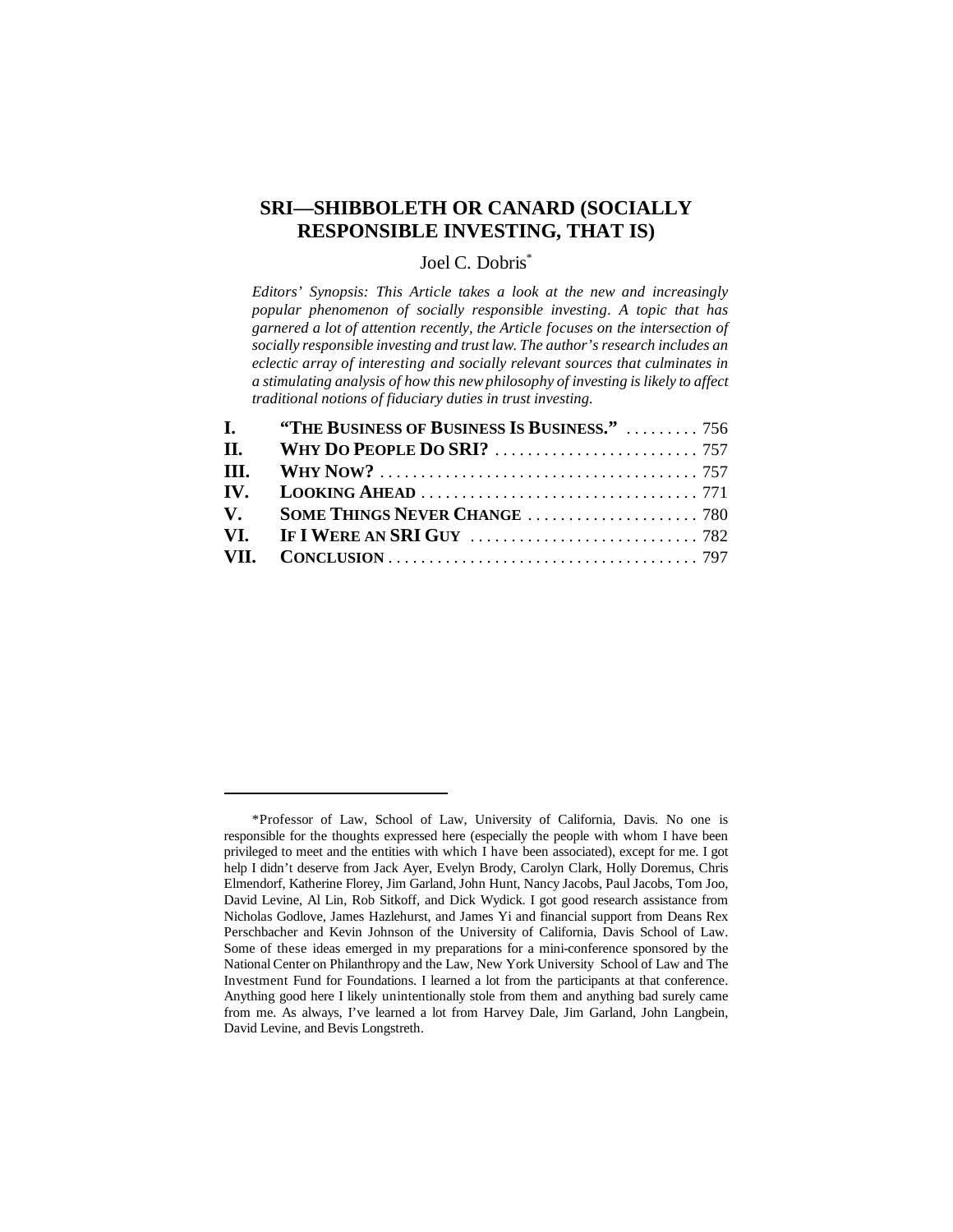#### **I. "THE BUSINESS OF BUSINESS IS BUSINESS."**<sup>1</sup>

The financial innovation and prosperity of recent years, among other things, have rewritten the Socially Responsible Investing (SRI) script. Conduct is changing, and the scene is set for a change in the law. In this Article, the author engages this new and intriguing world of investing from a trust law viewpoint.

This is a set of personal thoughts about SRI begun in May of 2007. I might also have subtitled it, "Slouching Towards Bethlehem."2 Take them or leave them as you will.

SRI is what you make of it, though it can be defined. Let's say it's "managing money according to ethical criteria"<sup>3</sup> just to have a definition. Or, if you want, $4$  "doing well by doing good."<sup>5</sup>

<sup>1</sup> *See* wikipedia.org, *Alfred P. Sloan, Jr.*, http://en.wikipedia.org/wiki/Alfred\_P.\_ Sloan (last visited Nov. 26, 2007). But this quote often is attributed to Milton Friedman. *See* Frederick Rawdon Dalrymple AO, Graduation Address at the University of Sydney (May 18, 2007), *available at* http://www.usyd.edu.au/senate/gradsDalrymple.shtml (last visited Nov. 26, 2007). If you prefer, Calvin Coolidge said: "The business of the American people is business." Calvin Coolidge Memorial Foundation, Inc., The Presidency in the Popular Imagination, http://www.calvin-coolidge.org/html/the\_presidency\_ in\_the\_popular\_.html (quoting ANDREW CLAYTON ET AL., AMERICA: PATHWAYS TO THE PRESENT 601 (3d ed. 2002)).

<sup>&</sup>lt;sup>2</sup> William Butler Yeats wrote, "[W]hat rough beast, its hour come round at last, slouches towards Bethlehem to be born?" WILLIAM BUTLER YEATS, *The Second Coming*, *in* THE YEATS READER: A PORTABLE COMPENDIUM OF POETRY, DRAMA, AND PROSE 68, 69 (Richard J. Finneran ed. 1997). Or, if you prefer, Joan Didion wrote a book of that title. *See* JOAN DIDION, SLOUCHING TOWARDS BETHLEHEM (1968).

<sup>3</sup> Michael S. Knoll, *Ethical Screening in Modern Financial Markets: The Conflicting Claims Underlying Socially Responsible Investment*, 57 BUS. LAW. 681, 683 (2002). *See generally* Henry Blodget, *The Conscientious Investor*, ATLANTIC, Oct. 2007, at 78 (discussing the goals of SRI and instructing investors on how to conduct SRI). SRI is also called ethical investing and environmental, social and governance investing (ESG Investing). *See* CAPGEMINI & MERRILL LYNCH, WORLD WEALTH REPORT 18 (11th ed. 2007). SRI is to be distinguished from corporate social responsibility (CSR). *See generally* N. Craig Smith & Halina Ward, *Corporate Social Responsibility at a Crossroads*?, 18 BUS. STRATEGY REV. Spring 2007, at 17 (providing a summary and analysis of current thinking about CSR in Great Britain via interviews with business insiders, which, *inter alia*, suggest the term CSR may be too vague to be useful). Of course, what is ethical and the applicable criteria are determined by the investor.

<sup>&</sup>lt;sup>4</sup> I have a friend who says SRI is whatever the loudest person in the room says it is. There surely are disputes. *See generally* B.R. Meyer, *Hard to Swallow*, ATLANTIC, Sept. 2007, at 112 (examining moral judgments regarding the food people eat); Vanessa O'Connell, *The New Politics of Purses*, WALL ST. J., Aug. 4, 2007, at P3 (discussing whether a good person buys anaconda rather than python).

<sup>5</sup> *Knoll*, *supra* note 3, at 683.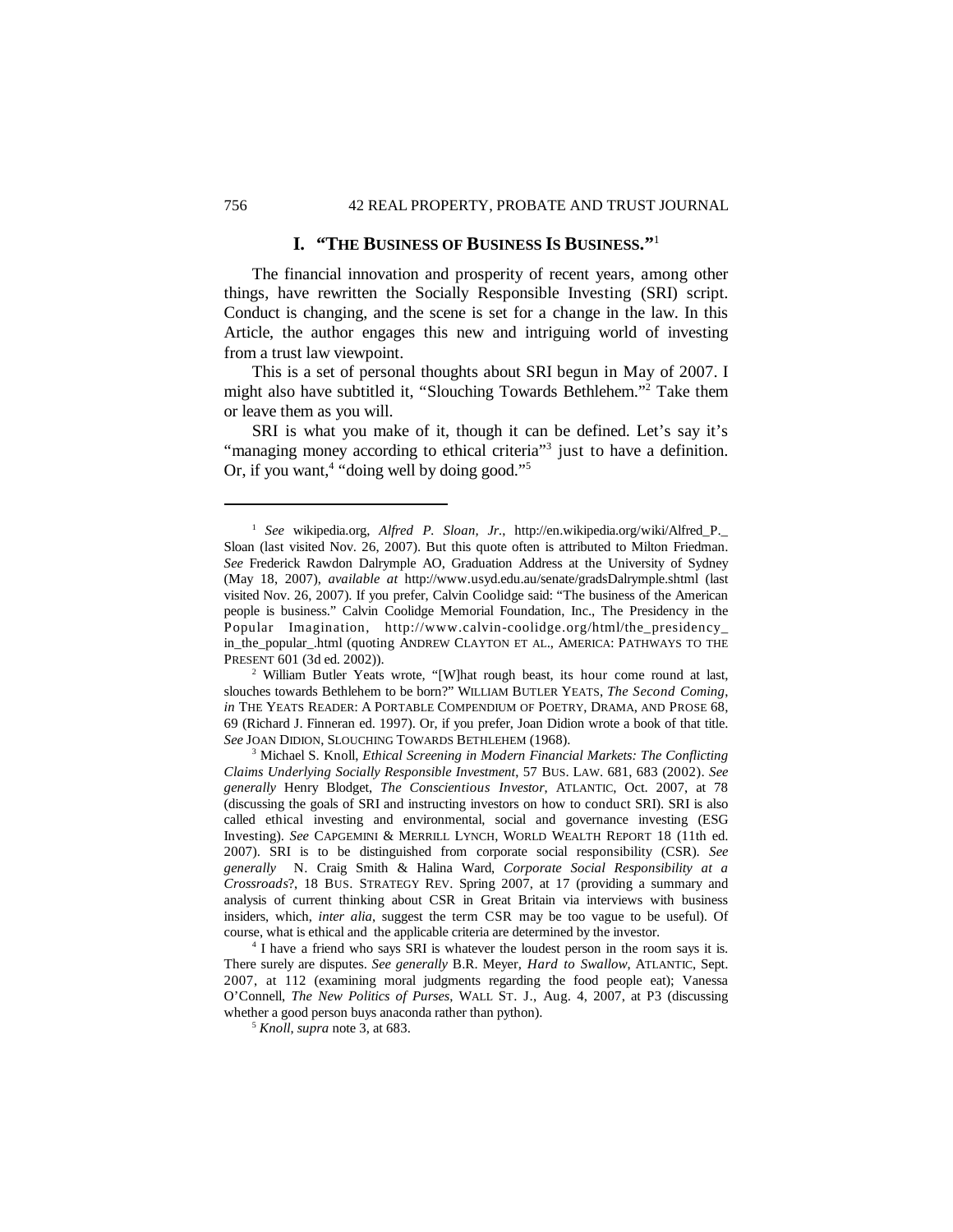## **II. WHY DO PEOPLE DO SRI?**

As a friend put it to me, they do it:

- (1) TO FEEL GOOD. This includes boasting rights and sleep-at-night rights.
- (2) TO MATCH THE MISSION. The United Nations doesn't invest in arms makers.
- (3) FOR BETTER RETURNS. The thought is that clean, caring corporations, those that are "best in class," will have brighter futures than dirty, noncaring corporations.<sup>6</sup>
- (4) TO CHANGE CORPORATE BEHAVIOR.7
- (5) TO INFLUENCE THE SOCIAL POLICY OF COR-PORATIONS AND GOVERNMENTS.<sup>8</sup>

But, surely there are those who see SRI as a tool from the Devil's workshop, just as there are those who see standard financial tools as just as devilish.9

#### **III. WHY NOW?**

Why now? Why is SRI worth writing about today? Because social investing is hot. $10$ 

<sup>&</sup>lt;sup>6</sup> A reasonable idea, but at best only for very long term investors. If clean, caring corporations will have brighter futures than dirty, noncaring corporations, it may still take a decade or two or three for the two groups' returns to differ by a noticeable margin.

 $7$  Shareholder activism may be a more efficient technique than just selling the stocks. <sup>8</sup> Engagement is primarily a political act or gesture, more a signaling technique just to keep issues in the headlines. For example, Coke sells soft drinks in Sudan. Protesting these sales will not change Coke's profitability to any noticeable extent. If Coke stopped the sales, that would have no effect on the civil war. And the protests may not even cause Coke to change its policy. But it's a convenient way to keep Sudan in the public eye.

<sup>&</sup>lt;sup>9</sup> A cruel view might be that SRI is a sales strategy and a belief system more than it is a way to make money.

<sup>&</sup>lt;sup>10</sup> See JULIE HUDSON, THE SOCIAL RESPONSIBILITY OF THE INVESTMENT PROFESSION (2006). UBS clearly has a major commitment to SRI. *See id*. I'd been asleep at the switch and hadn't noticed the growth of SRI. "In 2005, SRI assets under management (AUM) totaled US\$2.29 trillion—or roughly one out of every ten dollars invested in public equities in the United States . . . ." CAPGEMINI & MERRILL LYNCH, *supra* note 3, at 19. *See also* ORGANISATION FOR ECONOMIC CO-OPERATION AND DEVELOPMENT, 2007 OECD ROUNDTABLE ON CORPORATE RESPONSIBILITY: RECENT TRENDS AND REGULATORY IMPLICATIONS IN SOCIALLY RESPONSIBLE INVESTMENT FOR PENSION FUNDS (2007), http://www.oecd.org/dataoecd/3/0/38550550.pdf (last visited Nov. 26, 2007); THE NEW CORPORATE ACCOUNTABILITY: CORPORATE SOCIAL RESPONSIBILITY AND THE LAW,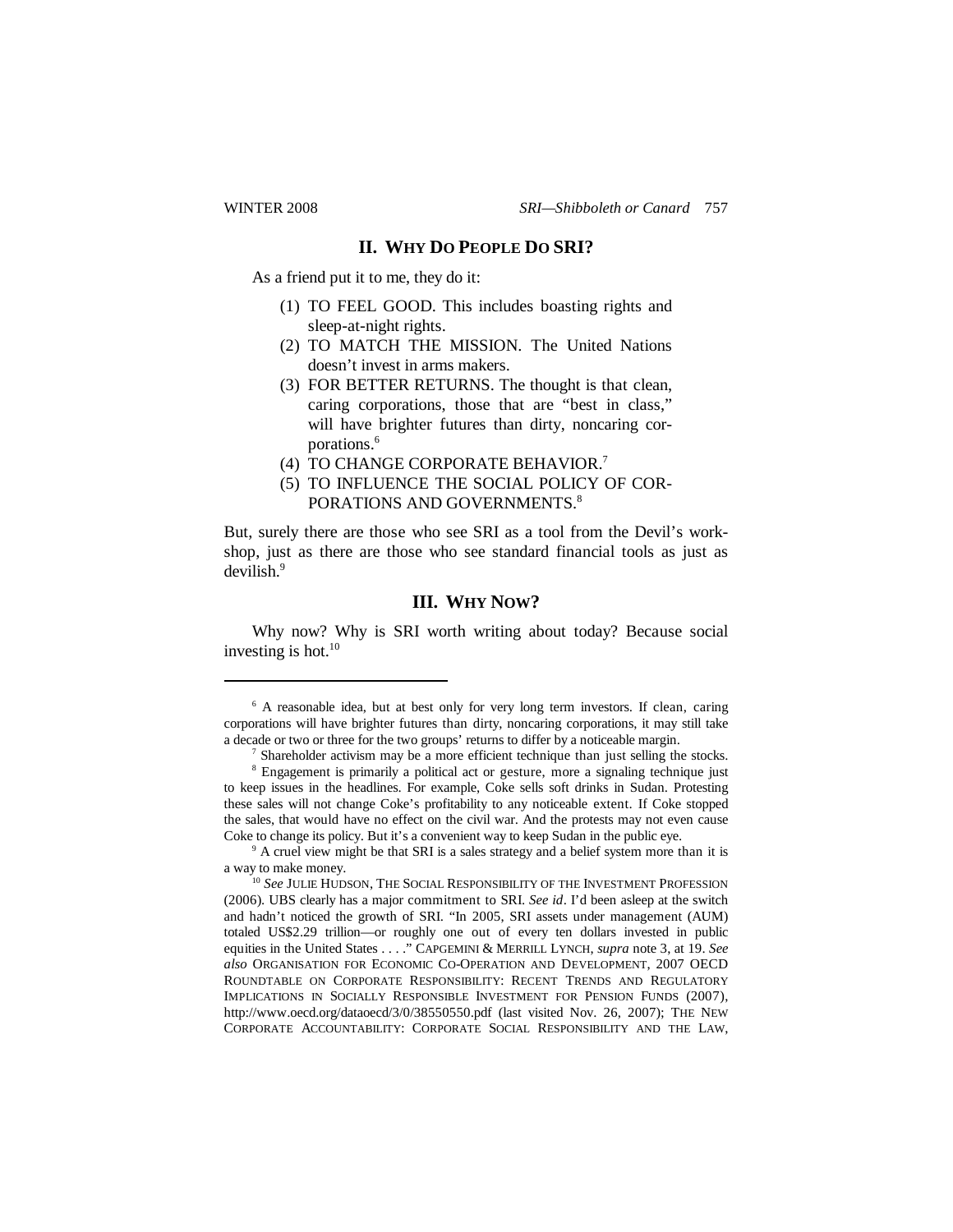Here's why it's hot (in other words, herewith the executive summary for Rip van Winkle<sup> $11$ </sup>).

1. Current international issues and events have put SRI on the table. Sudan and the environment come to mind $12$  and institutional investors love of timber investing come to mind.<sup>13</sup>

Simply put, bad things are happening to innocent people in Sudan and thoughtful people want to see it stopped. Student agitation to have universities divest their endowments of "Sudanese" securities has put the issue front<sup>14</sup> and center, just as events in South Africa had the same effect in the 1980s.<sup>15</sup>

As to environmental concern, it's convenient to claim that the Al Gore movie, *An Inconvenient Truth*,<sup>16</sup> started that ball rolling.<sup>17</sup> And the

Doreen McBarnet, Aurora Voiculescu & Tom Campbell, eds., Cambridge University Press, 2007; Ron Alsop, *Hass Takes New Tack on Investing, M.B.A. Students to Run Fund Focusing on Socially Responsible Firms*, WALL ST. J., Sept. 18, 2007, at B8.

 $11$  Rip van Winkle is Washington Irving's titular protagonist who slept for 20 years and awoke to find the world had changed. In 1986, I wrote *Arguments in Favor of Fiduciary Divestment of "South African" Securities*, 65 NEB. L. REV. 209 (1986). Basically, it's been 20 years. There are a lot of interesting factoids available for the knowing in the SRI area. For example, a lot of the exclusion is of tobacco stocks. It's not professors of cultural anthropology insisting that their pension not be invested in the stock of corporations that support neocolonialism. Excluding tobacco may lose you some profits but it won't seriously harm diversification.

<sup>12</sup> This is what is called "a specific event catalyst." *See generally* HUDSON, *supra* note 10.

<sup>13</sup> *See* Jeremy Grantham, Special Topic: *Let's All Look Like Yale*, Part II, GMO Quarterly Letter, Apr. 2007, at 1. One might argue that the Hershey case focused people on one facet of social investing—implied duties toward collateral stakeholders of charities. *See* Jonathan Klick & Robert H. Sitkoff, *Agency Costs, Charitable Trusts, and Corporate Control: Evidence From Hershey's Kiss-Off* 108 COLUM. L. REV. (forthcoming May 2008).

<sup>14</sup> *See generally* David B. Kopel, Paul Gallant & Joanne D. Eisen, *Is Resisting Genocide a Human Right*?, 81 NOTRE DAME L. REV. 1275 (2006) (discussing the Sudan). The leader of the University of California effort was Adam Rosen, University of California, Davis, School of Law Class of 2006, who was then the University of California student regent.

<sup>15</sup> *See generally* Dobris, *supra* note 11. Divesting, as used in the 1980s, meant selling the bad stuff. We've gotten more sophisticated. You can sell bad stuff short or construct synthetics that have the characteristics of the bad stuff but allow you not to own it. Divestment is a neutral term, although one grows used to seeing it primarily in an SRI context. *See* Jane Croft, *Good Resolution for Divestment*, FIN. TIMES (London), July 25, 2007, at 6. Blood diamonds also come to mind for a tainted product and a rallying point. *See* BLOOD DIAMOND (Warner Brothers 2006).<br><sup>16</sup> AN INCONVENIENT TRUTH (Lawrence Bender Productions 2006). Some other

inconvenient truths come to mind: bankers will often lend foolishly; charities will often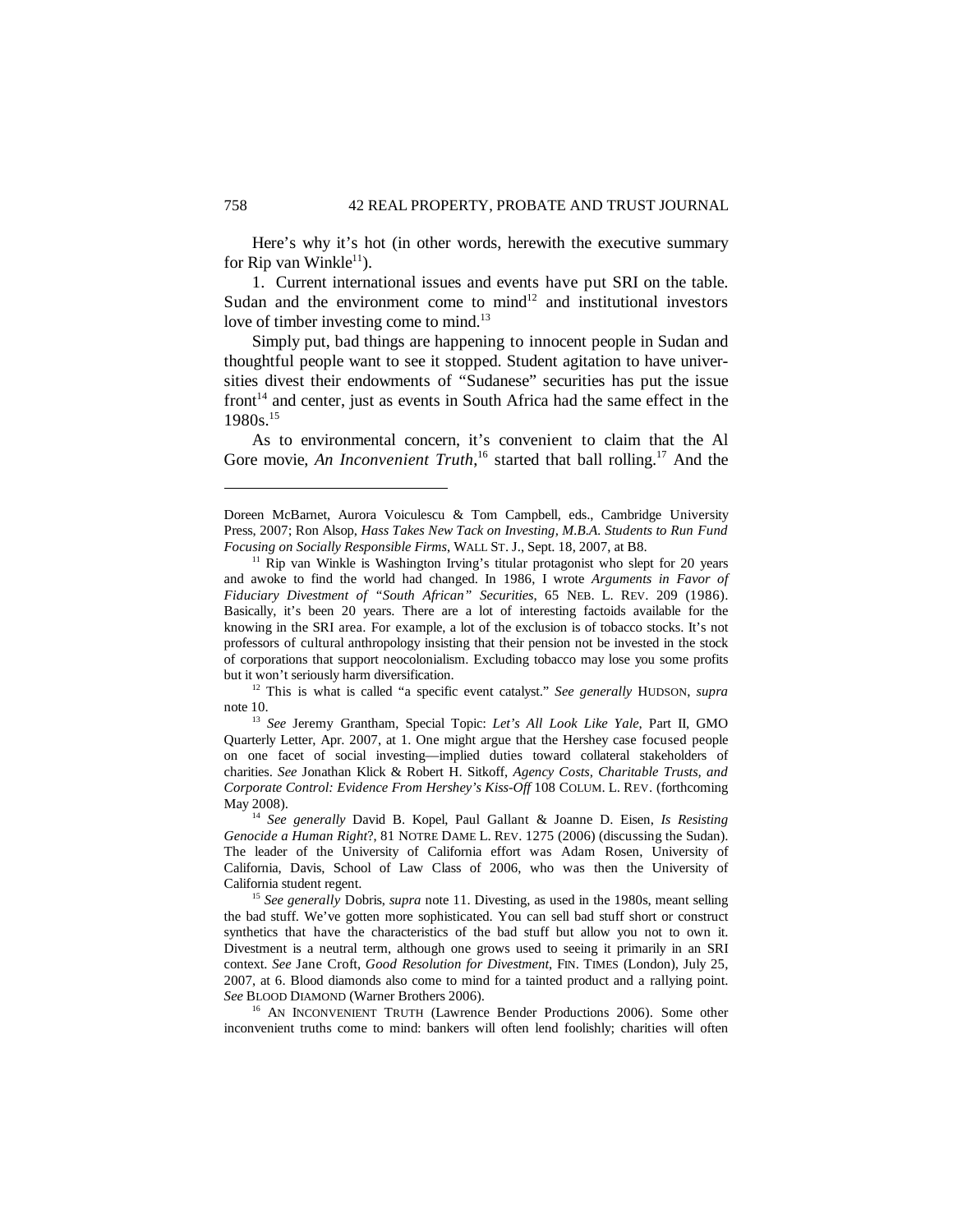weather in the summer of 2007 didn't hurt either.

As to timber, institutional investors have been having a love affair with timberland as an investment, and protesting about mismanagement of timber works for some environmentalists<sup>18</sup> and students.

As to students more generally, it seems students are more interested than in the recent past in doing good as well as doing well. For instance, it is said there is a growing population of newly minted MBAs who prefer meaning to money.<sup>19</sup>

2. The SRI folks have gotten a lot more sophisticated in presenting their ideas and in slicing and dicing the SRI salami.<sup>20</sup> The taxonomy has become quite impressive. For instance, it is commonly suggested that companies that adopt best practices from an environmental $21$  or corporate governance viewpoint are likely to do better in the new world of the 21st century. SRI investors now consult numbers as well as emotions.

3. The SRI folks have gotten a lot better at SRI investing. They can exclude "bad" stocks<sup>22</sup> (or include "good" ones) in portfolios and match, or even exceed bench-marked returns, over short periods of time. It would appear they got these returns during the period measured at a cost of taking on more risk, but they tend to ignore the risk part of the equation in

take dirty money and fret; and professional investors of note will often turn out to be barrow boys.

 $17$  The useful over-simplification in the text is expanded in PAUL HAWKEN, BLESSED UNREST (2007) (a chronicle of recent social movements in the popular culture). I am convinced that the essence of SRI is public relations. I am then reminded of John Langbein's dictum, put in my words, that SRI is just politics in another place. *See* John H. Langbein, *Social Investing of Pension Funds and University Endowments: Unprincipled, Futile, and Illegal, in* DISINVESTMENT: IS IT LEGAL? IS IT MORAL? IS IT PRODUCTIVE?: AN ANALYSIS OF POLITICIZING INVESTMENT DECISIONS 1 (1985) [hereinafter LANGBEIN, *Social Investing of Pension Funds and University Endowments*]. *See also* John H. Langbein & Richard A. Posner, *Social Investing and the Law of Trusts*, 79 MICH. L. REV. 72 (1980).

<sup>18</sup> *See* Matt Weiser, *CalPERS Vineyard Venture Attacked*, SACRAMENTO BEE, Aug. 5, 2007, at A1.

<sup>19</sup> *See* Paul Jansen, Letter to the Editor, *Bright Business Talents Who Prefer Meaning to Money*, FIN. TIMES (London), June 30, 2007, at 6; Chrystia Freeland, *Doing Well or Doing Good*?, FIN. TIMES (London), June 23, 2007, at 22.

 $20^{\circ}$  Continuing with the food images, one might argue that there's nothing new here; that we are just dealing with mutton dressed as lamb.

<sup>21</sup> *See The Greening of T. Boone Pickens*, FIN. TIMES (London), July 19, 2007, at 8 ("As unlikely as it sounds, Pickens [a noted corporate raider and nonSRI activist investor] sees profits in environmentalism.").

 $^{22}$  By "bad" I mean offensive to the SRI investor in question.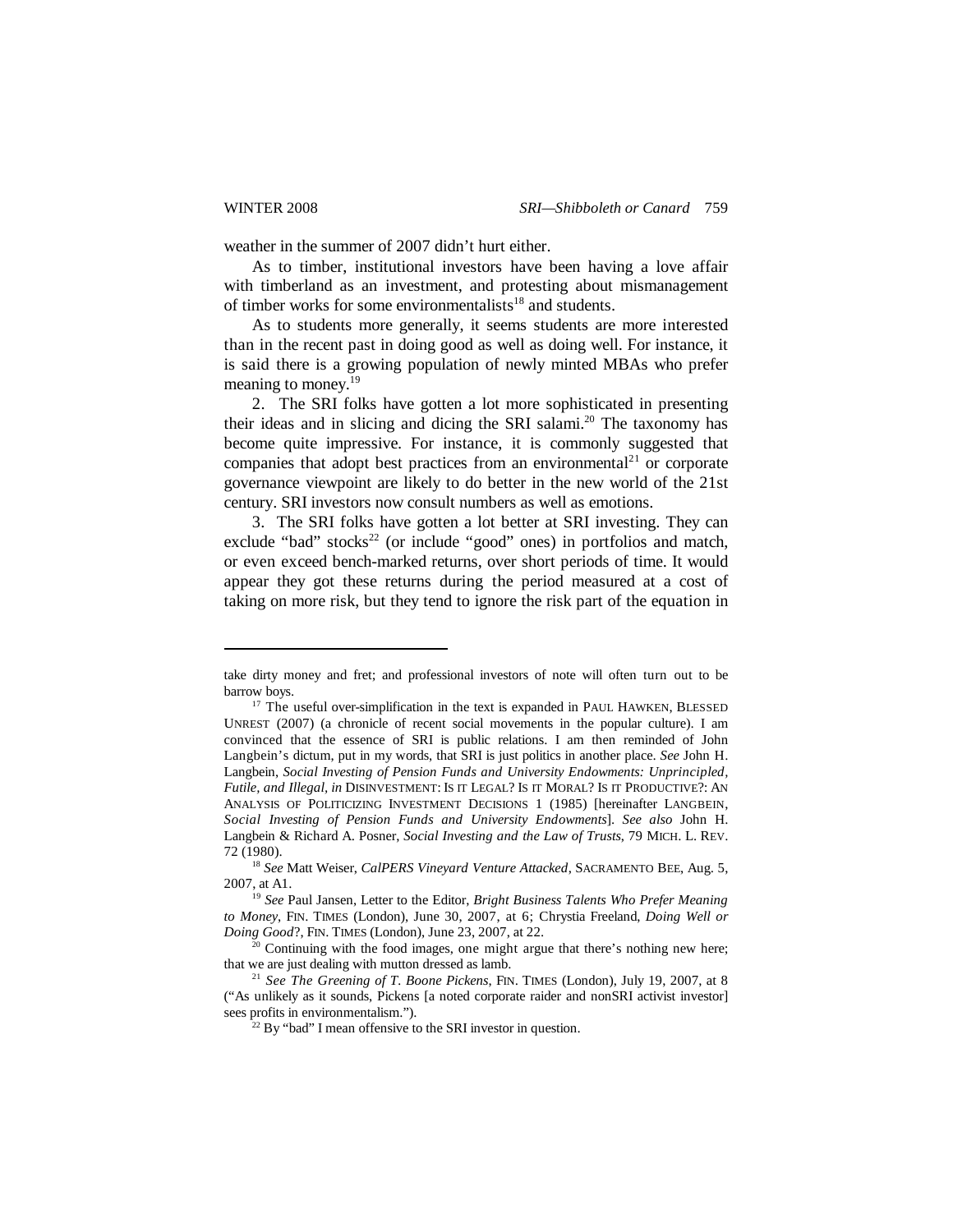presenting the SRI case,<sup>23</sup> call the risk a risk worth taking,<sup>24</sup> or make the claim there is no increase in risk.

In the old days, SRI easily could be dismissed as a low return<sup>25</sup> venture, but less so lately, when recent returns are used<sup>26</sup> and when the focus is on return.

Thus, I am tempted to say modern SRI is more about risk than it is about return. And then I suggest we are left with the question: "When can a fiduciary take extra risk, in all likelihood by screening out unloved assets, and not get successfully sued?"<sup>27</sup> A return obtained at the cost of

 $23$  Over longer periods of time the extra risk should lead to lower returns.

<sup>&</sup>lt;sup>24</sup> Risk is usefully defined in JONATHAN R. MACEY, AN INTRODUCTION TO MODERN FINANCIAL THEORY 18 (1st ed. 1991) ("[T]he concept of risk is best understood as the variance among possible outcomes associated with a particular investment."). If you'd prefer a different Macey quote: "[I]n thinking about risk, one should be aware of the fact that the idea of risk not only refers to the possibility of default, but also to the degree of dispersion among possible outcomes." *Id*. at 13. *See* John H. Langbein, *The Uniform Prudent Investor Act and the Future of Trust Investing*, 81 IOWA L. REV. 641, 642 n. 21 (1996) (citing *An Introduction to Modern Finance Theory* with approval). *See generally* BEVIS LONGSTRETH, MODERN INVESTMENT MANAGEMENT AND THE PRUDENT MAN RULE (1986) ("[I]dentif[ying] and . . . explor[ing] the gap that exists between legal notions of prudence in investment management by fiduciaries . . . and the teachings of financial economics and sound practices of investment professionals.").

<sup>&</sup>lt;sup>25</sup> The case against SRI is that returns are lower or that even if not lower they are obtained at a greater risk. If one is hostile to charities with perpetual existence, perhaps because of concerns about dead hand control (a big "if"), then lower returns, especially when coupled with 5% payouts mandated by private foundation rules (or paid out because of a belief that 5% payouts can be sustained) will eventually undermine the charity. For some that would be a good thing.

<sup>26</sup> *See* UBS, FACT SHEETS, UBS SOCIAL RESPONSIBILITY FUNDS (2007), http://fundgate.ubs.com/searchtree.do?selectedNode=emwh.srfu&expandNode=emwh.srf u&cty=CH&lang=en (last visited Nov. 26, 2007). Generally, it is to be noted that an important commentator on SRI is Peter Kinder. *See* PETER D. KINDER, "SOCIALLY RESPONSIBLE INVESTING": AN EVOLVING CONCEPT IN A CHANGING WORLD (2005), *available at* http://www.kld.com/resources/papers/SRIevolving050901.pdf (last visited Nov. 26, 2007).

 $27$  The problem is, a wise friend said, the unloved assets offer the better return because no one wants them. Often they draw the dividend investor or the value investor or the contrarian. *See generally* Arne Alsin, *Inside Curve: Deals Get Left in the Basement by Short-Sighted Bargain-Hunters*, FIN. TIMES (London), July 28, 2007, at 4.

Screens, filters, exclusion, and aversion investing, they're all the same thing I believe.

As to the statement in text, the point may be when a fiduciary can get a lawyer to bless the investment. Successful suits for lost opportunity outside the ERISA arena may be more imaginary than real at this time.

One might argue that given enough Graham and Dodd analysis, cleverness with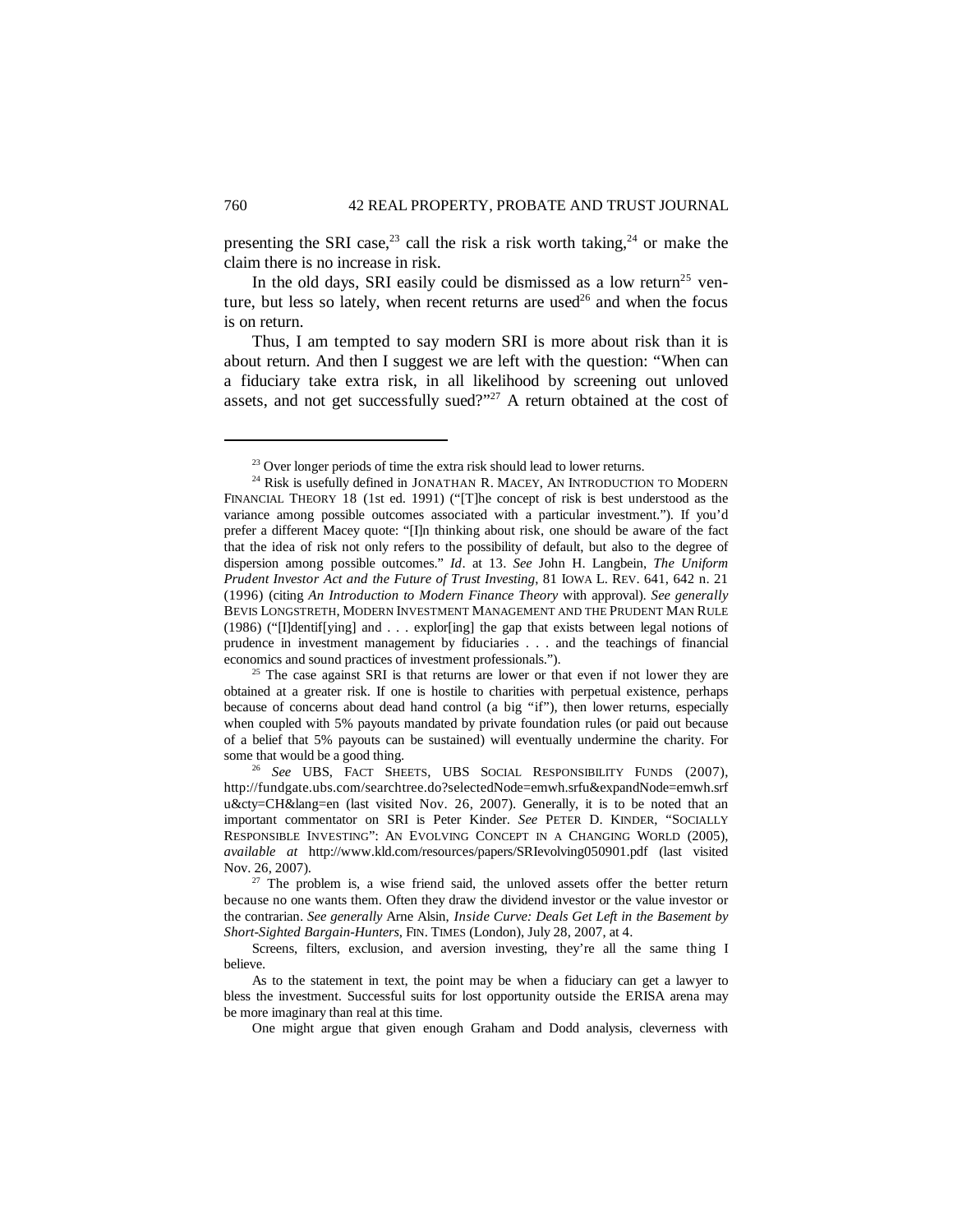derivatives, or both, SRI portfolios could be constructed that give up little or no gross return and that take on board little extra risk. But, "Oh the cost!" If so, then one might hope for reduced transaction costs over time. How? Several ways come to mind. Perhaps our friends, the machines, will help us: artificial intelligence, enhanced computers, better algorithms. Maybe volunteers will help us. Computer time could be donated. SRI law students and MBA students could take up tasks, and SRI could be improved the way Linux is or a Wiki is. Small tasks could be done for pay. If every pension fund in the country bought SRI advice, the product might well improve and the price might go down. SRI and pensions are considered in Keith Ambachtsheer*, Pension Funds and the 'SRI' Movement: Still Ships Passing in the Night*, THE AMBACHTSHEER LETTER # 254 (Mar. 2007) *available at* http://www.kpa-advisory.com/pdf\_documents/254 still\_ships\_passing\_inthe\_night.pdf. Interestingly, Ambachtsheer's daughter is an SRI advocate, as the cited newsletter makes clear. She is the head of SRI investing for Mercer Consulting. *See* Mercer, *SRI: What Do Investment Managers Think?*, http://www.mercer.com/summary.jhtml?idContent=1174905 (last visited Nov. 26, 2007).

Lists of clean funds that make no SRI claim could be published and lists of stocks as well. The truth is that if no SRI claim was made by a trustee and if he was willing to fib and say SRI was the farthest thing from his mind, then who's to say that a non-SRI "SRI" fund or portfolio was chosen for forbidden SRI purposes. This "truth" suggests that some SRI might be done for bragging rights. Similarly, the trustee who invests in well governed corporations because she believes they are likely to be the most profitable, likely is less open to successful suit than the trustee who made the same investments because of a personal belief in SRI as a matter of morality. Put another way, if I, a fiduciary, invest in Costco silently or because I think their compassionate labor policies will lead to increased profit for them and my trust, then I am much less likely to be successfully sued than if I invest in them because it makes me feel better to invest in a company that is kind to its workers.

If a fiduciary invests in SRI at a cost in risk or return to please himself, that is a breach of the duty of loyalty. If he does it to please some of the beneficiaries and there is a financial cost, he's breaching his duty of impartiality (to the non-SRI beneficiaries) and his duty to invest competently. If truly all of the beneficiaries want SRI investing, they can set aside any relevant duties, or it could be claimed they were in receipt of psychic income. For a recent non-American view of the duty of loyalty, see Rebecca Lee, *In Search of the Nature and Function of Fiduciary Loyalty: Some Observations on Conaglen's Analysis*, 27 O. J. L. S. 327 (2007).

The trustee who is making money can theoretically be sued for making it the wrong way or (less likely) for not making enough, but that suit is unlikely to be brought, and if brought it is unlikely to be won. If the suit is for not making enough money, will it ever succeed? Is it possible that there's no monster in the closet? At least in up markets? The trustee who has lost money may or may not be sued successfully. Two trustees could make the same investment in a loss-making investment and one properly might be surcharged and the other might not. How so? First, because what's right for one trust might be wrong for another. Second, because it's not whether you win or lose, it's how you play the game. If trustee A gives the matter serious consideration, trustee A may well get off the hook. If trustee B makes the investment in a cavalier fashion, trustee B may be surcharged.

If A made the investment after performing a meaningful and rational investigation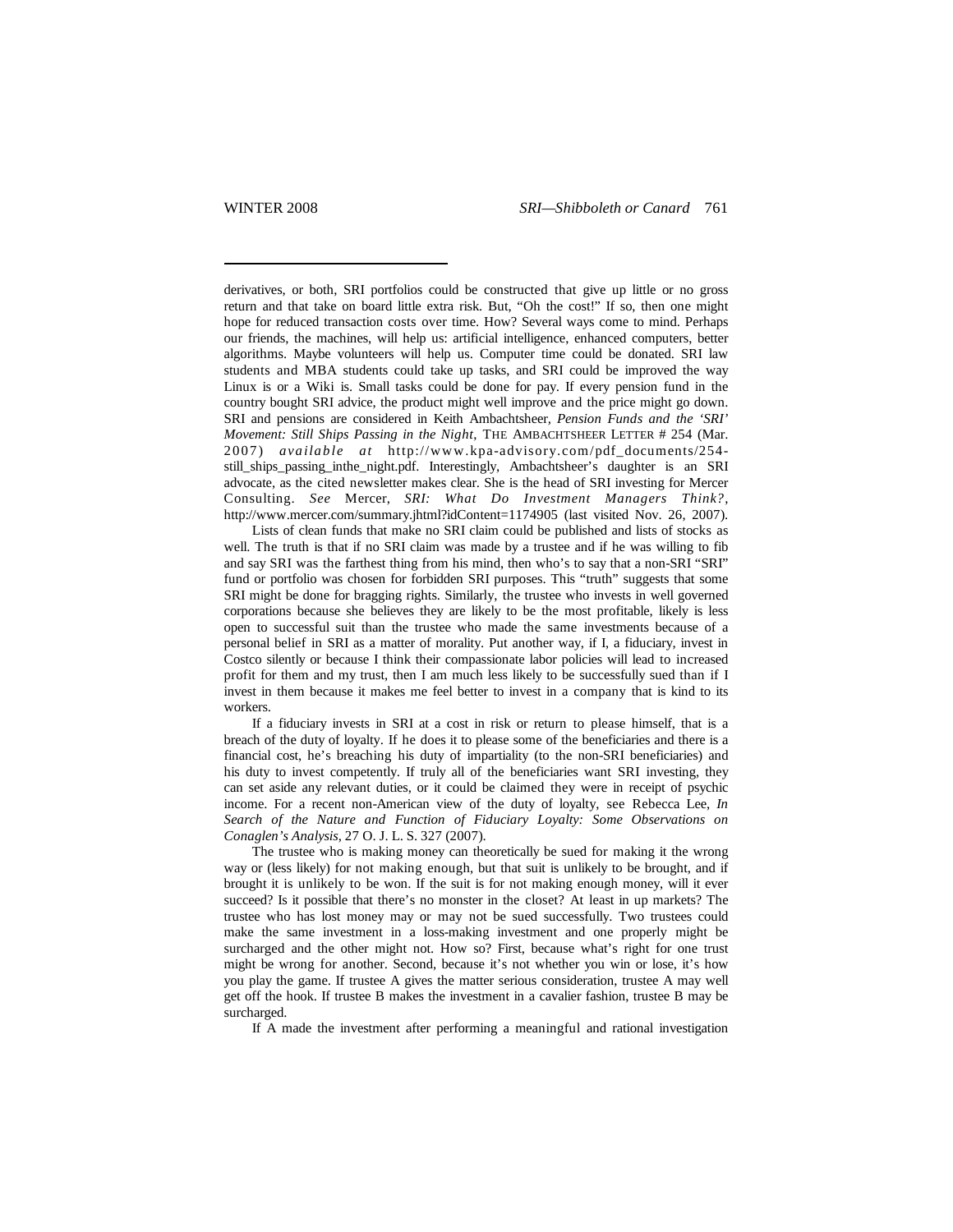higher risk when the same return is obtainable at lower risk is inferior. Let me say such a return is second best.<sup>28</sup>

4. Tons more assets are under, and will come under, something called SRI management.<sup>29</sup> The decision of more and more people to invest in something they call SRI inevitably makes SRI less about biodynamic farming and more about the mainstream. And that current in the mainstream is leaching into the world of fiduciary investing.<sup>30</sup>

And, there's gold in them thar hills. $31$  Rich people, especially outside the United States, seem very interested in SRI for their own portfolios.<sup>32</sup>

<sup>29</sup> *See* Knoll, *supra* note 3, at 681. Having said that, I am less than certain that large percentages of capital are under SRI management. *Cf*. Andrew C. Revkin & Matthew L. Wald, *Solar Power Captures Imagination, Not Money*, N.Y. TIMES, July 16, 2007, at 1.

and going through a meaningful and rational process of thought, she is unlikely to be sued successfully. If B made the investment because the Tarot cards told him to, B is likely to be sued successfully if there is a loss (if there are gains, most folks will look the other way).

Until recently, SRI was, for many people, in the Tarot card category. Now many people are much slower to dismiss SRI.

Forbidding SRI when it's so easy to explain a clean investment without referring to SRI leaves us with a situation where trustees are indirectly encouraged to lie. This is socially unwholesome and wasteful of judicial resources—we have to reserve court time for determining the trustee's state of mind when he bought the Stanhope & Hopeworthy Growth and Income Fund (a fund that just happens to conveniently be a clean fund from an SRI viewpoint).

 $28$  And then I am moved to ask what are the situations where a brave trustee might eschew "best" for "second best" and hope to escape a successful lawsuit (or even a costly unsuccessful law suit). I have often thought that second best is actually often best in the trusts and estates world, and perhaps this is one of the places that that is the case.

<sup>30</sup> *See* William Baue, *Institutional Investors Drive Research on Mainstreaming of SRI by Investment Managers*, SOCIAL FUNDS, Oct. 21, 2005, http://www.socialfunds.com/ news/article.cgi/1840.html (last visited Nov. 26, 2007) (interviewing Jane Ambachtsheer). Not all worthy considerations of SRI are mainstream. *See, e.g*., Benjamin J. Richardson, *Protecting Indigenous Peoples Through Socially Responsible Investment*, 6 INDIGENOUS L.J. 1 (2007).

<sup>&</sup>lt;sup>31</sup> KLD Research & Analytics, Inc. (KLD) is a leader in the SRI investing industry. In June 2007, KLD claimed that more than \$10 billion was invested using KLD SRI/ESG indices. *See* Press Release, KLD Reports June 2007 Index Returns, http://www.kld.com/newsletter/archive/press/pdf/200706\_Index\_Performance.pdf. Of course, \$10 billion is not a lot of money. As of December 2005, the Gates Foundation had \$35 billion. *See* Gates Found., Annual Report, at 37 (2006). KLD is the leading SRI indexer; however, they have competition. There now exists the FTSE4GoodIndex. *See* FIN. TIMES. Advertisement, Aug. 15, 2007, at 1.

<sup>32</sup> *See* CAPGEMINI & MERRILL LYNCH, *supra* note 3, at 18. Similarly, Norway has a huge amount of oil money invested according to SRI principles, and companies take it seriously. *See* Peter Wilson, *Knut Cracks the Fund Manager Pay Myth*, WEEKEND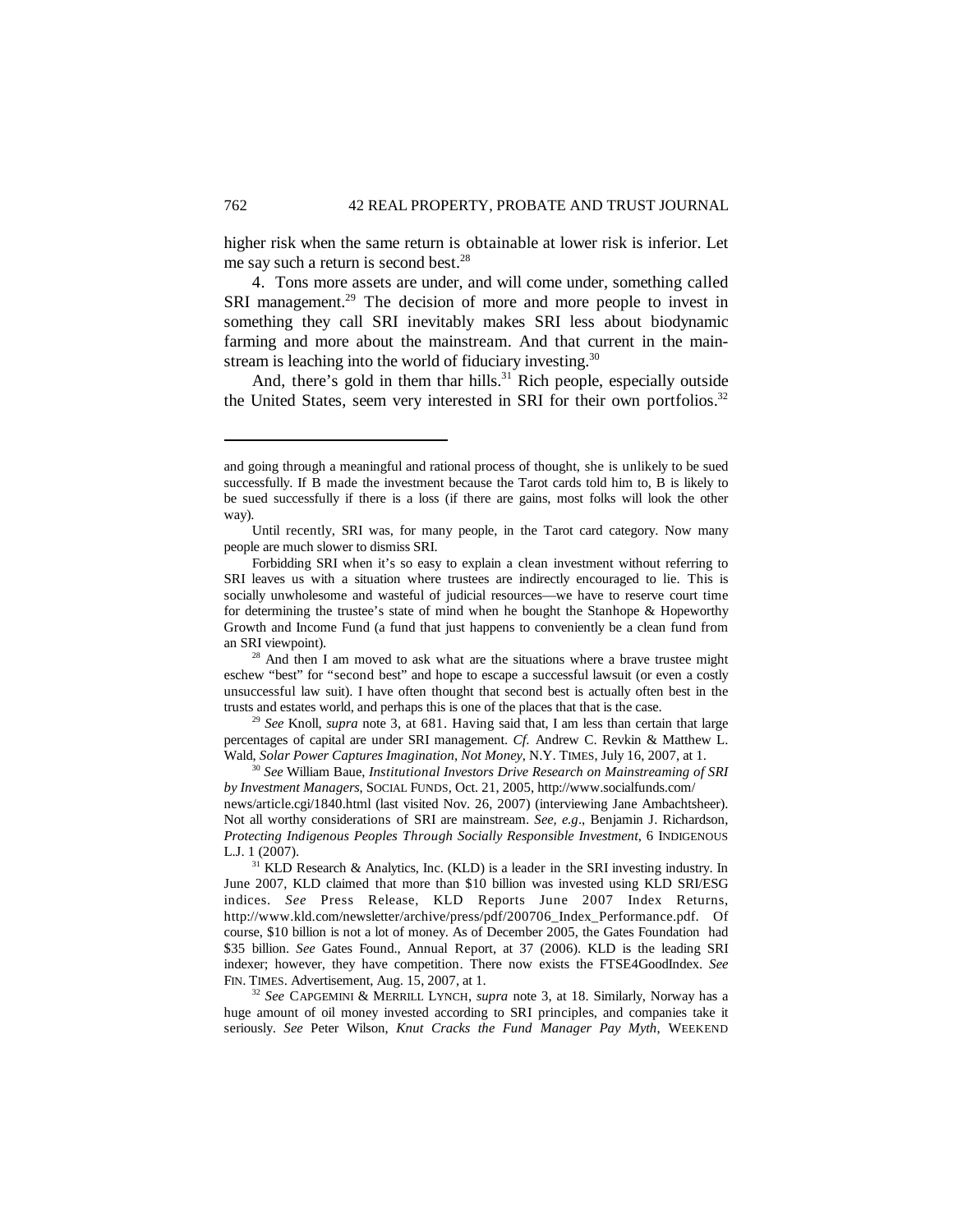For instance, UBS (an international Swiss based bank) seems to have a major commitment to the sector.<sup>33</sup> Then it seems appropriate to say: "Don't stand between a banker and her profits."34

And it seems likely that more assets will come under SRI management. How so? The death of the defined benefit pension plan and the rise of the defined contribution plan mean that individuals $35$  can hold SRI investments for their pensions without the intervention of fiduciary law.<sup>36</sup>

AUSTRALIAN, Nov. 18, 2006, at 38. *See also* David Ibison, *Norway Sets Standard in Investment World*, FIN. TIMES (London), Aug. 31, 2007, at 5 (explaining how Oslo's clean and open approach to asset management is a lesson to others).

<sup>33</sup> A leading proponent of SRI is Julie Hudson, an employee of UBS. *See* HUDSON, *supra* note 10, at vi.

<sup>&</sup>lt;sup>34</sup> Show the bankers on the sales side of the trust department that there is profit in SRI and stand back. "Bankers get what they want from state legislatures." Joel C. Dobris, *Why Five? The Strange, Magnetic, and Mesmerizing Affect of the Five Percent Unitrust and Spending Rate on Settlors, Their Advisers, and Retirees*, 40 REAL PROP. PROB. & TR. J. 39, 51 (2005).  $35 \text{ It}$ 's never suggested that the claims of SRI investment sponsors are tortious or even

criminal. Huh? "You can get superior returns with an SRI portfolio." Just puffing. And SEC regulations undoubtedly make the documents that underlie any SRI mutual fund very informative.

<sup>36</sup> *See Does Your Company's Retirement Plan Include an Ethical-Investing Option?*, CHRISTIAN SCI. MONITOR, June 18, 2007, http://www.csmonitor.com/2007/0618/p25s01 wmgn.html (last visited Nov. 26, 2007). Query how many folks will make the election; 15% of TIAA-CREF participants do so. The percentage is low because of performance concerns. *See id*. I am reminded of a friend of mine who was trustee for her siblings. She initially invested in an SRI mutual fund but saw the returns were lower. She felt, contrary to her hopes and general beliefs, that she couldn't penalize her siblings for her desire to invest in an SRI fund. *See* Diana Ransom, *Starting Out: Ways to Do Your Share*, WALL ST. J., Aug. 5, 2007, at D7 ("19% of defined-contribution plans include an SRI option. And at 41% of other defined-contribution plans, the sponsors intend to add an SRI fund option within three years.").

SRI pension investing is considered in a number of places. *See, e.g.*, LANGBEIN, *Social Investing of Pension Funds and University Endowments*, *supra* note 17.; PAUL PALMER ET AL., SOCIALLY RESPONSIBLE INVESTMENT: A GUIDE FOR PENSION SCHEMES AND CHARITIES (Charles Scanlan ed. 2005); Edward S. Adams & Karl D. Knutsen, *A Charitable Corporate Giving Justification for the Socially Responsible Investment of Pension Funds: A Populist Argument for the Public Use of Private Wealth*, 80 IOWA L. REV. 211 (1995); Stephen P. Ferris & Karl P. Rykaczewski, *Social Investment and the Management of Pension Portfolios*, AM. SOC'Y. CHARTERED LIFE UNDERWRITERS J., Nov. 1986, at 60; Ian D. Lanoff, *The Social Investment of Private Pension Plan Assets: May It Be Done Lawfully Under ERISA?*, 31 LAB. L.J. 387 (1980); Robert J. Lynn, *Investing Pension Funds for Social Goals Requires Changing the Law*, 53 U. COLO. L. REV. 101 (1981); Benjamin J. Richardson, *Do the Fiduciary Duties of Pension Funds Hinder Socially Responsible Investment?*, 22 BANKING & FIN. L. REV. 145 (2007); S. Prakash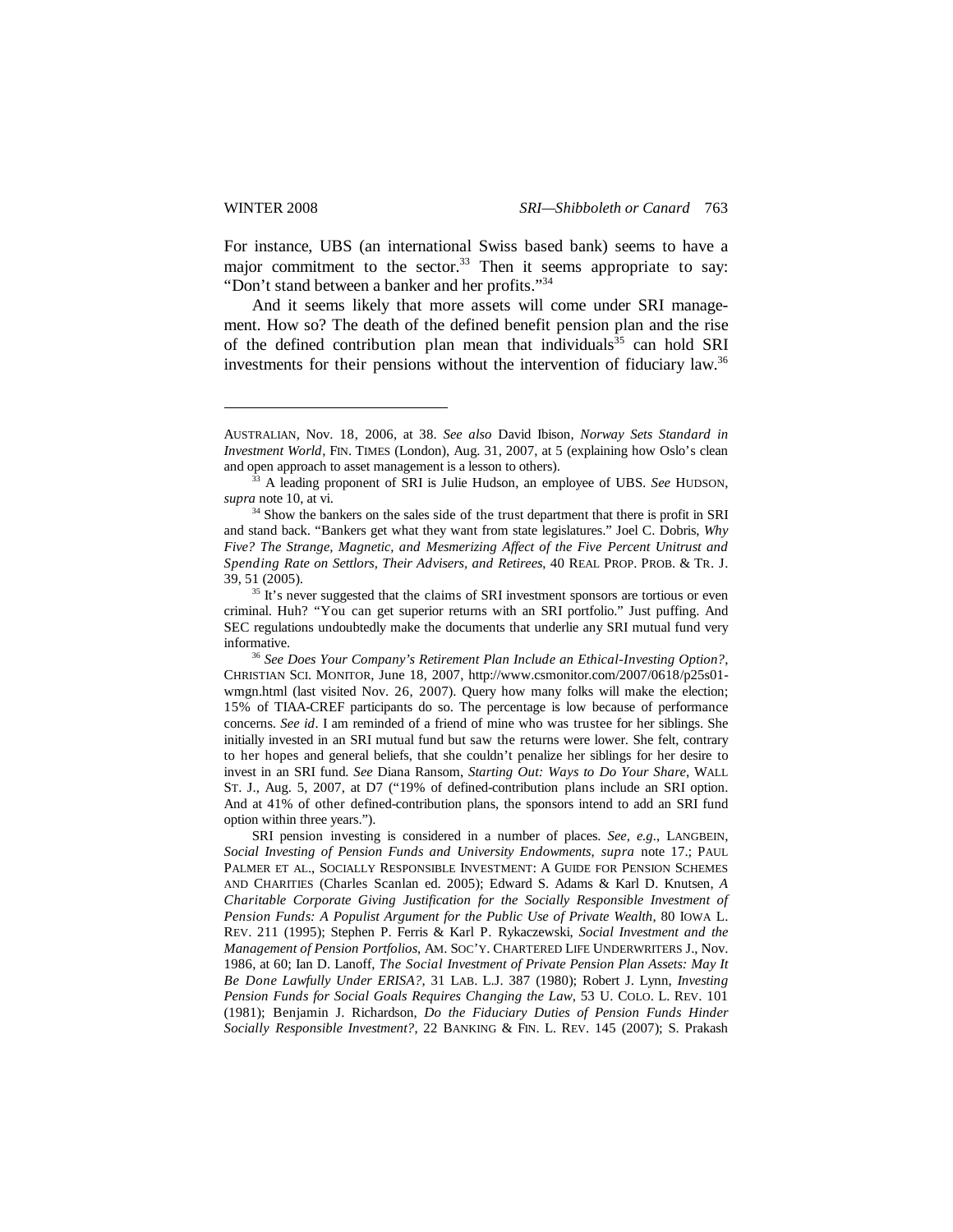This change also means that those who would defend the defined pension benefit fortress will find that fortress disappearing into the sands. As my friend said, "Our time is passing into history."

Private defined benefit pensions are the toughest nut to crack for SRI snackers. Plan sponsor and trustee hunger for return is huge, so there's little room for sentiment, and the guardians are many.<sup>37</sup> Plus, ERISA and its interpretations leave only a dime to stand on. Having said that, I feel compelled to note that the United Nations's pension fund does not invest in arms manufacturers.<sup>38</sup> Of course! The idea that the United Nations is supposed to invest for superior return in armaments is ludicrous.<sup>39</sup> Duh.<sup>40</sup>

And we just seem to be in a moment when the claims of SRI make more sense to more people.<sup>41</sup> People "want to make a difference" and they like the "two-fer" of their investments doing it for them. Why earn dirty money and then make clean donations? Look for the win-win situation. Chalk it up to the environment and the quick spread of information.

Sethi, *Investing in Socially Responsible Companies Is a Must for Public Pension Funds—Because There Is No Better Alternative*, 56 J. BUS. ETHICS 99 (2005); Thomas A. Troyer et al., *Divestment of South Africa Investments: The Legal Implications for Foundations, Other Charitable Institutions and Pension Funds*, 74 GEO. L.J. 127 (1985).

<sup>37</sup> John Langbein comes to mind. *See* LANGBEIN, *Social Investing of Pension Funds and University Endowments*, *supra* note 17.

<sup>38</sup> *See* Steve Johnson, *Hands-On Investor: Matchmaking at the Double*, FIN. TIMES (London), June 30, 2007, at 4.

 $39$  Basil Zaharoff to the contrary notwithstanding. Or, that a manufacturer of Catholic raiment has to invest its pension fund in contraceptive makers for superior returns.

 $^{40}$  ERISA doesn't affect the United Nations, but it is instructive.

<sup>41</sup> *See* Observer, *Sell Signal?,* FIN. TIMES (London), Aug. 15, 2007, at 10: [A] recent survey shows that investors say they would sell shares in companies if they knew unethical practices were taking place - even if the shares were rising. Three out of four investors say they would pull their money if they found out a company was profiting from unethical activity. The question asked by Pepperdine University was about acts that were unethical yet legal, thus with no potential for stock-pricedepressing lawsuits. Nearly 40 per cent of the 500 investors that Pepperdine polled said they would definitely move their money, and an additional 38 per cent said they would probably move it.

As it turns out, the big individual investors - those polled had at least Dollars 100,000 in stocks and mutual funds - also favour putting corporate officers and board members behind bars.

Nine out of 10 investors said convicted officers and board members should serve some jail time. Only 7 per cent of investors said they shouldn't be required to go to jail.

Of course, these are all hypothetical situations. It might be a slightly different question when you're actually holding a soaring stock.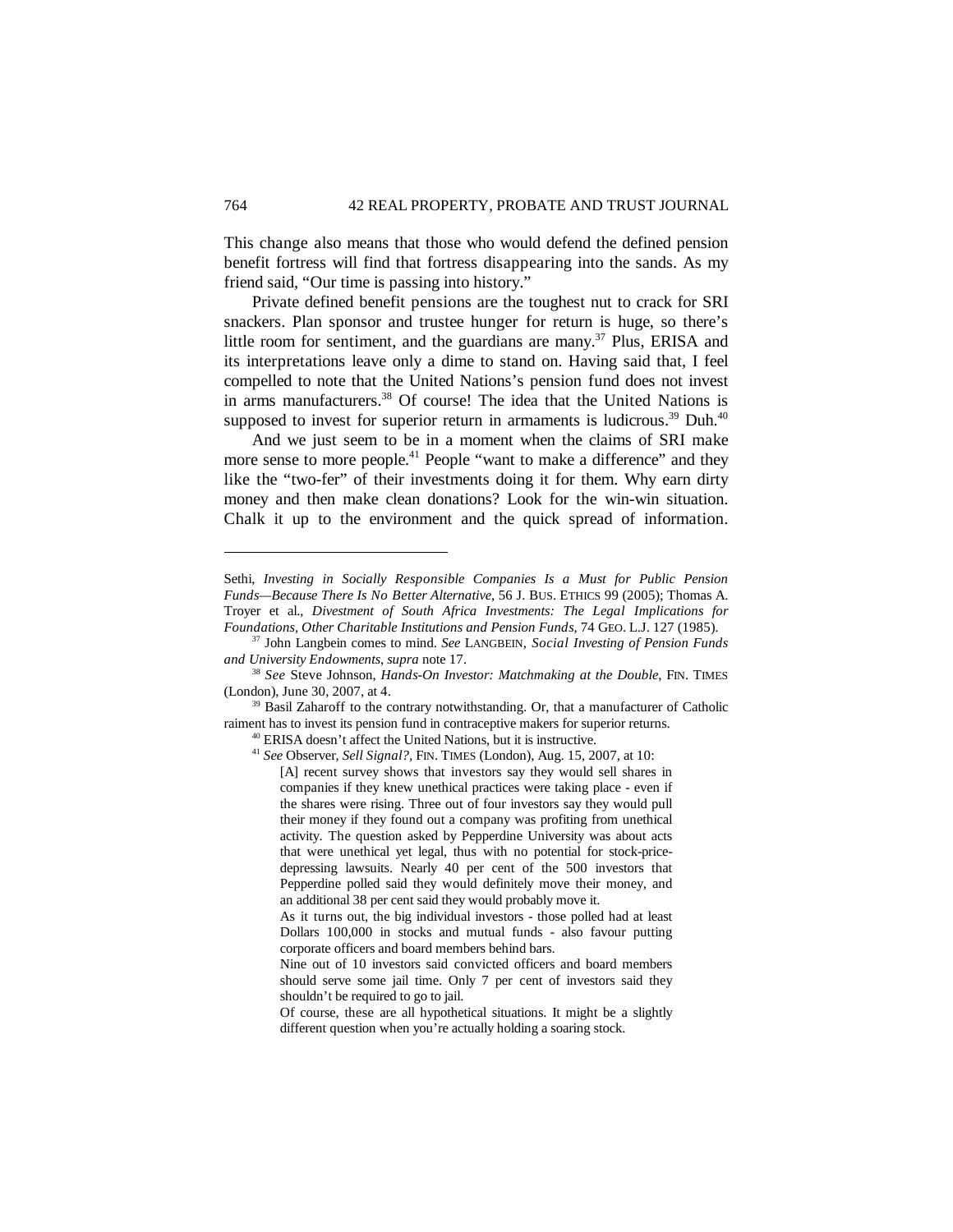Focusing on my second point, global warming and environmental concern are causing more and more people to want to be SRI investors. And the feeling of political powerlessness in 2007 America felt by many contributes, I would submit, to the need to have some impact.

It's a world gone mad, and people want to do something about it.<sup>42</sup>

5. There is always a population of people who see their wealth as an extension of themselves and who want to vote with their money. This is a time of prosperity and inheritance and so the population of rich people is expanding and so, inevitably, is the population of people who want to invest "responsibly."

More specifically, there's a generation of young people who have money and are uncomfortable investing it only for financial gain. There is a population of people who are earning their money in their youth, inheriting in their youth, or both, and SRI investors, $43$  I believe, tend to be young.44

The thought extends to human capital as well. There is a population of young MBAs who want to invest their human capital in goodness.45

6. Thinking about SRI and associated topics has gotten more interesting for academics. For example, in the parallel universe of corporate governance, corporate law/business/finance professors seek to understand

<sup>42</sup> *See Does Your Company's Retirement Plan Include an Ethical Investing Option?*, *supra* note 36. Professor Vandenbergh of Vanderbilt tells us that we should take more responsibility as individuals in reducing pollution. *See* Michael P. Vandenbergh, *The Individual as Polluter,* 35 ENVTL. L. REV. 10, 723 (2005); I think it is fair to say, in the same vein, that some of us feel the urge to boycott when we spend and perhaps when we pick individual stocks but not when we invest in pooled funds. The feeling of individual responsibility pales as one moves along that spectrum. *See, e.g.*, Daniel A. Farber, *Controlling Pollution by Individuals and Other Disbursed Sources*, 35 ENVTL. L. REV. 10, 745 (2005). Some people say they are ethical spenders when they aren't. *See* Michael Skapinker, *There Is Good Trade in Ethical Retailing*, FIN. TIMES (London), Sept. 11, 2007, at 15 (discussing the 30:3 rule—30% of shoppers in the UK claim to think about ethical issues when shopping but only 3% actually do). John Authers, a leading investment columnist for the *Financial Times,* seems almost at peace with SRI. *See* John Authers, *There Are Clear Arguments for a Clear Conscience,* FIN. TIMES (London), July 28, 2007, at 16.

<sup>43</sup> *See* CAPGEMINI & MERRILL LYNCH, *supra* note 3, at 18–21.

<sup>&</sup>lt;sup>44</sup> Or young at heart.

<sup>45</sup> *See* Freeland, *supra* note 19; Rebecca Knight, *Why the Good Life Could Turn Out to Be the Hardest Sell of All*, FIN. TIMES (London), Aug. 20, 2007, at 12. *See also* Bruce Piasecki, *The Social Responsibility Revolution*, CHRISTIAN SCI. MONITOR (BOSTON), Aug. 9, 2007, at 9.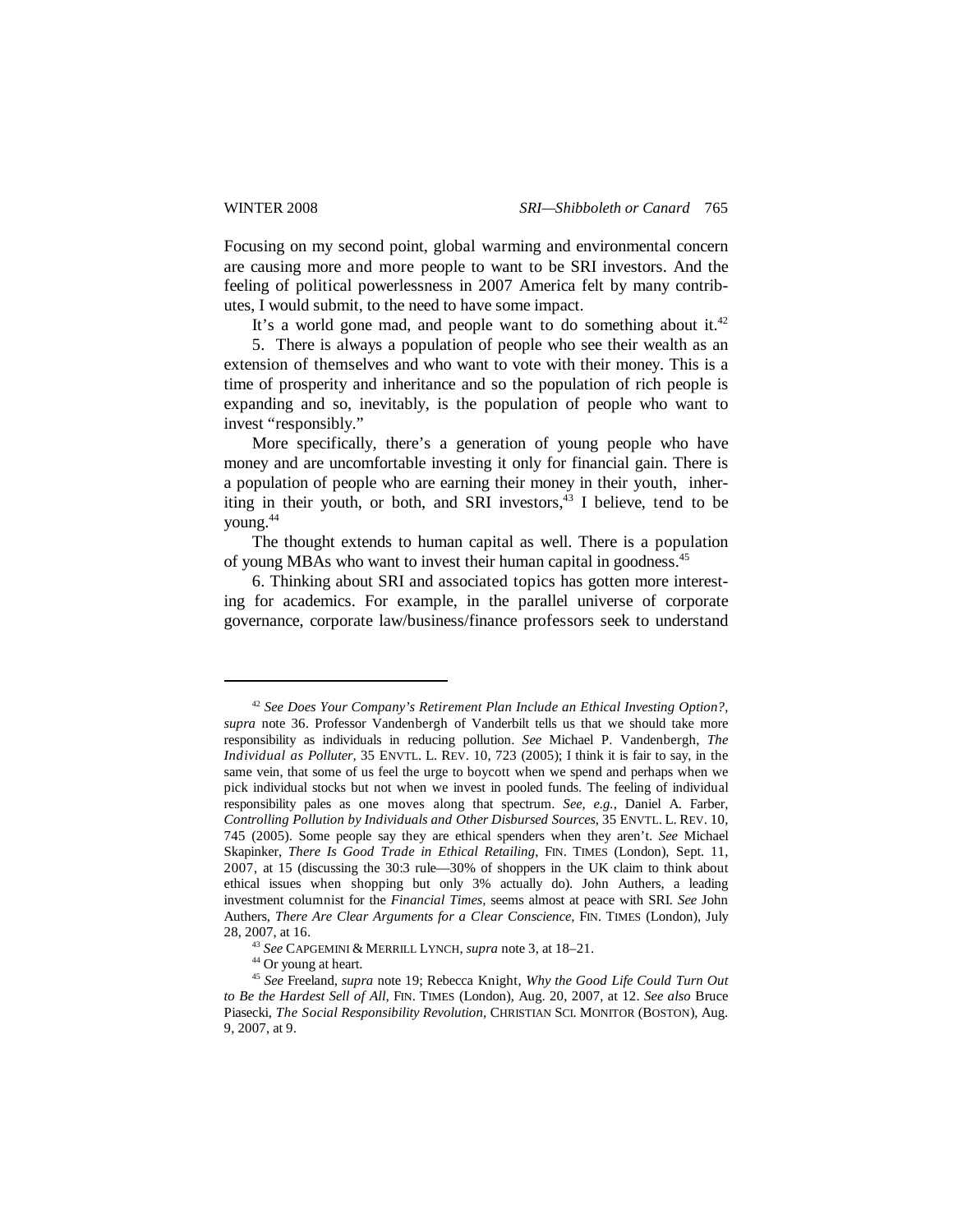if obsessive profit maximization carries unacceptable social costs, $46$  and they are investigating whether implementing corporate governance regimes leads to enhanced market values<sup>47</sup> and whether hedge funds<sup>48</sup> have an effect on corporate governance.<sup>49</sup>

Similarly, the writing about SRI on both sides of the argument has advanced beyond chanting slogans across the table at faculty dinner

<sup>48</sup> "Hedge funds . . . typically invest in liquid securities, with no control. They have the flexibility to take both long and short positions . . . ." *Relative Values*, FIN. TIMES (London), July 9, 2007, at 16. For a straightforward discussion of hedge funds, see Triphon Phumiwasana, Tong Li, James R. Barth & Glenn Yago, *The Hedge Fund Behemoth*, MILKEN INST. REV., First Quarter 2007, at 81.

<sup>49</sup> *See* William W. Bratton, *Hedge Funds and Governance Targets*, 95 GEO. L. J. 1375 (2007); Marcel Kahan & Edward B. Rock, *Hedge Funds in Corporate Governance and Corporate Control*, 155 U. PA. L. REV. 1021 (2007) (asserting that hedge funds are more suited to active involvement in corporate governance than mutual funds). Hitching a free ride on the hedge fund bandwagon would yield quite a ride for those who would change corporate conduct. One does not toy with hedge fund managers.

<sup>46</sup> *See generally* Irene Lynch Fannon, *The Corporate Social Responsibility Movement and Law's Empire: Is There a Conflict?*, 58 N. IR. LEGAL Q. 1 (2007).

<sup>47</sup> *See, e.g.*, Bernard S. Black & Vikramaditya S. Khanna, *Can Corporate Governance Reforms Increase Firms' Market Values? Evidence From India* (John M. Olin Center for Law and Economics, Discussion Paper No. 07-002), *available at*  http://ssrn.com/abstract=914440 (2007). Commercial entities seek to rate companies on the quality of their corporate citizenship to allow for increased investing profit. *See* Phred Dvorak, *Theory & Practice: Finding the Best Measure of 'Corporate Citizenship*,' WALL ST. J., July 2, 2007, at B3. Limited data suggests that screening for good corporate citizenship leads to excess returns. *See id*. "Skeptics say studies of governance practices and share performances are skewed by other factors, such as an industry's results." *Id*. The same complaint could be lodged against short term studies of SRI results.

If a corporation's SRI policies are costing it profits, that does not suggest that it is priced improperly in the stock market. Anything is a bargain at the right price. Highly diversified portfolios will likely include such corporations. Ben and Jerry's, with its unusually high contributions to charity, is priced properly. Ben & Jerry's Homemade, Inc., *Ben & Jerry Foundation: Greening the Grassroots Since 1985*, http://www.benjerry.com/foundation/index.html (last visited Nov. 26, 2007) (stating that Ben & Jerry's gives in excess of \$1.1 million annually to charity, "adjusted upward annually for sales growth and inflation"). Everyone knows it gives away some profits, reducing the company's value. No one buys the stock thinking they will get the full return on earnings. The problem comes when the investor constrains her portfolio to include only SRI companies, all properly priced by the market. This is not a problem, only if those who plead for unconstrained portfolios are wrong or if fancy derivative or synthetic arrangements can cure the constraint weakness. For an article taking the position that SRI constraints reduce optimized return, see Eric Girard, Hamid Rahman & Brett Stone, *Socially Responsible Investments: Goody-Two-Shoes or Bad to the Bone?*, 16 J. INVESTING, Spring 2007, at 96.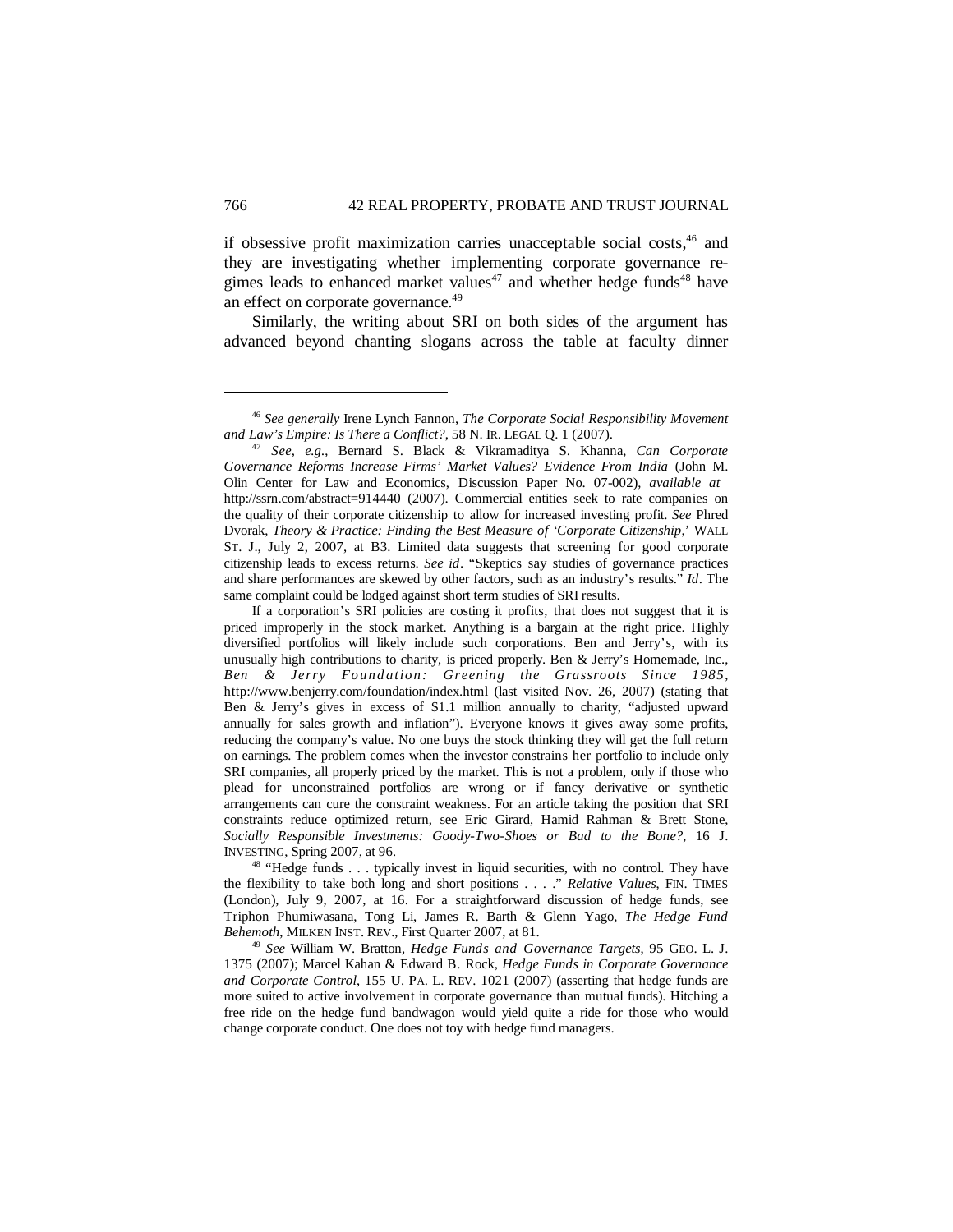parties on Saturday night.<sup>50</sup>

7. The tools of SRI have been co-opted for mainstream purposes.<sup>51</sup> For instance, the Securities and Exchange Commission has adopted and adapted the SRI tool of "blacklisting" corporations that enhance terrorism.52 If it's good enough for Uncle Sam it's good enough for the SRI folks. As Lionel Trilling wrote: "Time has the effect of seeming to quiet the work of art, domesticating it and making it into a classic. . . . [U]niversity study tends to accelerate the process by which the radical and subversive work becomes the classic work."53 We've gotten used to it.

8. Activist investing is in fashion. Activist investing comes in many forms.54 In broad form, it's about investors who take a position in a company's shares and then start telling the managers what to do, usually how the new investor-owner wants the company run, usually to improve performance—the performance in question usually being financial performance. SRI is just a sub-form of (currently fashionable) activist investing.55

53 LIONEL TRILLING, *On the Teaching of Modern Literature, in* BEYOND CULTURE 10 (The Viking Press 1965) (1955).

<sup>50</sup> *Compare* HUDSON, *supra* note 10, *with* Knoll, *supra* note 3.

<sup>51</sup> *See* Maria Markham Thompson, *Pro & Con: Moral Considerations in Investing: Socially Responsible Investing Has Become a Mainstream Practice*, CHRON. HIGHER EDUC. (Wash., D.C.) May 28, 2004, at 24.

<sup>52</sup> *See* Jeremy Grant, *Outrage Over SEC Terrorism 'Blacklist,*' FIN. TIMES (London), June 29, 2007, at 1. The SEC was having second thoughts in late July, but the point remains valid, nonetheless. *See* Floyd Norris, *S.E.C. Rethinks Lists Linking Companies and Terrorist States*, N.Y. TIMES, July 21, 2007, at C2. It is easy to think of divestment as a tool of the "progressive" left. The use of divestment by the Bush government suggests this is not so. Indeed, right of center politicians in state legislatures have been calling for divestiture by public pension funds of the shares of corporations that do business in Iran. This has led, I believe, pension trustees to press Shell Oil to leave Iran (so that they are not forced to divest their portfolios of Shell stock). *See* Rebecca Bream*, US Funds Criticise Shell for Iran Activities*, FIN. TIMES (London), July 26, 2007, at 16. *See also* Posting of Randy O'Neil to The KLD Blog, Sudan and Iran Divestment Campaigns, http://blog.kld.com/sudan/sudan-and-iran-divestment-campaigns (Aug. 7, 2007) (discussing Iran exclusions); G. Jeffrey MacDonald, *Social Conservatives Rally an Investor Army*, CHRISTIAN SCI. MONITOR, Apr. 23, 2007, at 13.

<sup>&</sup>lt;sup>54</sup> Activist investing is a broad and abstract term. A useful definition might be taking a (usually meaningful) stake in a corporation and then agitating for conduct designed to increase profits. Often that means agitating for better corporate governance. For a useful essay on hedge fund moguls as wholesome corporate activists, see Bratton, *supra* note 49.

<sup>&</sup>lt;sup>55</sup> It seems to be a moment in time when a subpopulation feels responsible for its actions as investors and charitable contributors. It's reminiscent of the 60s. *See* Dashka Slater, *Resolved: Public Corporations Shall Take Us Seriously*, N.Y. TIMES, Aug. 12,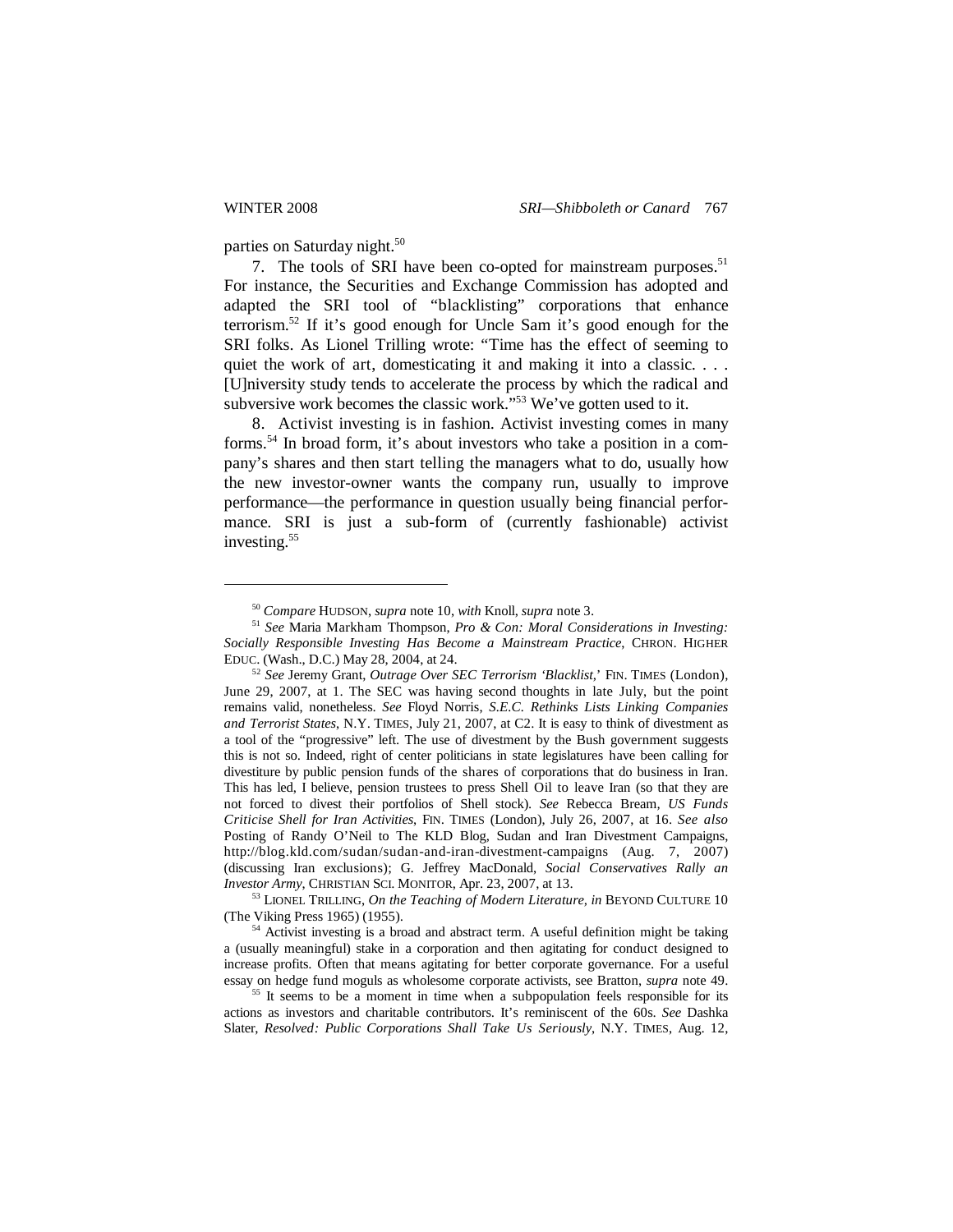9. So-called mission investing has come to the fore in the nonprofit world, making fuzzy the formerly clear boundary between investing for gain and granting for charitable purposes. "Mission investing is the practice of using financial investments as tools to achieve a foundation's mission. Mission investing is a more specific type of social investing—the broader approach of considering social and environmental factors, whether or not directly related to mission, in investment decisions."56 This use of investment funds to advance social goals has the potential for leaching into "pure" fiduciary investing. When mission investing is merged with traditional investing, this hybrid makes the bitter pill of SRI easier to swallow and has the potential of making less clear the border between ordinary investing for pecuniary gain and SRI.

10. Fourth sector/hybrid investing/venture philanthropy<sup>57</sup> is in vogue,

<sup>2007, (</sup>Magazine), at 22 (discussing SRI activist investing). *See also* Siew Hong Teoh et al., *Effect of Socially Activist Investment Policies on the Financial Markets: Evidence from the South African Boycott*, 72 J. BUS. 35 (1999).

<sup>56</sup> SARAH COOCH & MARK KRAMER, COMPOUNDING IMPACT: MISSION INVESTING BY US FOUNDATIONS 6 (2007). *See also* Jed Emerson, Where Money Meets Mission, STANFORD SOC. INNOVATION REV., Summer 2003, at 38; Jed Emerson & Mark Kramer, *Maximizing Our Missions*, CHRON. PHILANTHROPY, Jan. 25, 2007. The Gates Foundation was scolded for investing against their mission. They chose to ignore the fuss. *See A Moral Sense; Divestment from Sudan*, ECONOMIST, May 12, 2007, at 31; Charles Piller, *Buffett Rebuffs Efforts to Rate Corporate Conduct*, L.A. TIMES, May 7, 2007, at A15; Charles Piller, *Berkshire Wealth Clashes with Gates Mission in Sudan*, L.A. TIMES, May 4, 2007, at A1; Charles Piller, *Money Clashes with Mission*, L.A. TIMES, Jan. 8, 2007, at A1; Charles Piller, et. al., *Dark Cloud Over Good Works of Gates Foundation*, L.A. TIMES, Jan. 7, 2007, at A1.

<sup>&</sup>lt;sup>57</sup> One definition of venture philanthropy is foundations investing in experimental drugs both for profit and to insure the drug comes to market when normal methods for funding experimental drugs fail. *See A Different Sort of Venture* (American Public Media Broadcast June 8, 2007). Broader definitions exist. New forms of philanthropy are fashionable. "This new generation [of] . . . philanthropists is looking to give back to society through a much broader range of activities than was previously the case." CAPGEMINI & MERRILL LYNCH, *supra* note 3, at 21. Another definition of venture philanthropy is applying business metrics to purely charitable donations. Is the soup kitchen getting the best deal on carrots? *See generally* Rachel Emma Silverman, *Young Money: A New Generation Reinvents Philanthropy*, WALL ST. J., Aug. 21, 2007, at D1 ("Blogs, Social-Networking Sites Give 20-Somethings a Means To Push, Fund Favorite Causes."); Sean Stannard-Stockton, *Philanthropy Not Just for the Ultra-Rich*, FIN. TIMES (London), Aug. 24, 2007, *available at* http://search.ft.com/ftArticle?queryText=Sean+ Stannard-Stockton&y=4&aje=true&x=10&id=070824008355&ct=0 (last visited Nov. 26, 2007) ("Some tactical philanthropists argue that you can make a profit while advancing your philanthropic interests. San Francisco-based Good Capital operates like a venture capital fund. It invests money from wealthy individuals and distributes earnings back to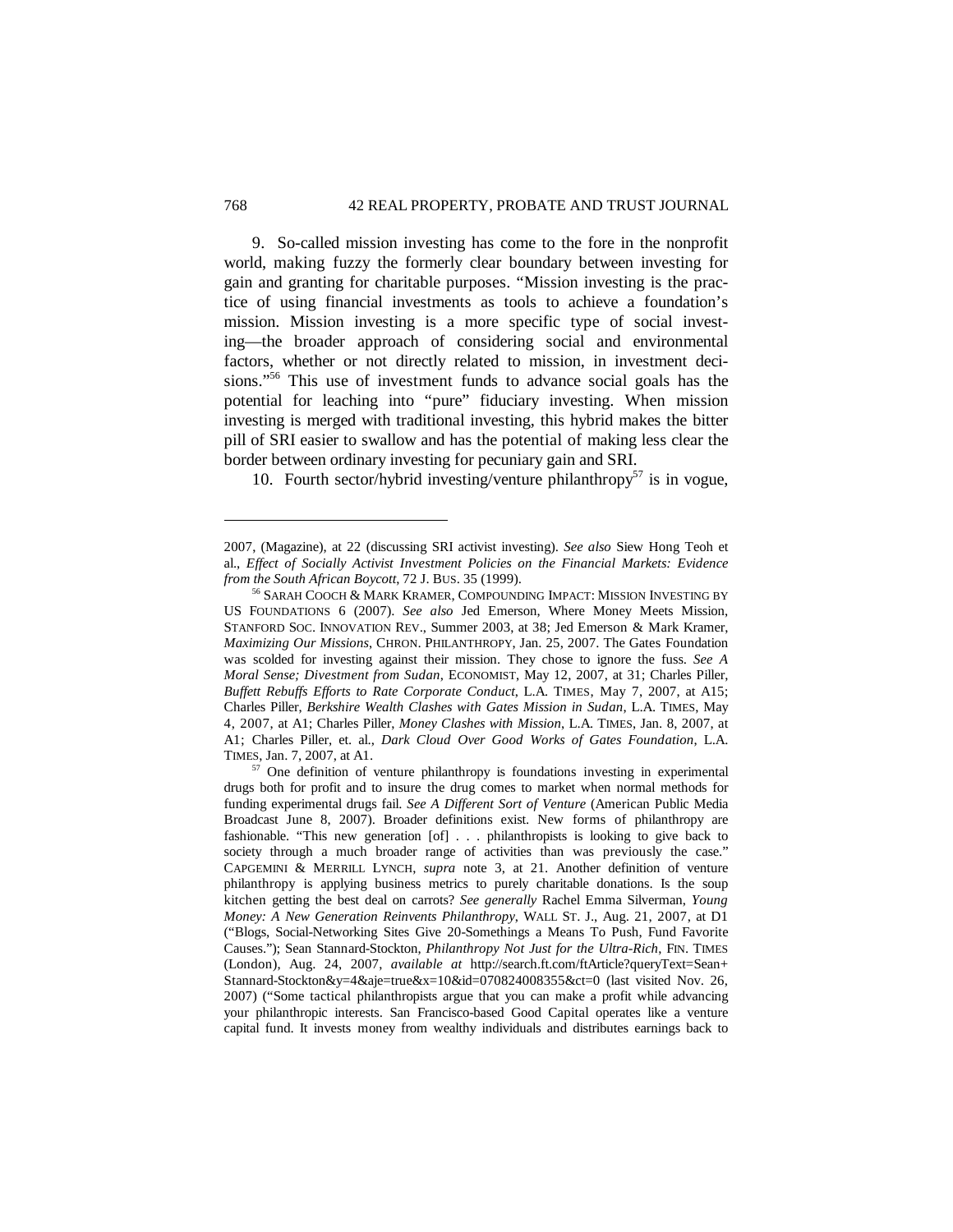and it bangs up against SRI.<sup>58</sup> This is about combining attitudes, structures, methods, and metrics of the profit and nonprofit corporate worlds. It's a loose amalgam of ideas, notions, outlooks, and the like, which includes: charities are sleepy and need a good kick in the butt from folks who understand modern business methods; well run businesses produce so much excess profit that some of the excess profit (or the ability to make profit) can be shared; the new generation of technocrat entrepreneurs are somehow better people and better managers than the J.P. Morgans of the world (and even the Andrew Carnegies and John Rockefellers of the world); this new generation wants to and easily can share their human capital and a bit of their cash in new and exciting ways with those less fortunate through investing in the so-called fourth sector via hybrid entities and bespoke venture capitalism;59 managing risk and

investors. The difference is that Good Capital invests in non-profit organisations as well as for-profit ones that perform functions associated with non-profit charities.").

<sup>58</sup> *See* Kate Burgess, *Companies Buy into the Notion of Giving Something Back*, FIN. TIMES (London), July 2, 2007, at 7; James Mackintosh, *Feared Fund Turns to Business of Charity*, FIN. TIMES (London), July 2, 2007, at 7 ("[B]ringing business rigour and a private sector approach into development."); Stephanie Strom, *Make Money, Save the World*, N.Y. TIMES, May 6, 2007, at BV1. One vague definition is "a hybrid organizational form—part nonprofit, part for-profit—what some are calling 'the fourth sector,' a social-benefit enterprise." Clint Wilkins, *A Nonprofit Leader Builds His Encore Career*, CHRON. PHILANTHROPY, Sept. 14, 2006, at 44. See Briefcase, BRISBANE CITY NEWS (Australia) Oct. 6, 2005, speaking of a particular enterprise: ". . . [the founder's] philosophies are imbedded in the fairly new 'fourth sector' concept and its ultimate aim is to produce entrepreneurs with businesses that are not only profitable but which also operate in a socially, culturally and environmentally responsible way." *Contra* John S. Koppel, Letter to the Editor, *Salve for the Conscience*, N.Y.TIMES, May 13, 2007, at BV7:

To the Editor: The corporate/nonprofit hybrids of the "fourth sector" ("Make Money, Save the World," May 6) are a sure-fire formula for confusion, conflict of interest, deception and outright fraud. They join "eco-friendly tourism" and "carbon credits" for guilt-stricken, environmentally conscious travelers.

Such feel-good substitutes for meaningful government action are themselves inadequately regulated, and merely lull people into the mistaken belief that they are making a significant contribution to curing social ills that can be dealt with effectively only through legislative, regulatory and judicial means.

Further discussion is to be found in Kathryn Tully, *Charity That Offers Fair Profit*, FIN. TIMES (London), July 27, 2007, *available at* http://www.ft.com/cms/S/4acd33d4-3bcb-11dc-8002-0000779fd2ac.html. *See also* Stephanie Strom, *Ex-Wall St. Executives Go to Bat to Help Nonprofits*, N.Y. TIMES, Aug. 3, 2007, at C3 (using Wall Street ways to raise funds for charity). 59 *See* Richard C. Morais, *Charity Made Efficient*, FORBES, June 25, 2007,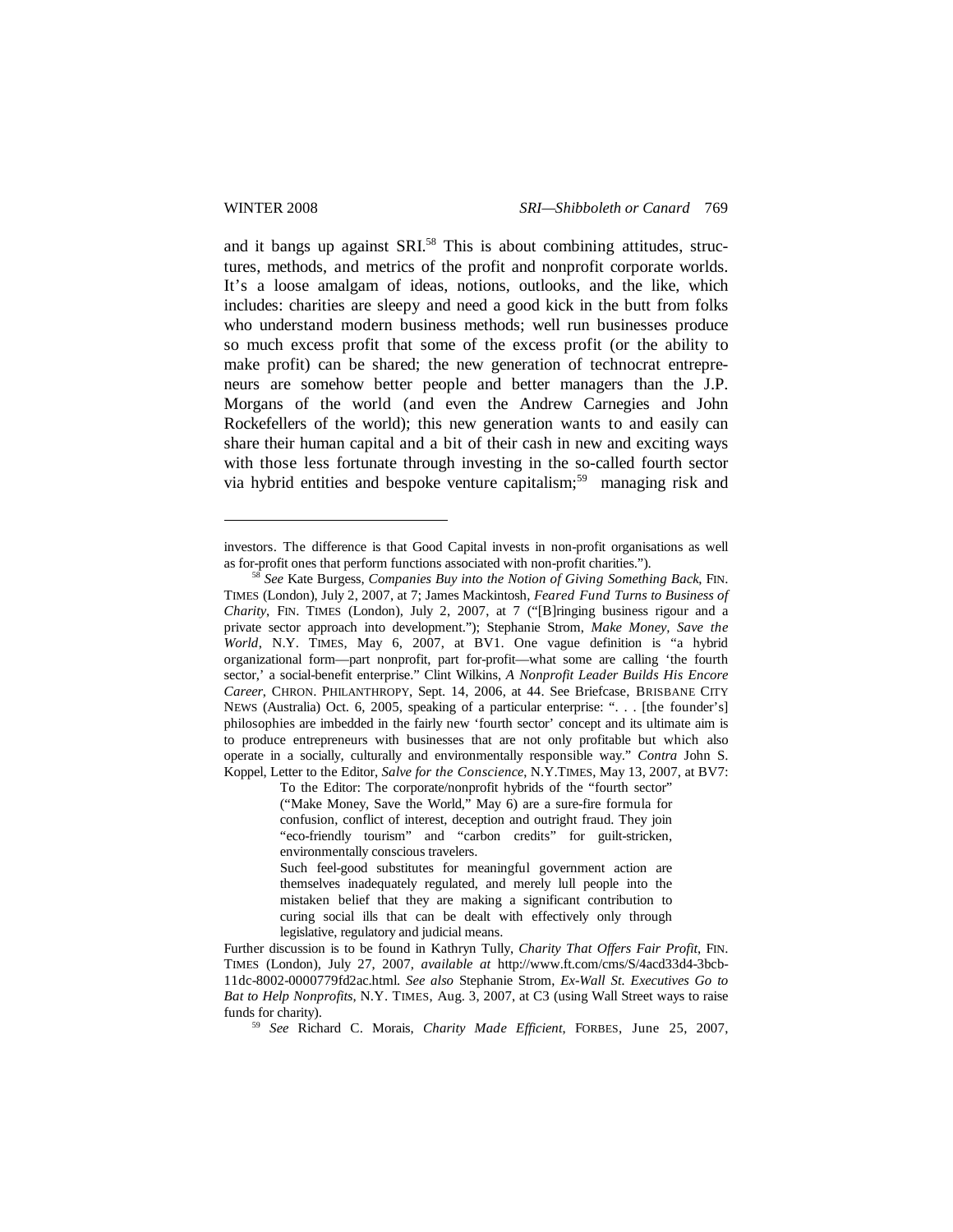adapting to new markets can be enhanced by philanthropic and partner activities with nongovernmental organizations and nonprofits; $\frac{60}{60}$  and business corporations can grow and renew themselves by better understanding the nonprofit world.<sup>61</sup> There, in a paragraph, is the fourth sector. Whew.

Fourth sector investing is good for the business with which it is associated. It is good branding. I propose that Google and GE's fourth sector investing makes Google and, to a lesser extent, GE cool, hip, and cutting edge, which makes it easier to attract and keep top employees, something that is a constant concern of those companies and any company that needs to recruit and hold technocratic minded workers.

11. Beneficiary rights are in fashion these days, and SRI in private

Google.org is looking for an Investments Researcher to assist with evaluating "triple bottom line" investments in companies and projects, the primary goal of which will be positive and scalable impact on global public health, economic development and climate change. . . . [Y]ou will work . . . identifying and evaluating partnership and investment opportunities consistent with Google.org's mission. . . . Responsibilities: Play an integral role in evaluating investment opportunities and projects consistent with Google.org's philanthropic mission. . . . [Assist] with decisions relating to investments in the areas of public health, economic development and climate change. . . . Requirements: . . . .Strong knowledge of issues surrounding climate change, global economic development and/or public health.

http://www.forbes.com/personalfinance/philanthropy/2007/06/25/philanthropy-charitytechnology-pf-philo-in\_rm\_0625philanthropy\_inl.html (last visited Nov. 26, 2007). *See also Book Value*, ECONOMIST, July 21, 2007, at 66 ("He also happens to believe—rather as Google's young founders do—that he can, and should, change the world."); James Flanigan, *Community Investment in San Jose*, N.Y. TIMES, July 19, 2007, at C13; *Leader of the Swarm*, ECONOMIST, July 14, 2007, at 74.

 $60$  For an intriguing story on Proctor & Gamble's venture into hybridicity, see Claudia H. Deutsch, *A Reverse Profit Strategy Faces a Commercial Test*, N.Y. TIMES, July 24, 2007, at C7. *See also* David Watts Barton, *Desert Green*, SACRAMENTO BEE Aug. 24, 2007, at J1, 8 ("We're marrying venture capital with social capital to give poor communities a seat at the renewable energy table.").

<sup>&</sup>lt;sup>61</sup> Google.org and General Electric's Ecomagination come to mind. The following extract from a help wanted ad for an Investments Researcher position at Google.org might help:

Google, Google Jobs, http://www.google.com/support/jobs/bin/answer.py?answer=71684 (on file with author). For a fascinating tale of an ad agency that was founded to pitch for nonprofits, which found a much larger clientele among profit clients, see Stephanie Kang, *Agency's Social Responsibility Focus*: *Ethos Helps Companies Gain Market Benefit From Do-Good Efforts*, WALL ST. J., Aug. 17, 2007, at 3B.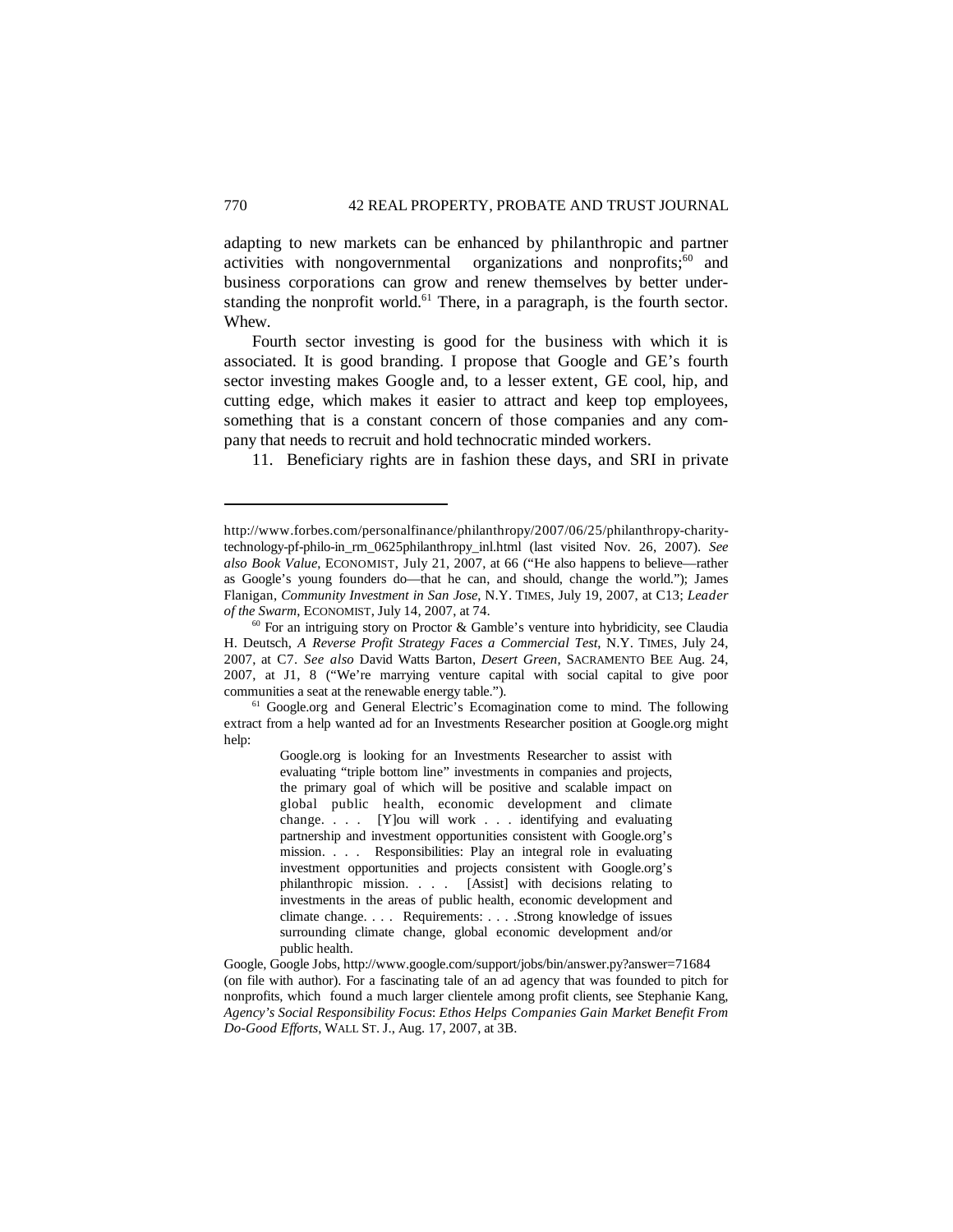trusts is, I believe, beneficiary driven. I say SRI is beneficiary driven because if the settlor was so inclined, he'd likely have put SRI boilerplate in the trust. Beneficiaries are empowered by the times,<sup>62</sup> and because a number of trusts are formed for tax reasons only, beneficiaries are often full fledged adults, and they're pushy. They are not grateful and weak widows and orphans. They are assertive. So, when a beneficiary says, "Grampie's money in the trust he set up for me, as invested by you, makes me feel dirty,"<sup>63</sup> something may have to be done about it.<sup>64</sup>

Simplest of recaps: A lot of people are investing their own money in something called SRI, and some people are investing other people's money (OPM) in something called SRI, and it ain't going away.

### **IV. LOOKING AHEAD**

1. I imagine that SRI will become ever more respectable, for a variety of reasons, and that it will be more acceptable in the investing of trusteed capital in particular in some but not all situations. In other words, a more "relaxed" and situational standard (or standards) of fiduciary duty, as to SRI, will emerge.

2. Lawyers and judges will more easily come to see an implicit setting aside, in part, of the fiduciary duties that currently seem to forbid (or at least frown on) SRI.

3. Spine-endowed trustees will ignore conservative legal advice and make investments their lawyers don't like. And no one will die. And more such investments will be made. And one day it will be more acceptable.

Most fiduciaries, and fiduciary investors more specifically, are conservative, and they are advised by conservative lawyers.<sup>65</sup> Thus, investors

<sup>&</sup>lt;sup>62</sup> *See, e.g.*, Heirs, Inc., Heirs Personal Trust Handbook, http://www.heirs.net/handbook.html (last visited Nov. 26, 2007).

<sup>&</sup>lt;sup>63</sup> "[M]ost carbon offsetting schemes resembled the medieval system of indulgences, in which corrupt priests absolved sins for haggled fees." Jonathan Guthria, *How I Was Deluded by My Carbon Footprint*, FIN. TIMES (London), May 3, 2007, at 15. This may be a proper point to speak of mutton dressed as lamb. The 2007 graduating class of the Yale School of Forestry & Environmental Studies bought carbon offsets for their family members coming to graduation from three organizations: The Conservation Fund, Native Energy, and CarbonFund.org. *See Graduates Offset Travel Emissions*, YALE ALUMNI MAG., July/Aug. 2007, at 83.

<sup>&</sup>lt;sup>64</sup> If an investment makes someone feel dirty and activism leading to change is out of the question, the only solution is to sell the investment—divesting.

<sup>&</sup>lt;sup>65</sup> Lawyers sell what-if advice and focus on the negative outlier, the black swan. What if a yellow dog wearing a blue collar bites a beautiful baby with malaria and then steals the neighbors' dinner, you just might be liable, so I wouldn't do that. Sometimes a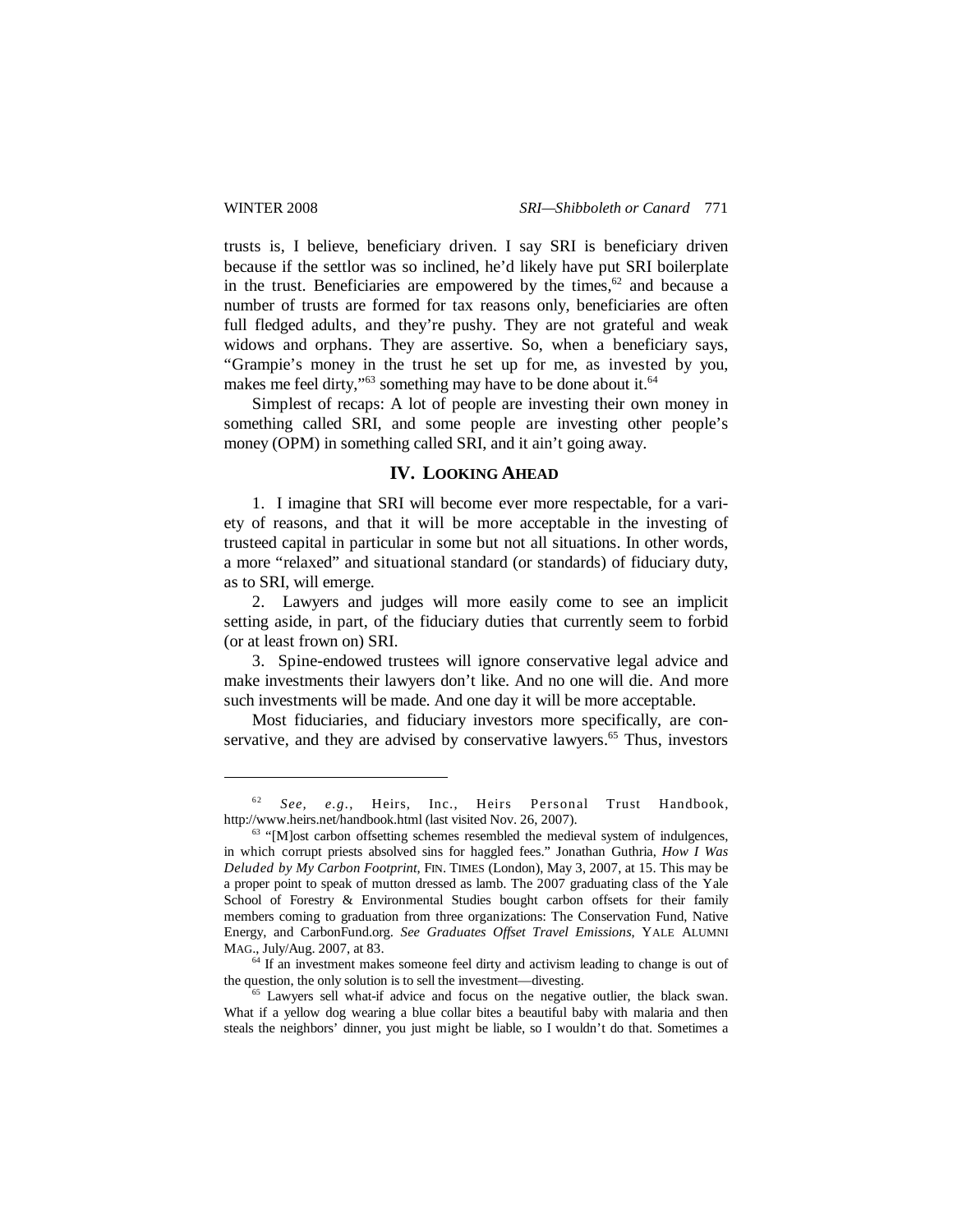in charge of funds set aside for nonprofit purposes<sup>66</sup> like their lawyers to bless their conduct, especially their unconventional financial acts. Lawyers don't like to bless the unknown and refuse. Most trustees stop at that point—they won't act without a lawyer's blessing. Nonprofiteers often blame this state of affairs (no SRI investing) on the lawyers. I would suggest there's also room to blame spineless trustees. $67$ 

A few greater truths in regard to this footnote and the associated text: Trustees of charities are likely to have lawyers and seek legal advice. *See* Sheri Qualters, *Nonprofits Scramble Under New Scrutiny*, NAT'L LAW J., Sept. 3, 2007, at 1. Ditto for bank trust officers acting for the bank as trustee of private trusts. Individuals acting as trustees of family trusts are likely to act without legal advice and so might very well engage in SRI investing. A friend of mine did that very thing and switched out of SRI investing when she saw it was reducing income for her siblings. Perhaps one of these trustees will be sued someday, and we'll get some law on the subject.

 $67$  I believe the following story to be true. Many years ago a young lawyer went to work in the legal department of a large and adventurous foundation. He didn't understand that he had to develop a clientele within the charity. Program officers would bring him their projects and ask for his lawyer's blessing and he would say "no, you can't do that."

client needs to say thank you and disobey her lawyer. Yellow dog, black swan, it's all the same. *See generally* NASSIM NICHOLAS TALEB, THE BLACK SWAN: THE IMPACT OF THE HIGHLY IMPROBABLE (2007); NASSIM NICHOLAS TALEB, FOOLED BY RANDOMNESS: THE HIDDEN ROLE OF CHANCE IN THE MARKETS AND IN LIFE (2d ed. Random House Trade Paperbacks 2005) (2004). *See also* Gillian Tett & Anuj Gangahar, *Why Computer Models Proved Unequal to Market Turmoil,* FIN. TIMES (London), Aug. 15, 2007 (discussing the piling up of several 100,000 years events in system error).

The world of trust fund and charity fund investing, unlike the world of college endowment investing, is often as conservative as the world of real estate titles. Most trustees are risk averse, and so are most lawyers who represent trustees. And everyone is doing the world a favor by acting as a charitable trustee or lawyer for a charitable trustee—it's often pro-bono or quasi-pro-bono. So why should a trustee take a risk and act without a lawyer's blessing? And why should a lawyer bless a questionable act when he's working for free or less than his normal rate? "I can't believe that the only time I got sued for malpractice was the time I told a charity it was OK to \_\_\_; I'd cut my time by 50% for the SOBs, and they sued me."

<sup>&</sup>lt;sup>66</sup> I am being purposely vague in the text. For discussion of nonprofit investing, see for example, Harvey P. Dale, *Nonprofit Directors and Officers—Duties and Liabilities for Investment Decisions*, *in* NEW YORK UNIV. TWENTY-SECOND CONFERENCE ON TAX PLANNING FOR 501(c)(3) ORGANIZATIONS 4-1 (Carolyn C. Clark ed. 1994); SUSAN N. GARY, REVISIONS TO THE UNIFORM MANAGEMENT OF INSTITUTIONAL FUNDS ACT: DRAFTING COMMITTEE DECISIONS MADE JANUARY 22, 2004 http://www.abanet/org/rppt/meetings\_cle/2005/spring/pt/UniformManagementUMIFA/G ARY\_hand.pdf (last visited Nov. 26, 2007); Harvey P. Dale & Michael Gwinnell, TIME FOR CHANGE: CHARITY INVESTMENT AND MODERN PORTFOLIO THEORY, 3 CHARITY L. & PRAC. REV. 89 (1995); Susan N. Gary, *Symposium: State-Level Legal Reform of the Law of Nonprofit Organizations: Charities, Endowments and Donor Intent: The Uniform Prudent Management of Institutional Funds Act*, 41 GA. L. REV. 1277 (2007).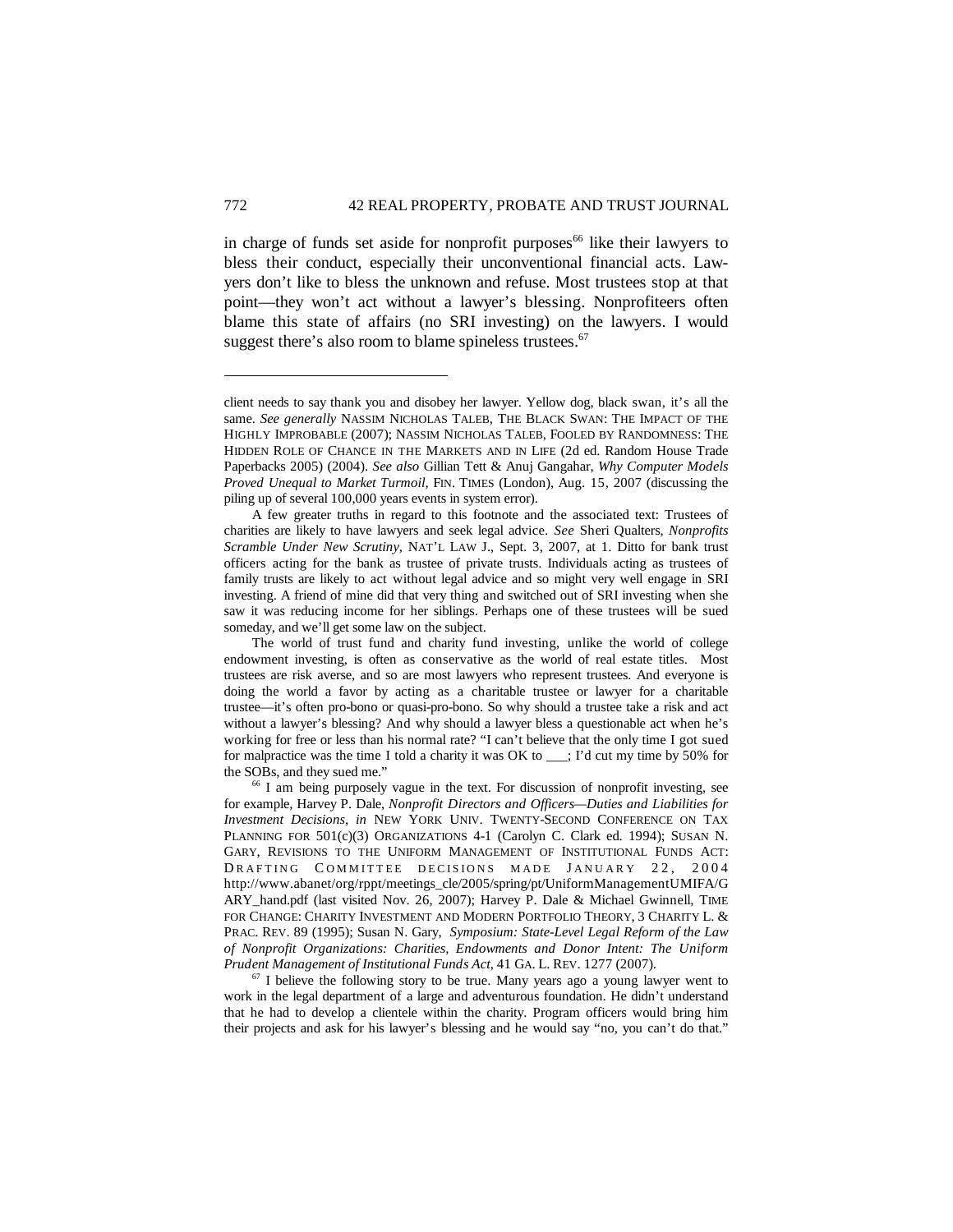Lawyers are rule obedient, and ultimately, SRI folks seem to accept that. The SRI community focus has been on changing the rules—changing the law of fiduciary investment through law reform.<sup>68</sup> The *Restatement (Third) of Trusts*, Uniform Trust Code and Uniform Prudent Management of Institutional Funds Act have given them little cause for joy. What little hope there is, is to be found in the *Restatement*. It is no surprise that the Uniform Acts haven't done much for SRI. The National Conference of Commissioners on Uniform Statute Laws is populated by a very conservative bunch. They move slowly.

How about the common law? There's very little litigation about SRI and this means that the law is unclear and that it hasn't caught up with any trustees on the ground who are doing new things. A trustee who has acted reasonably but in a new way has to get sued and successfully defend herself before the common law changes. SRI needs an unsuccessful attack on a very sympathetic defendant trustee, whom no judge or jury wants to nail or jail, so the law can grow.<sup>69</sup>

I will make a wild guess and suggest that if there is such a suit that the law will change in favor of  $SRI^{70}$  In the abstract, that is a way we may get

Lawyers like to say "no" and justify it with "what-if" analysis. Eventually, program officers stopped coming to him for advice (his blessing, really), and he was a lawyer without clients instead of an attorney. He moved on.

<sup>68</sup> *See* John H. Langbein, *Why Did Trust Law Become Statute Law in the United States?*, 58 ALA. L. REV. 1069 (2007).

 $69$  In the 1960s, tenants rights lawyers waited for the perfect plaintiff—the saintly tenant suffering the neglect of a Dickensian landlord. Common law is good for an emerging standard. If my hypothetical saintly defendant has done something relatively harmless and totally explainable and if a number of individuals with standing are not complaining or even support the fiduciary, I can imagine a court saying, "We are not prepared to say that having given careful consideration to modern theories of investment and the desires of a number of current beneficiaries, that this trustee has actionably breached a duty to the trust. While we might have invested this fund differently . . . ."

 $70$  What if a Catholic priest as grantor establishes a trust for his Catholic family, the trust is silent, the trustee invests in an Ave Maria Catholic values mutual fund or funds, and the return is not satisfactory to a plaintiff with standing? I would guess a law suit by a disgruntled beneficiary would not succeed even if the return was less than that of a similar unconstrained fund (the return being less either because of the constraints or the transaction costs). Would it be implied beneficiary remission of duties or implied intent of the settlor? And add what if, what if, what if? If only the trustee feels the need to invest in Ave Maria for his own sake, it is disloyal. *See generally*, *infra* Part VI; Ave Maria Fund, http://www.avemariafund.com (last visited Nov. 26, 2007) (providing information on the Ave Maria Fund). The Ave Maria Fund takes advice from Phyllis Schafly and Tom Monaghan. The social indexing organization KLD Research & Analytics has a Catholic values index. *See* Press Release, KLD Research & Analytics, Inc., KLD Launches the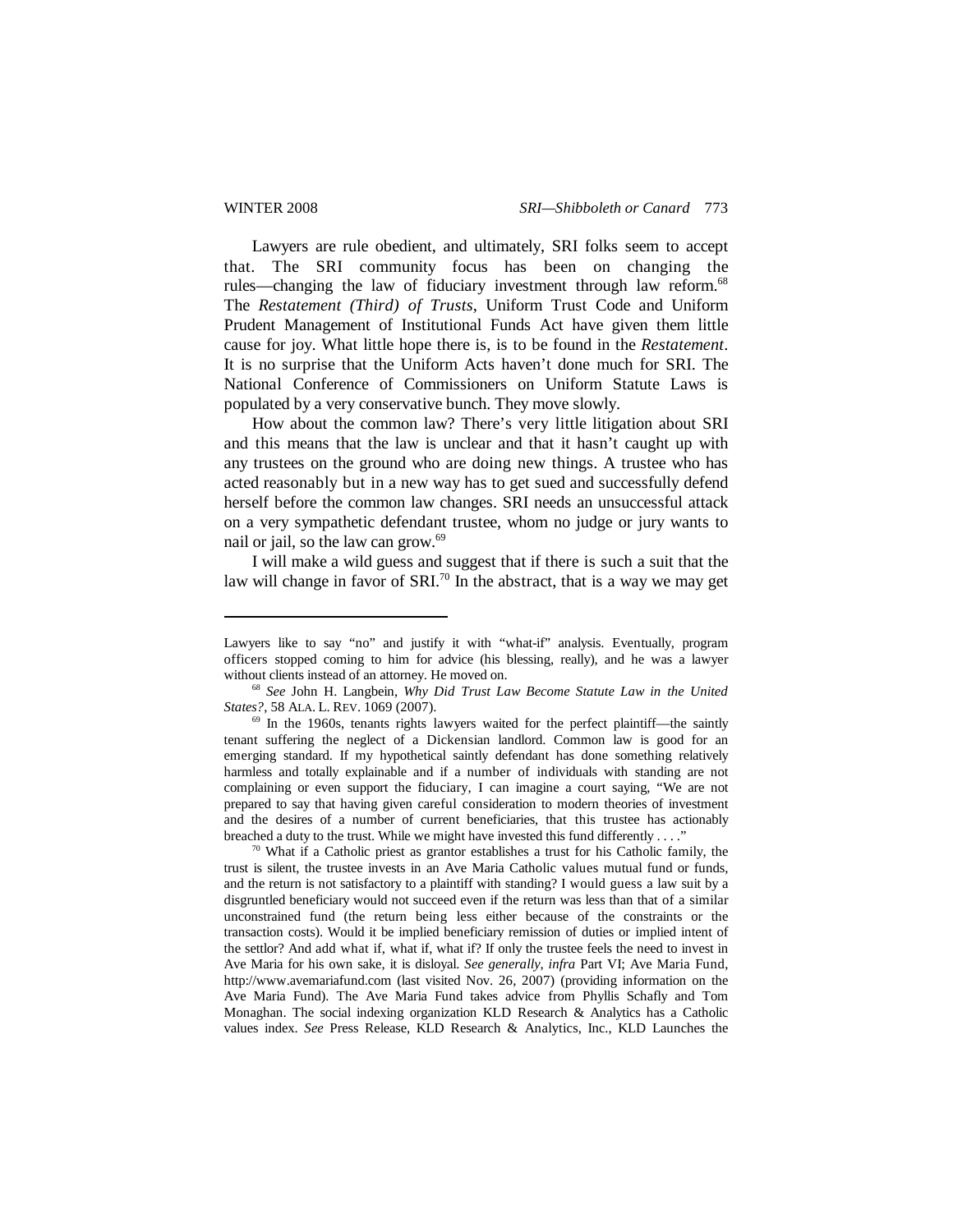to a world where there is more flexibility in regard to SRI.

Forward looking charities coming to the attention of a state's attorney general may be able to negotiate with that attorney general and derive an administrative policy for charitable trusts that allows for some SRI investing in a jurisdiction. If that happens it could spread to other states. Or, a charity not under investigation could initiate negotiations with a progressive attorney general.

In lieu of litigation, I believe we need to know what SRI investors are doing, and the world needs to be told. We need facts, facts, facts. The only way to know what SRI investors are doing, so that our picture of "prudent SRI investing" can evolve without litigation, is for accounts and studies to emerge. Lawyers are snobs; lawyers love facts. Fact-rich SRI tales redolent with accounts of big numbers and big banks can have a very positive effect. Perhaps a business reporter of repute and ability will author a book or report for a foundation that is credible and dehorns  $SRI.<sup>71</sup>$ 

4. Switching gears, there's room to argue that the whole question of SRI may become moot. How so? The basic premise of SRI efforts involving other people's money is that fiduciary owners of publicly traded equity securities can be convinced to expand their fiduciary investment duties and, by exhortation or shaming, be convinced to act as socially responsible investors.

One might argue that changes in the world of investing suggest that this model is flawed for future use.

Putting it differently, I wonder if SRI is less relevant than ever. How so? My sense is that institutional investing is changing so much that even as more assets come under SRI management, the institutional investors are doing things that make SRI irrelevant, which make it hard to think about and apply SRI. Oversimplifying, I am suggesting that hedge funds and private equity (PE) have nothing to do with the current model of SRI. If hedge funds and PE are in another galaxy from SRI, then as Mr. Hedge and Ms. PE become more important, SRI becomes less relevant. I am having trouble imagining how an SRI advocate attacks Mr. Hedge and

KLD Catholic Values 400 Index (Aug. 13 2007), *available at* http://www.kld.com/newsletter/archive/press/pdf/cv400\_Press\_Release081307.pdf (last visited Nov. 26, 2007). All screens have a cost.

<sup>71</sup> *But see* Joe Nocera, *Well Meaning but Misguided Stock Screen*, N.Y. TIMES, Apr. 7, 2007, at C1. Similarly, a bibliography of close studies of profitable SR businesses that yield good returns might comfort some fiduciary investors, as would a best seller on a poster child SR business.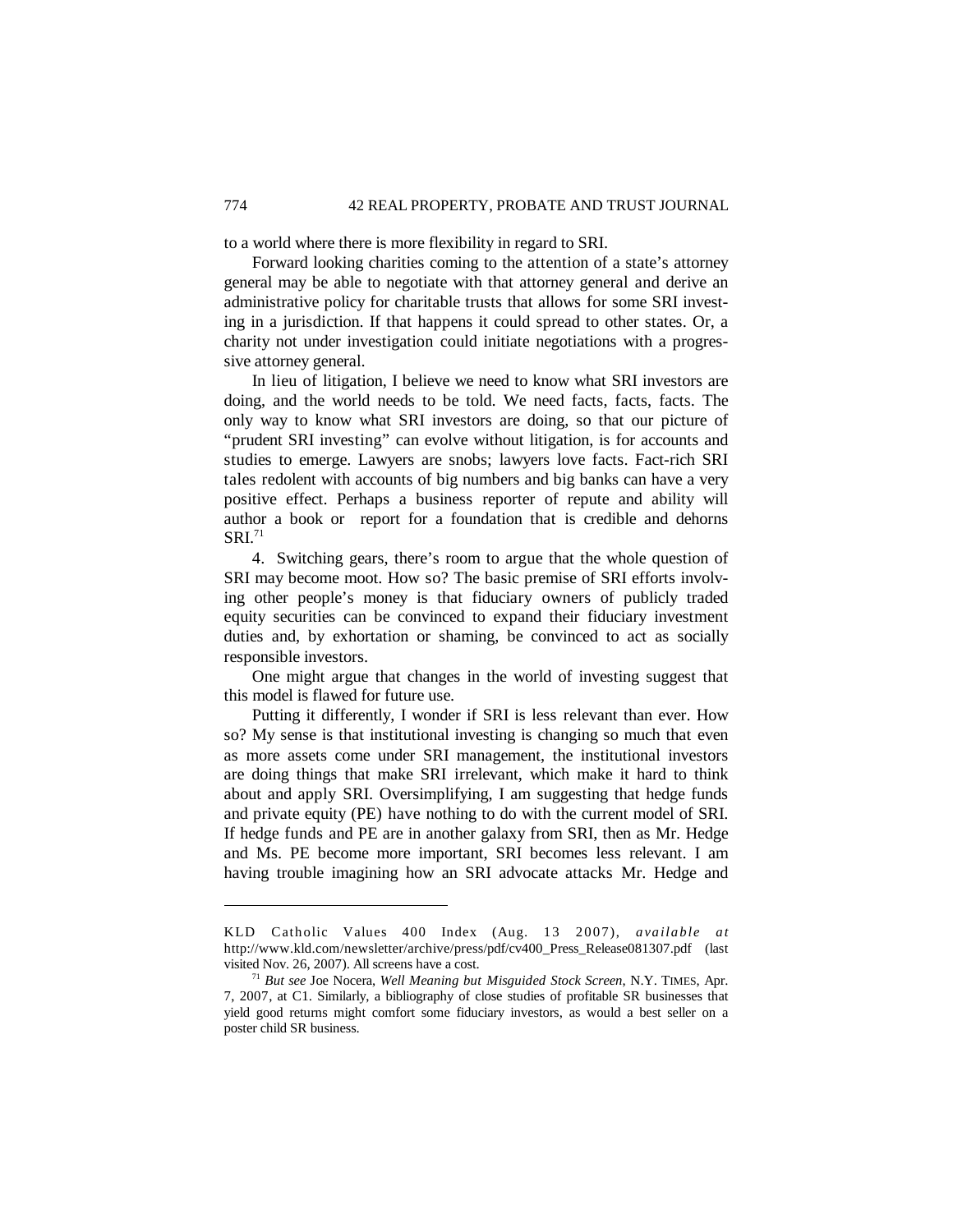Ms. PE except as tools from the Devil's workshop (which is what some of them are doing).<sup>72</sup> It's all in French for the typical SRI guy when it comes to fighting demons Hedge and PE. The basic attack becomes: "Stop Using the Devil's tools for the Lord's work." And I fear that may be boring.

Expanding on my point, I suggest we are witnessing what might be called (oversimplifying) the de-equitization of the market. What does that mean? It means several things. Most importantly, there is less classic equity out there to be responsible about. De-equitization, as I am using the term, is a mix of public companies going private<sup>73</sup> (for example, corporations are selling themselves to private equity<sup>74</sup> investors who do not have to disclose their activities at this time and in this place); ownership remaining public but consolidating; sales of publicly traded equity<sup>75</sup> (and, more importantly) sales of private equity<sup>76</sup> taking place on private mar-

 $72$  In the summer of 2007, one has to wonder how long alternate investments of the sorts discussed in the text will remain front and center.

<sup>73</sup> *See Briefing: Public v Private Equity: The Business of Making Money*, ECONOMIST, July 7, 2007, at 68–69 ("Life is no longer much fun in a publicly quoted company. Executives have to suffer the slings and arrows of intrusive media coverage, the oppressive tedium of 'box-ticking' corporate-governance codes, the threats of activist investors and short sellers, and the scrutiny of single-minded political campaigners. . . . Public companies have to reveal a lot more than private ones. Pressure groups can pore over every detail of company policy from the use of child labour to carbon emissions."). Decreasing liquidity in the summer of 2007 may signal changes in private equity investing.

<sup>&</sup>lt;sup>74</sup> There is said to be something called private equity in SRI investing, but returns are said to be 10% short of "regular" private equity investing, and I am tempted to guess it's just close corporation do-good investing. Corporations are also buying back their own securities, which reduces the amount of equity in public hands. It's possible that private equity's day has come and gone. *See* James Politi & Francesco Guerrera, *Not Dancing Anymore: How the Music Stopped for Buy-Out Buccaneers*, FIN. TIMES (London), Aug. 14, 2007, at 7. Efforts to open up the process have been at least partially successful—as when the *San Jose Mercury News* and others sued California public pension funds to reveal fund management fees. *See* Tod Wallack, *CalPERS Reveals Payments; Coalition Forced Transparency on Fees for Funds*, S.F. CHRON., Dec. 8, 2004, at C1. If the reputations of public figures might be undermined, then the complexity of their finance dealings need not be told. *See* Alec MacGillis & John Soloman, *Edwards Says He Didn't Know About Subprime Push*, WASH. POST, May 11, 2007, at A6.

 $75$  I am referring to so called big boy letters often used when insiders sell to sophisticated investors who sign a letter waiving their rights to claim wrongdoing because the seller is an insider and knows more. The buyer is ignoring the information asymmetry and saying, in essence, "I am a big boy. I can take the pain. I know what I'm doing."

<sup>&</sup>lt;sup>76</sup> "Private equity is a heavily geared, 'long only' investment in illiquid assets (whole companies), with high levels of control and a multi-year time horizon." Relative Values, *supra* note 48. *See* John Plender, *Private Equity Cannot Escape the Public Eye*, FIN.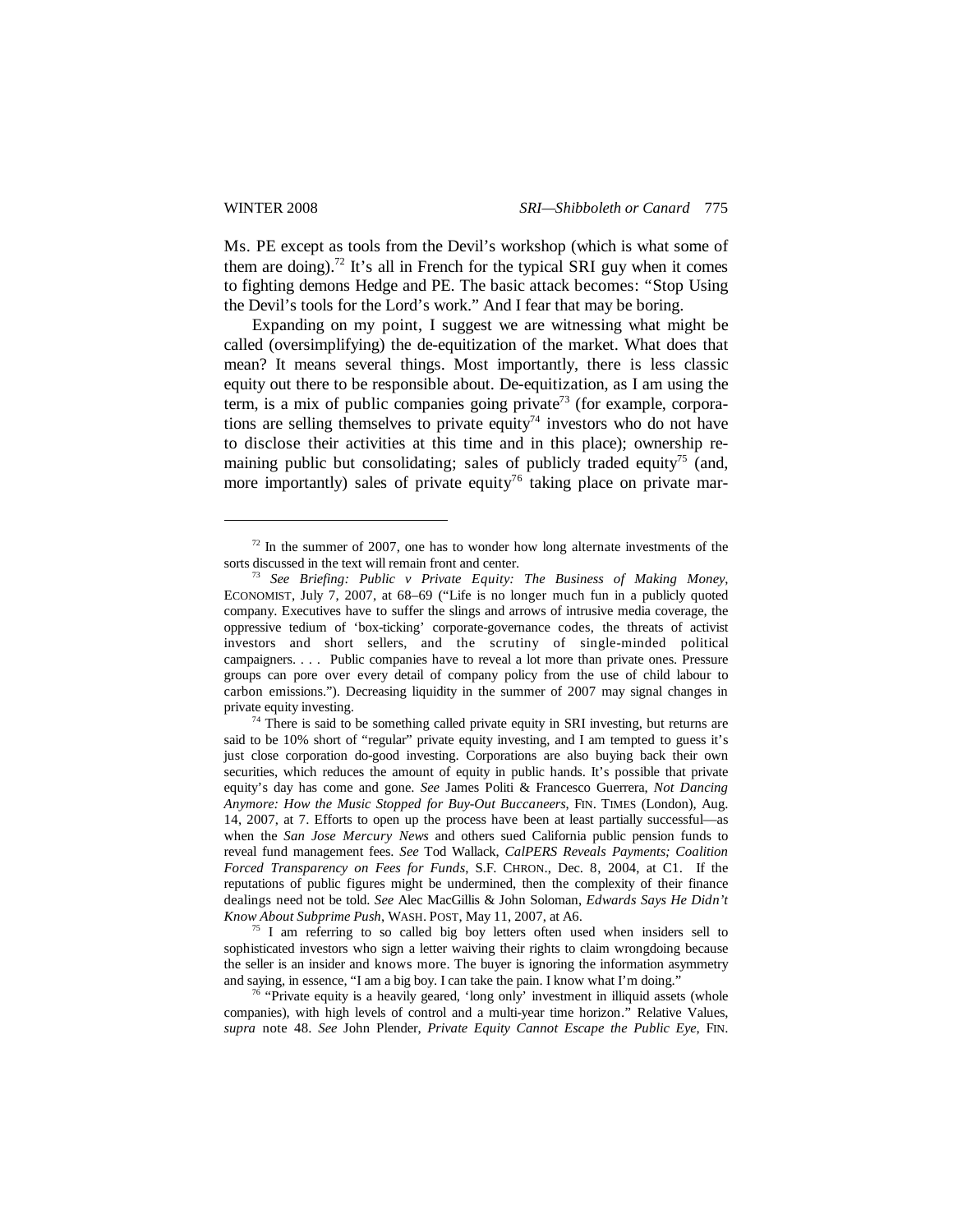kets, outside public purview;<sup>77</sup> sophisticated investors of the sort SRI advocates are always lobbying being attracted to derivative investments that don't lend themselves to SRI analysis;<sup>78</sup> and a small, but growing, movement to fund pension obligations with bonds not stock (so-called asset-liability matching—matching pension liabilities to a bond portfolio).79 Bonds (debt) are boring, and the holding of bonds does not lend itself to SRI campaigning ("student rally at noon to protest the university's buying short term commercial paper in the secondary market of a company accused of polluting" doesn't quite do it). Derivatives that are classified as debt can be given equity like characteristics so that one can have one's cake and eat it too. Such derivatives would be hidden behind two curtains: (1) complexity and (2) "We're debt, we're boring."

Additionally, synthetic/virtual/derivative investments theoretically allow the replication of the risk and return profiles of socially unwholesome assets and portfolios without actually owning the unwanted assets.<sup>80</sup>

TIMES (London), Apr. 24, 2007, at 13. ("[L]arge chunks of the global corporate sector are becoming less transparent. In jurisdictions such as the US, where there is no requirement for private companies to make accounts publicly available, much information about business activity is disappearing into a black hole.").

 $77$  Goldman Sachs has established a private stock exchange where holders of large stakes in private equity can sell to entities that want to be holders of large stakes in private equity. Hedge Fund A can sell to Hedge Fund B without having to sell over the counter, A to B in a private transaction. *See* Timothy Taylor, *Recommendations for Further Reading*, 21 J. ECON. PERSP., Spring 2007, at 239–40 ("Private equity firms, almost non-existent in 1980, sponsored more than \$200 billion of capital commitments last year alone."). Also note that "5% of the value of global initial public offerings was raised in the U.S. last year, compared to 50% in 2000." *Id*. *See also Private Stockmarkets: Hail the Hybrids*, ECONOMIST, June 9, 2007, at 86 ("Another [attraction of private equity] is the possibility of raising capital while avoiding the less desirable trappings of full public ownership, such as class-action litigation, compliance with the Sarbanes Oxley law on corporate governance, and pressure to make quarterly numbers." And one might add pressure from SRI investors.). Goldman has also established a small SRI unit.

<sup>78</sup> *See* Gillian Tett & Paul J. Davies, *Unbound: How a Market Storm Has Seen Derivatives Eclipse Corporate Bonds*, FIN. TIMES (London), Aug. 8, 2007, at 7. *See generally* SATYAJIT DAS, TRADERS, GUNS & MONEY: KNOWNS AND UNKNOWNS IN THE DAZZLING WORLD OF DERIVATIVES (2006) (providing a good explanation of derivatives).

 $79$  The inventor, or rediscoverer, of this idea is John Ralfe, the actuary for the Boots pharmacy pension plan in England, who got a lot of attention for selling all equities in the plan and substituting bonds. *See generally* John Ralfe Home Page, http:///www.johnralfe.com/ (last visited Nov. 26, 2007).

<sup>80</sup> *See* John Cassidy, *Hedge Clipping*, NEW YORKER, July 2, 2007, at 28 (explaining why Cass Business School Professor Harry Kat questions why anyone would pay hedgefund fees); Eleanor Laise, *The Hedge-Fund Clones: Wall Street Concocts Products with Fewer Barriers, But Will Returns Match*, WALL ST. J., July 21, 2007, at B1. Similarly, the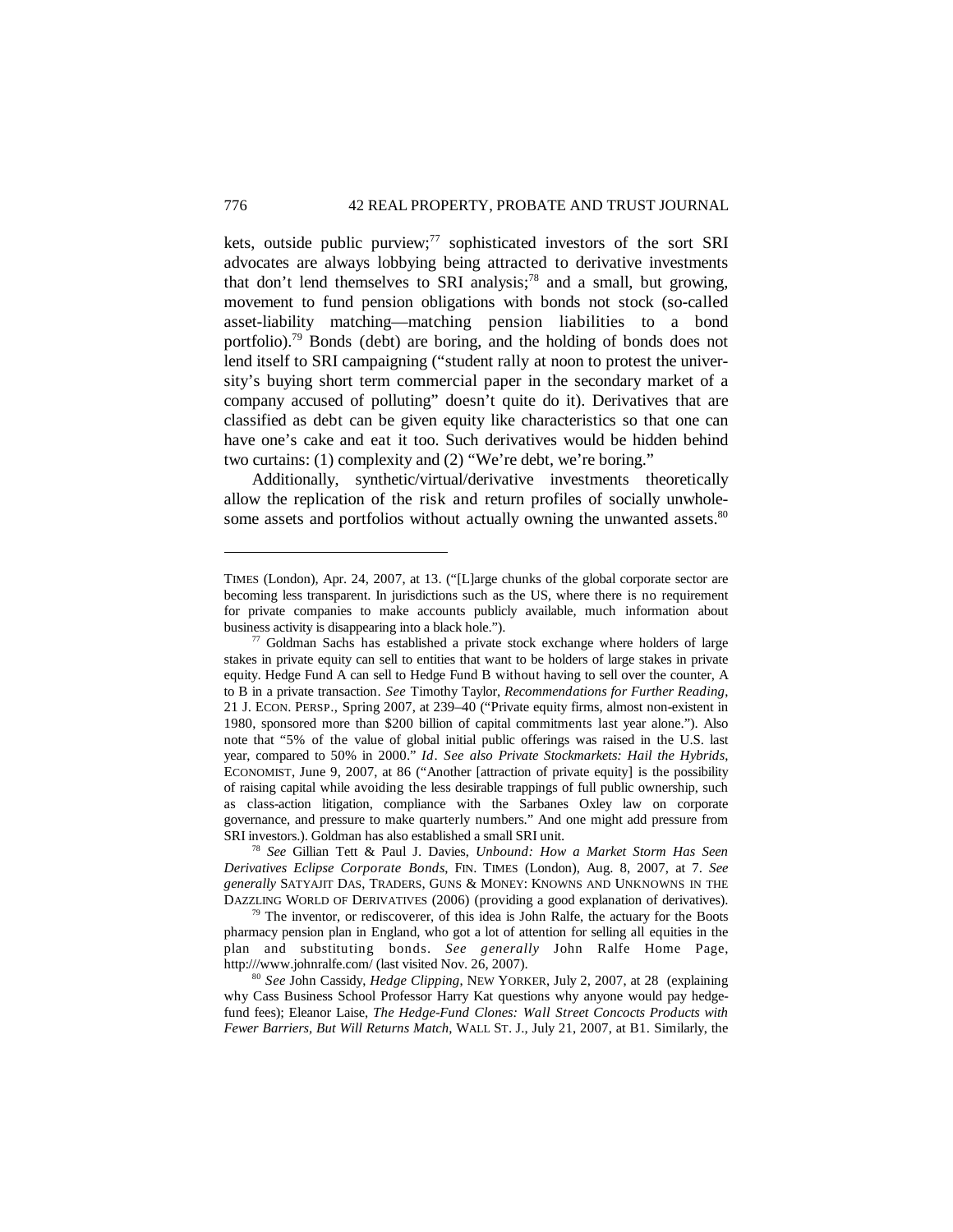Although this is not happening in 2007, as a matter of purposeful SRI, as far as I know, it is quite possible and could sound the death knell of negative (or exclusion) SRI. This will end shaming by direct exclusion and not starve evildoers of capital.<sup>81</sup>

So, there is less public equity now. Sophisticated investors are buying other things besides shares of public companies, and less of that public equity is held by pension trustees. The defined benefit pension plan is a dying beast; trustees of such plans often buy alternative investments, and many SRI investing pleas are aimed at such trusteed funds. As self directed, defined contribution pension plans take over, it will be the pensioner herself who does or doesn't choose the SRI investment.<sup>82</sup> Trying to convince trustees of defined benefit pension plans to engage in SRI will become a dying trade. So, it could be argued that SRI is based on a model that is, at best, volatile and, at worst, also a dying beast. $83$ 

And, if I may, it seems to me that the public relations efforts, proxy battles, and shareholder motions seeking socially just corporate action are more efficient ways of changing corporate behavior than selling or refusing to buy the shares of offending corporations $84$  or even engaging in

ease with which equity exposure can be converted to debt like instruments makes the tracing of clean and unclean investments by marching students all the harder. *See* Mohamed El-Erian, *How to Reduce Risk in the Financial System*, FIN. TIMES (London), July 10, 2007, at 15. Ditto for the transfer of the risk traditionally associated with traceable equity or junk bonds, which are understood to have equity-like characteristics. Complexity is management's friend when avoiding SRI demands is concerned. *See, e.g.*, John Plender, *There Can Be No Return to 'Normality' of a Freakish Bubble*, FIN. TIMES (London), Aug. 30, 2007, at 38 ("[A] peculiar feature of this 21st century financial crisis is its opacity. Nobody knows where risk has ended up . . . ."). *See also* Jasmina Hasanhodzic & Andrew W. Lo, *Can Hedge-Fund Returns Be Replicated?: The Linear Case*, 5 J. INVESTMENT MGMT. 2 (2007); Steve Johnson, *The Sector That Arrived Late to the Party*, FIN. TIMES (London), July 31, 2007, at 6.

<sup>81</sup> *See generally* HUDSON, *supra* note 10, at 5–6; Knoll, *supra* note 3.

<sup>82</sup> *See generally* Samuel Estreicher & Laurence Gold, *The Shift From Defined Benefit Plans to Defined Contribution Plans*, 11 LEWIS & CLARK L. REV. 331 (2007) (stating that the shift to allowing participants decision-making authority will fail to provide adequate retirement income and a possible solution); David Wighton, *Pensions Worry CEOS*, FIN. TIMES (London), July 25, 2007, at 3 (discussing the current changes occurring in the operation of U.S. company pension plans).

<sup>83</sup> If the topic is beasts, I cite Tony Jackson, *Monsters Are Trampling the Divisions Set Up to Protect All*, FIN. TIMES (London), July 16, 2007, at 18 ("Other financial institutions are becoming monsters as well."). Monsters are not swayed by SRI arguments.

<sup>&</sup>lt;sup>84</sup> I have concluded on casual reading that activists propose a scary annual meeting shareholder's resolution and then immediately withdraw it when management agrees to negotiate. Thus Marriott has agreed to train employees to spot exploited minor sex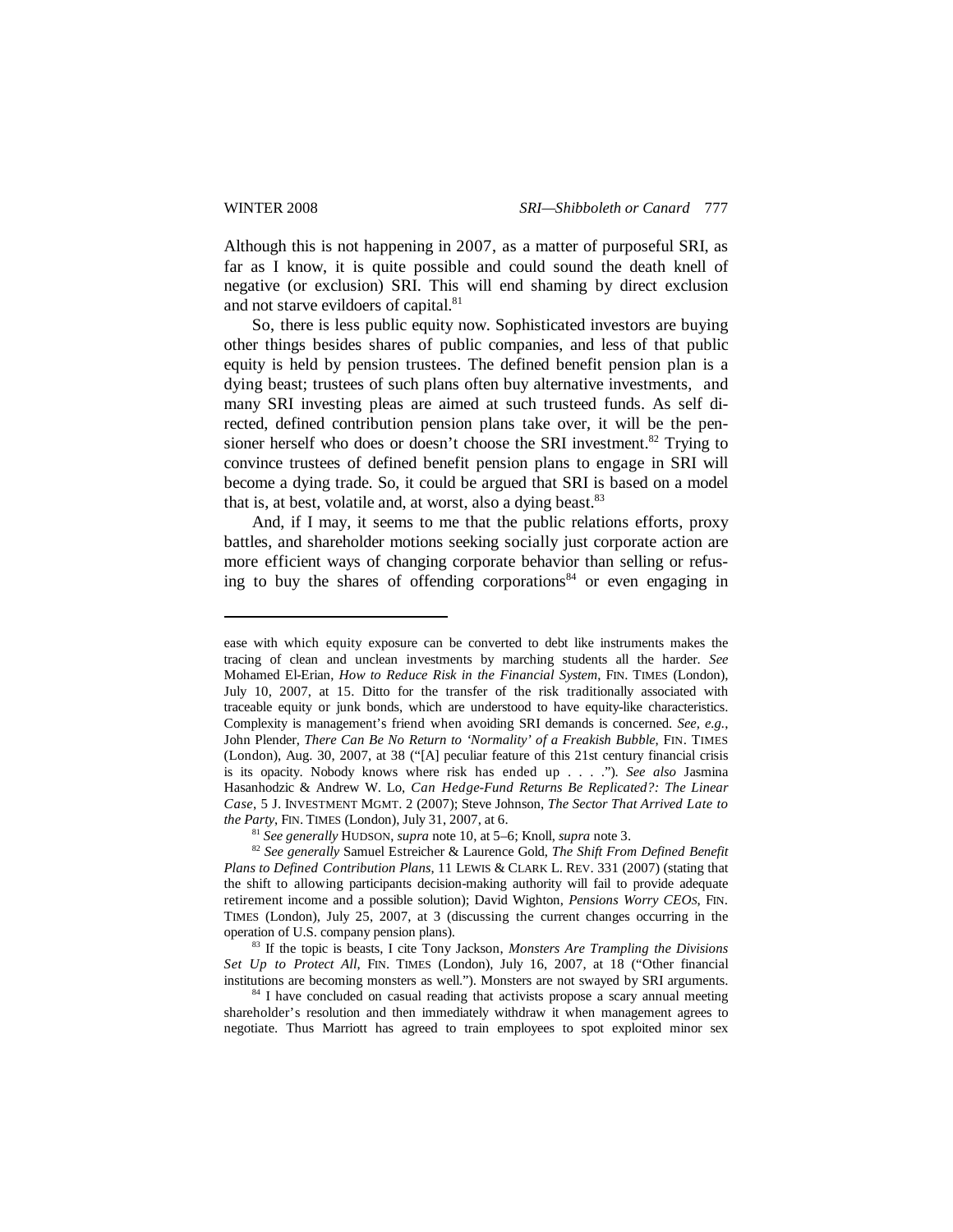more sophisticated SRI activities.<sup>85</sup> I think it's no accident that these days major pension funds seek to convince major corporations to stop doing business in a place like Iran rather than to threaten to sell the stock.<sup>86</sup> The traditional tools of SRI are weak devices for effecting corporate change when compared to the semi-strong tool of shareholder resolutions and the stronger tool of bad public relations.

5. Even if pension trustees will listen to SRI pleas, the pressure on pension fund trustees to earn every last dime will impede the acceptance of SRI. Constrained portfolios are second best. The universe is diminished. There are fewer opportunities. Diversification might be affected. Even pro-SRI pension trustees are very hungry for return, and some of them are concluding that SRI constrained portfolios are called constrained for a reason—they're constraining return.<sup>87</sup>

workers. *See* Melissa Stee, *Churches Pressure Travel Industry on Sex Trafficking*, RELIGION NEWS SERVICE, Apr. 4, 2007. Engagement, activism, and advocacy play an important role in SRI.

<sup>&</sup>lt;sup>85</sup> Warren Buffett was asked to divest shares of PetroChina because of its activities in Sudan. He refused. Soon thereafter, he reduced his PetroChina holdings. Coincidence? You decide. *See* Francesco Guerrera, *Buffett Cuts Back PetroChina Stake*, FIN. TIMES (London), July 28, 2007, at 19. KLD offers a Sudan compliance product. *See* KLD Research & Analytics, Inc., Sudan Compliance Product, http://www.kld.com/compliance/sudan/index.html (last visited Nov. 26, 2007). And there is a reform Sudan exchange traded fund. *See* G. Jeffrey MacDonald, *More ETFs Aim to Please the Socially Minded*: *Two New Exchange Traded Funds Are Geared Toward Alternative Energy Firms and Pressuring for Reform in Sudan*, CHRISTIAN SCI. MONITOR, July 23, 2007, at 13.

<sup>86</sup> *See e.g.*, Tim Martin, *Divestment Efforts Take Root*, DAVIS ENTER., July 25, 2007, at 1 (discussing how pension funds lean on Shell to get out of Iran, rather than threaten to sell Shell shares).

<sup>87</sup> *See* Gilbert Chan, *CalPERS To Ease Up on Social Activist Role*, SACRAMENTO BEE, June 19, 2007, at A1; Gilbert Chan, *CalSTRS Rethinks Tobacco Investment Ban*, SACRAMENTO BEE, Sept. 6, 2007, at D1. *Cf*. Tony Jackson, *Perfect Recipe for Swings Between Greed and Fear*, FIN. TIMES (London), July 9, 2007, at 18 ("For years, desperately low real yields have pushed institutions such as pension funds . . . into risky assets, as a means of fulfilling rash promises to pensioners."). Interestingly, the competition for poorly run companies is fierce. Oh what is an investor to do? Sell them short? Buy them because private equity will pay you a premium because the PE lads want to take the poorly run operation private and fire everyone, clean up the balance sheet, and take it public again and make a lot of money? Or buy them because corporate activists will buy them and clean them up without taking them out of the public arena and the price will rise? One might argue that only the terminally ill corporations should be sold short, for fear the price will rise when the lemonade makers discover the short seller's lemon. For the proposition that it will be harder for private equity types to make money buying and cleaning up lackluster corporations, see Jeremy Grantham, *After the Calm, Private*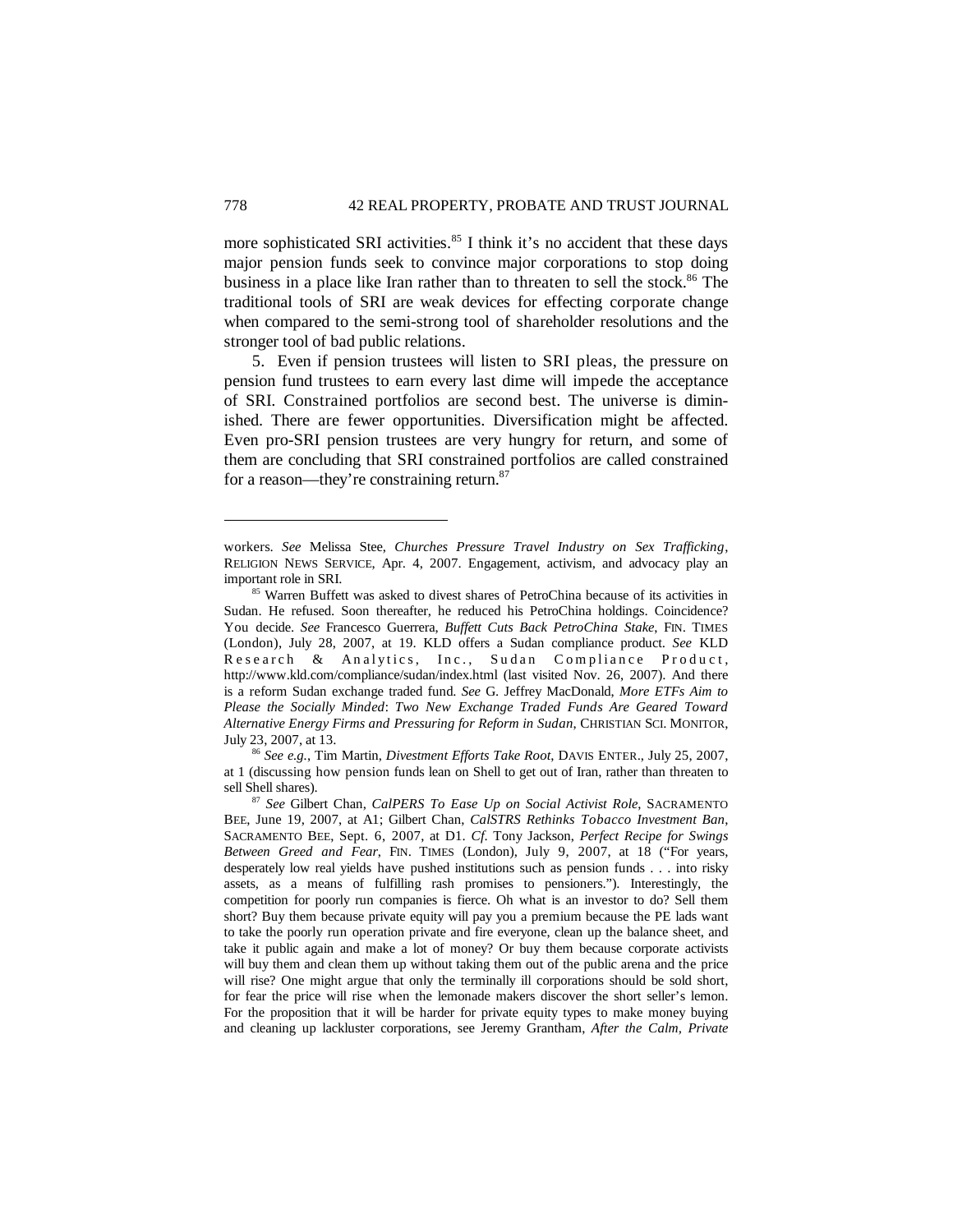6. SRI will get better.88 SRI folks will continue to close the risk adjusted return gap between what SRI can do and what pure financial investing can do. To the extent that is not possible, they will make better arguments about why their goals are more important than making money.89 Public attitudes will change.

7. More and more aspects of the nonprofit process will be quantified and subjected to metrics. Metrification, if you will, will be the order of the day. That is the world of the modern non-SRI investor. And in the broader world of nonprofits we see charitable donation advisers, and we know that sophisticated foundations seek to know quantitatively the impact and efficiency of their grants. I expect the further metrification of SRI. To me, this is an extension of the world of hybrid investing and fourth sector notions.90 The importing of venture capital and PE ways of doing things into the world of charity is one more example of shining a quantitative

*Equity Must Now Brace for the Storms*, FIN. TIMES (London), Aug. 22, 2007, at 34 (Hot hands cool down, it's natural law.).

Another interesting point goes like this. It is said that SRI campaigns are attempts at pseudo-state governance or regulation of corporations. *See* LANGBEIN, *Social Investing of Pension Funds and University Endowments*, *supra* note 17, at 9–12. It was said in 2007, by a learned commentator, that misbegotten, targeted attempts to regulate derivatives can lead to the undoing of our global financial system. *See* El-Erian, *supra* note 80. It was further implied that all such regulation is inevitably incompetent, especially when it is politically motivated (which SRI arguably is). *See id*. So, one might argue that SRI, insofar as it properly labeled pseudo-regulation, runs the risk of bringing down the whole financial system. For an article about governance and SRI, see Phil Angelides, *Born in Sacramento: The 'Green Wave' of Clean Environmental Investing Began Here*, SACRAMENTO NEWS REV., Aug. 16, 2007, at 27 (stating that a former elected official claims to have taken up SRI early in the game).

<sup>88</sup> *See* Rob Bauer, Kees Koedijk & Roger Otten, *International Evidence on Ethical Mutual Fund Performance and Investment Style* 13 (LIFE Working Paper No. 02.59, 2002), *available at* http://ssrn.com/abstract=297882. Professor Bauer is a frequent writer on SRI.

<sup>&</sup>lt;sup>89</sup> For the most part, people who do money well don't do SRI. If they do it, they segregate in special units or limit the involvement either to indices or to very traditional exclusions (tobacco, alcohol, and arms), which are easy to do and do not dramatically reduce opportunity or diversification.

If SRI becomes more common, it surely will represent an opportunity for non-SRI investors to profit. The more common SRI becomes, the more the prices of SRI shares will be bid up (and the lower shares of non-SRIs will fall) and the greater the relative return on non-SRIs (chiefly because dividends will be higher than on SRIs and will contribute meaningfully to total return, even as the dividend return on SRI stocks decreases). One would want the capital gain from the newly wanted SRI stocks and the dividends (and put income) from the unloved non-SRI stocks.

<sup>90</sup> *See supra* notes 54–58 and accompanying text.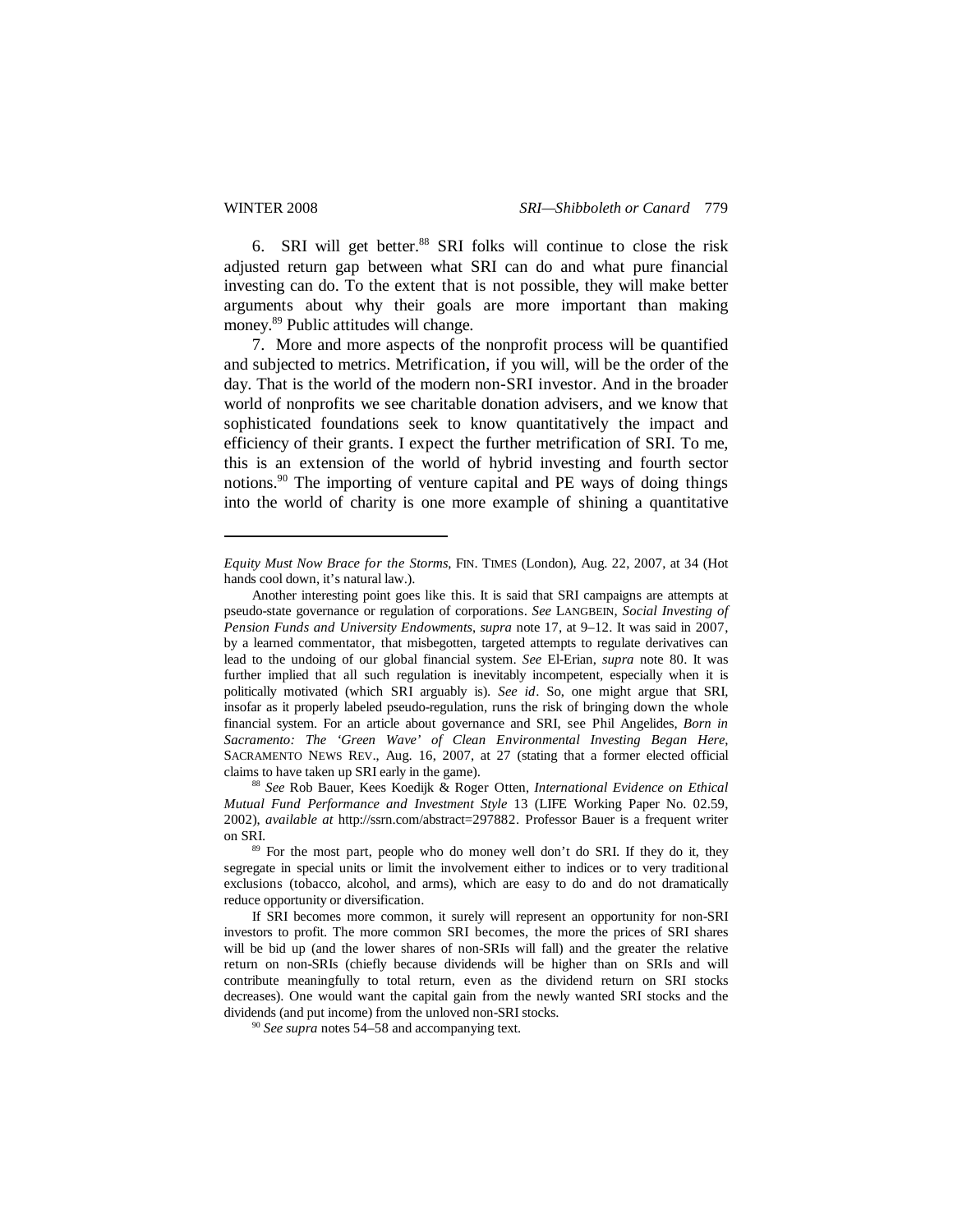MBA light on things.

8. Points of view that have been labeled hortatory law may well become normative or prescriptive. I have in mind "expressive law" and "constitutive law." Expressive law is law that is meant to do more than regulate conduct and behavior; it is also meant to make express ideas about law and change values.<sup>91</sup>

Proponents of constitutive law would tell us that one cannot act one way and be something else—that a "good" nonprofit cannot make bad investments and remain good. $92$  For instance, mission and investments must be harmonious; there must be harmony at the inner core.<sup>93</sup> This applies to personnel and to institutions. The law of fiduciary investing will take these arguments into account. At the moment, these arguments go unheard in law offices, but their day may well come. In any event, these bodies of thought will be brought to bear, to one degree or another. SRI seeds will be sown on the rocky soil of fiduciary investing and will take at least shallow root.

9. New ideas will be brought forth. Old ideas will be rephrased in new ways that are or seem to be more respectable in the halls of modern finance. Money will be made and lost.

#### **V. SOME THINGS NEVER CHANGE**

1. Every investor who has an SRI cast of mind and owns imperfect assets still must choose between exit and voice when corporate management is doing something unattractive. SRI investors still must face the question of which is better for society. To exit, vote with your feet, and sell the stock, probably has less impact than to socially vote proxies or offer an outrageous shareholder's motion and then withdraw it and negotiate with management or campaign in some other fashion for a change in corporate conduct. The next buyer of the shares won't care about the

<sup>91</sup> *See* Jane B. Baron, *The Expressive Transparency of Property*, 102 COLUM. L. REV. 208, 225–29 (2002) (examining expressive law with regard to property); Holly Doremus, *Constitutive Law and Environmental Policy*, 22 STAN. ENVTL. L.J. 295, 310 (2003) ("[L]aw . . . does more than directly regulate conduct. It also, and inevitably, conveys endorsement or rejection not just of the conduct regulated but also of the values that inform that conduct. The messages law sends . . . can be as important as its direct regulatory power.") (footnote omitted).

<sup>92</sup> *See, e.g.*, Doremus, *supra* note 91, at 314–18.

<sup>&</sup>lt;sup>93</sup> See, e.g., *id*. A constitutive perspective calls for a nonprofit to choose investments consistent with its values. Apologies to those who give these ideas more weight than this Article gives them.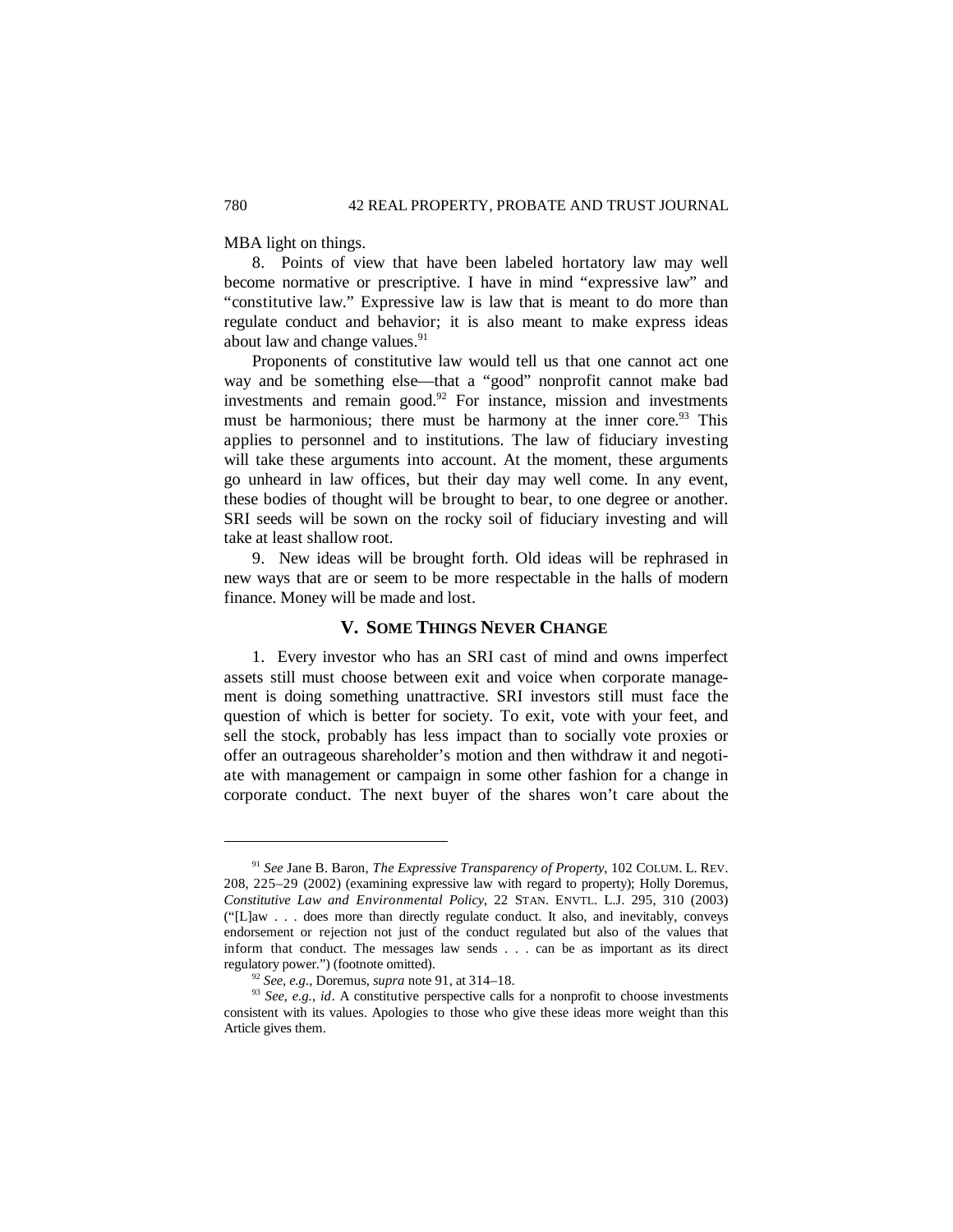exit,<sup>94</sup> and it seems unlikely the cost of capital for the divested corporation will go up (that being the SRI financial justification for the divestment),  $95$ although there may be a public relations justification for a noisy sale—to generate bad press for the "villainous" corporation whose stock is sold.<sup>96</sup>

2. Dirty money still remains the bane of every charity's existence. If it isn't soliciting donations from some wicked capitalist it's earning the best return via sin stocks $97$  or getting research grants from sin stock com-

We share George Bernard Shaw's point of view reflected in his comment on the clergyman who would accept money only from sweet old ladies: "He has only to follow up the income of the sweet ladies to its industrial source, and there he will find Mrs. Warren's profession and the poisonous canned meat and all the rest of it. His own stipend has the same root. He must either share the world's guilt or go to another planet." Too many people, however, let the matter rest here: because one cannot avoid contamination, one cannot do anything at all.

I put the point less elegantly in Dobris, *supra* note 11, at 224 ("If I have a bad knee and a bad back it is absurd to say that since I will not fix the back, there is no purpose to fixing the knee."). Along the same lines, Evelyn Brody also noted Shaw's ridicule of the notion that clean money can be separated from tainted money:

> Some of [my critics] thought that the [Salvation] Army would not have taken money from a distiller and a cannon founder: others thought it should not have taken it: all assumed more or less definitely that it reduced itself to absurdity or hypocrisy by taking it. . . .

> [The Army] must take the money because it cannot exist without money, and there is no other money to be had. Practically all the spare money in the country consists of a mass of rent, interest, and profit, every penny of which is bound up with crime, drink, prostitution, disease, and all the evil fruits of poverty, as inextricably as with enterprise, wealth, commercial probity, and national prosperity. The notion that you can earmark certain coins as tainted is an unpractical individualist superstition.

Evelyn Brody, *Institutional Dissonance in the Nonprofit Sector*, 41 VILL. L. REV. 433, 469

<sup>94</sup> *See generally* Knoll, *supra* note 3.

<sup>95</sup> *See* HUDSON, *supra* note 10, at 59–61; Knoll, *supra* note 3, at 703.

<sup>&</sup>lt;sup>96</sup> As a young man I thought voice was the equivalent of staying a member of a restricted country club. I am trying to change them from the inside. As a not young man I no longer think that. It is to be noted the Yale handbook on how to manage Yale's investments ethically takes the position that it's not the university's job to support publicity campaigns against corporate miscreants, even if they have divested ownership of that corporation's stock. *See* JOHN G. SIMON, CHARLES W. POWERS & JON P. GENNEMANN, THE ETHICAL INVESTOR: UNIVERSITIES AND CORPORATE RESPONSIBILITY 95–100 (1972).

<sup>97</sup> *See id.* at 26 (quoting GEORGE BERNARD SHAW, MAJOR BARBARA 18 (Dadd, Mead & Co. 1941) (1907)):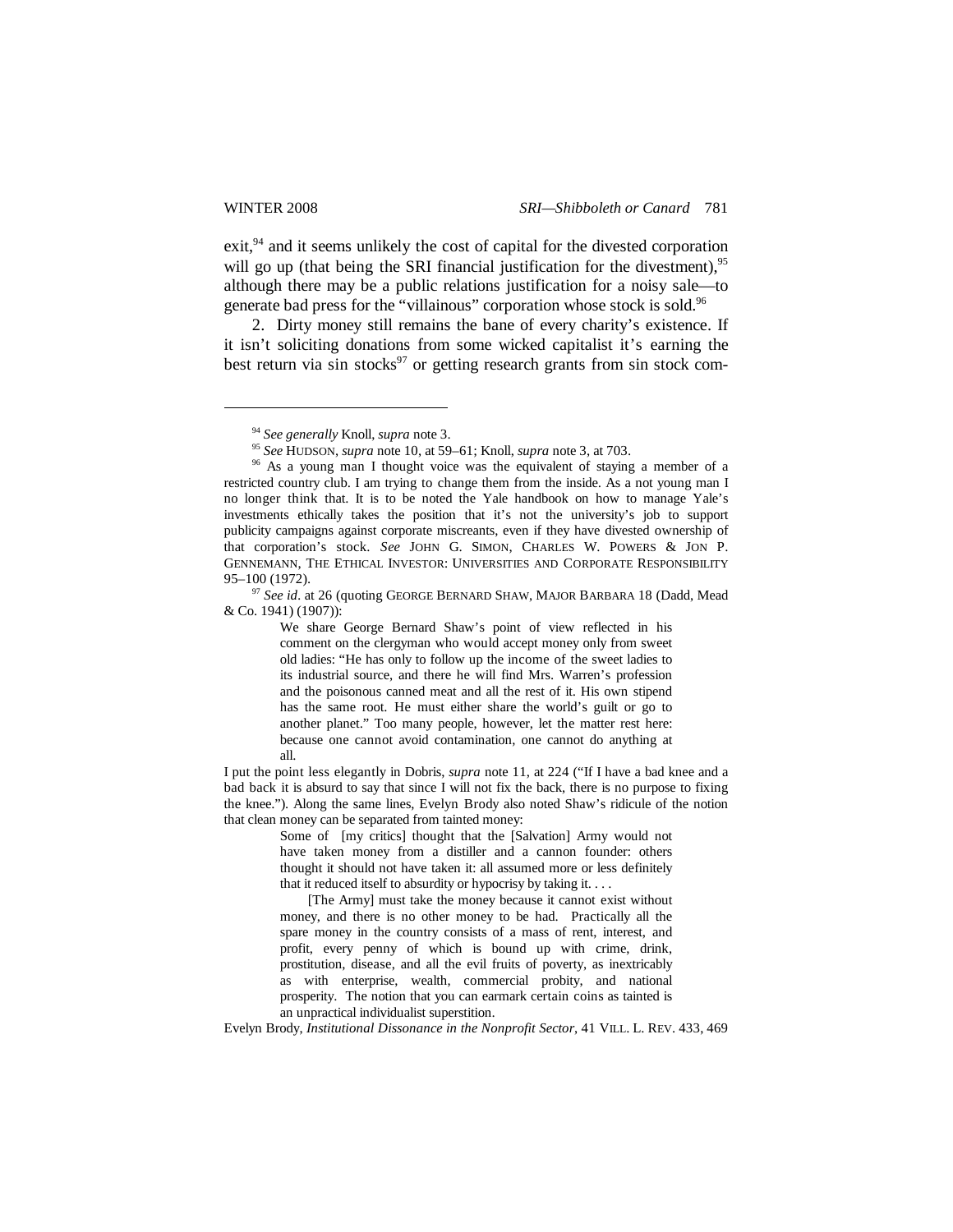panies.<sup>98</sup>

3. SRI is still primarily about OPM—other people's money in capital pools. I've never been asked by a human being to put my money into an SRI fund, and I don't have any memory of getting SRI solicitations by mail or email.<sup>99</sup> But there are always folks wanting the funds backing my pension invested in SRI investments. I suppose that may change in the future.

## **VI. IF I WERE AN SRI GUY**<sup>100</sup>

1. I'd want to get out the story of the current state of affairs in the world of SRI investing. I think a lot of people are mentally stuck in the 1980s and assume that a small amount of money is badly being mismanaged under the (leaky) SRI umbrella. As long as most investors want to fail conventionally,<sup>101</sup> get the word out that, "We're conventional." Make SRI a boring, conventional thing to do.

Drive into the popular imagination the seemingly large size of the pool of funds under SRI management and the commitment of major financial operations like UBS to the SRI market. Nothing, except perhaps a pin striped suit and a two hundred dollar tie,102 impresses trusts and estates, nonprofit lawyers, and money managers as much as big numbers.<sup>103</sup>

To the extent major banks like UBS are selling SRI, try to tap into their sales force to make the point.

2. Try to meet quant<sup> $10\overline{4}$ </sup> arguments as well as can be done. But then

n.179 (1996) (quoting George Bernard Shaw, *Major Barbara*, pref. (1911)).

<sup>98</sup> *See, e.g.*, *Ban Up in Smoke*, STAN. MAG., July/Aug. 2007, at 22 ("Stanford researchers remain free to accept funding from any source ….").

<sup>&</sup>lt;sup>99</sup> I have friends at another school in a left leaning department where salespeople come calling. I believe there was a meeting where SRI investments for 403(b) were touted and, I believe, sold in what was a successful camp meeting type sign up of investors. I would imagine it was hard not to buy in that context. One of my colleagues who read this piece tells me he has.

<sup>100 &</sup>quot;If I were a carpenter, and you were a lady." BOBBY DARREN, *If I Were a Carpenter, on* IF I WERE A CARPENTER (Atlantic Records 1966).

<sup>&</sup>lt;sup>101</sup> See JOHN MAYNARD KEYNES, THE GENERAL THEORY OF EMPLOYMENT, INTEREST AND MONEY, 158 (1936). 102 *See* Peter Gumbel, *London vs. New York Smackdown*, FORTUNE, Aug. 6, 2007, at

<sup>36, 39;</sup> Observer, *Do Clothes Make the Bank*? FIN. TIMES (London), Aug. 14, 2007, at 8.

<sup>&</sup>lt;sup>103</sup> In the summer of 2007 much was being made of the idea that agents wear suits and principals wear what they want. *See* Felecia Williams-Scott, *Casual Attire Can Still Be Powerful*, TIMES (Shreveport, LA), July 12, 2007, at 20. <sup>104</sup> As used in this Article, the word quant (or quants) means an "expert in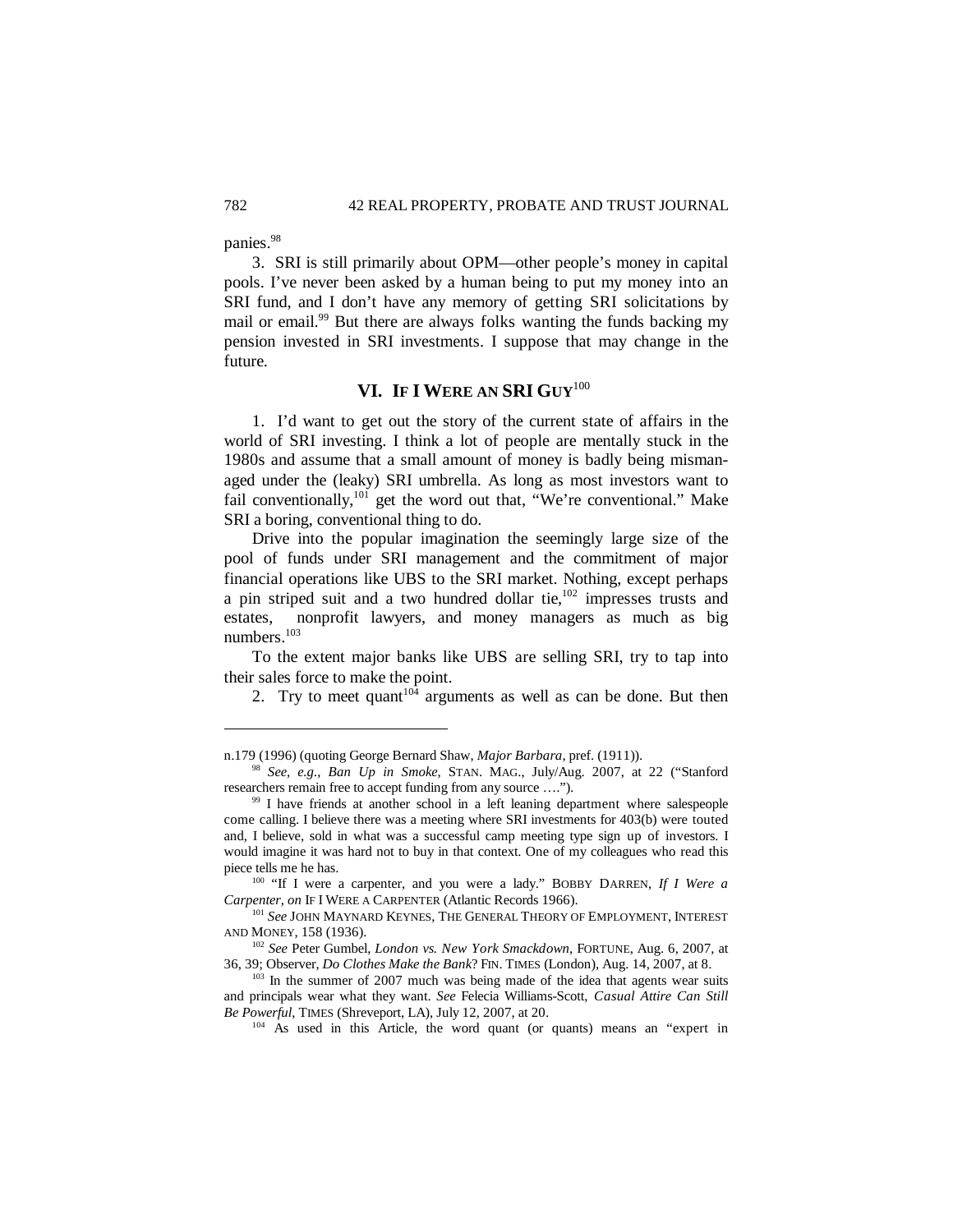stop pretending when the conversation is an informed one. Stop citing return history without discussing risk. Stop pretending that absolute return exists independent of risk. Have an answer to negative arguments against SRI, for example, that SRI and currently successful styles simply have overlapped for a moment in time and that is the reason for SRI's apparent success. Stop chanting slogans. It's not Saturday night at a faculty dinner party. Stop saying SRI is as good as modern portfolio theory and capital asset pricing model when it comes to making money. It's not. It's second best. It may be OK to say it's best to customers and true believers, but it's not going to convince quants.105

quantitative analysis" (Dictionary.com, Quant, http://dictionary.reference.com/browse/quant (last visited Nov. 26, 2007)); or if you prefer, "[a]n expert in the use of mathematics and related subjects, particularly in investment management and stock trading" (THE AMERICAN HERITAGE DICTIONARY OF THE ENGLISH LANGUAGE 1431 (4th ed. 2000)); or, "A person who has strong skills in mathematics, engineering, or computer science, and who applies those skills to the securities business. For example, a pension fund may employ a quant to put together an optimal portfolio of bonds to meet the fund's future liabilities. Also called rocket scientist." DAVID L. SCOTT, WALL STREET WORDS: AN A TO Z GUIDE TO INVESTMENT TERMS FOR TODAY'S INVESTOR 299 (3d ed. 2003). I would say the likeliest expertise is in statistics or computer simulations. *See* Gillian Tett, *Crunch Time: When the Computer Gets It Wrong*, FIN. TIMES (London), Sept. 1, 2007, at Life & Arts 1.

It's business slang. *See* Dictionary.com, Quant, http://dictionary.reference.com/browse/quant (last visited Nov. 26, 2007). Oversimplifying, it's someone who looks at the numbers and the theories and not at the story. Someone with a preference for numbers and whatever particular statistical or computer technique that makes sense to him or her. Hard guys. Someone who, when investing, is bloodless, indifferent to human considerations. A friend of mine defines it thusly, "A quant is someone who bases investment decisions on mathematical algorithms rather than on traditional research techniques such as company visits, management, interviews, etc." Or, if you prefer, I quote Peter Bernstein from an interview, "Professional investing has become much more quantitative and much less based on gut." *Once-Arcane Theories Drive Investment Innovation, Risks*, VANGUARD (The Vanguard Group), Summer 2007, at 1.

I believe there is another definition—someone who runs a so-called quant fund that is based on computer trading. I do not use the word in that sense. I also do not use the word to describe "quantitative hedge funds, or quants, which use computers to make trades based on mathematical equations." Anuj Gangahar & Peter Smith, *Quants 'Victims of Own Success'*, FIN. TIMES (London), Aug. 17, 2007, at 2. The meaning of the word is always up for grabs. *See* Emanuel Derman, *Business Bookshelf: Finance by the Numbers*, WALL ST. J., Aug. 22, 2007, at D10 (reviewing the book RICHARD R. LINDSEY & BARRY SCHACTER, HOW I BECAME A QUANT (2007)). Mr. Derman is the author of *My Life as a Quant* (2004).

<sup>&</sup>lt;sup>105</sup> An SRI advocate might want quants on board because it will reduce opposition to fiduciaries investing in SRI portfolios. *See generally* Thomas W. Joo, *Race, Corporations*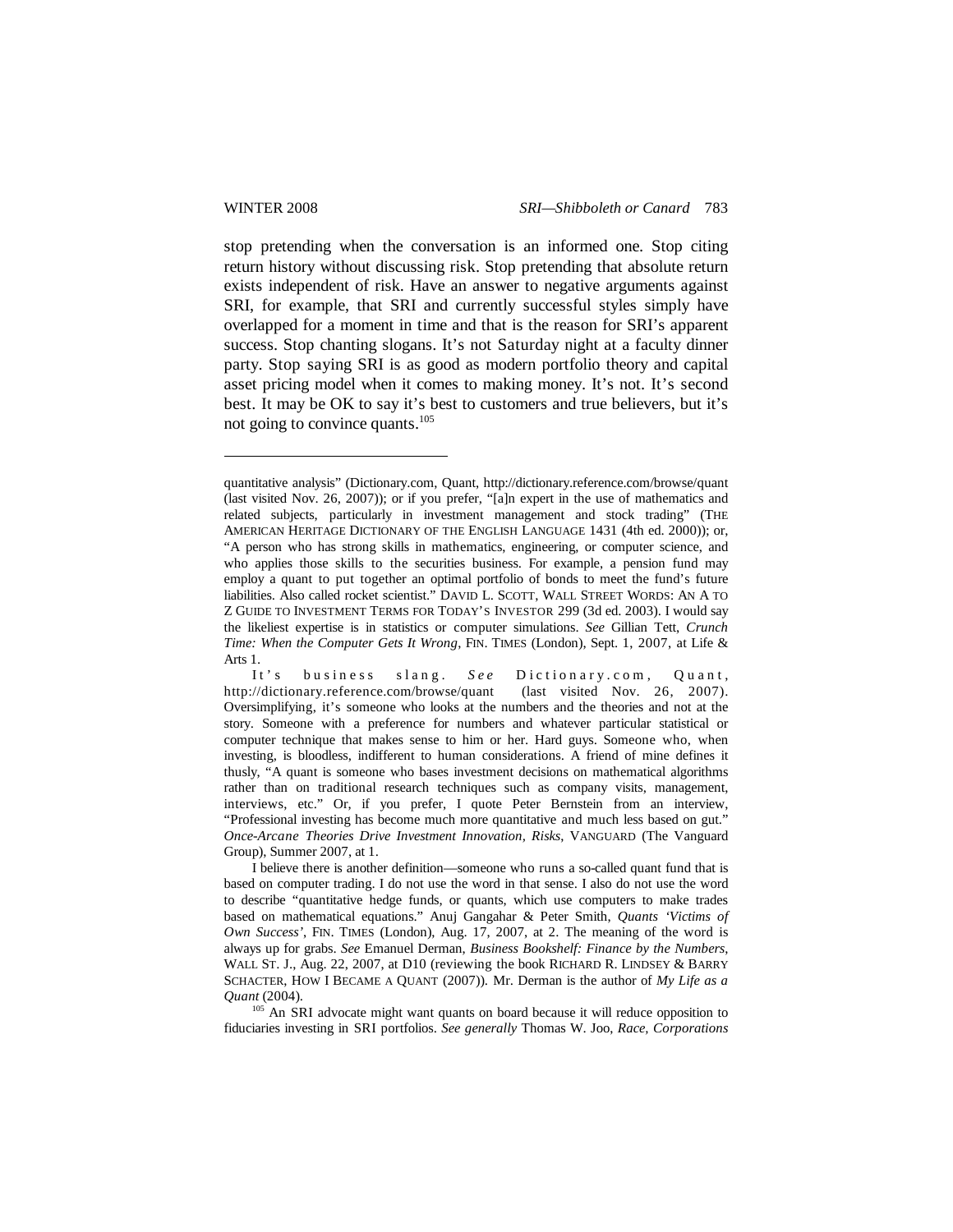3. Encourage intrepid trustees to act as SRI investors and see if they get sued.

4. Fund research on using derivatives to replicate the return of tainted portfolios or securities if the conclusion is that there's no return as good as the return on dirty money.

5. Fight hard for the transparency of the investments of PE and hedge funds.106 Black box investing is bad for SRI because so many SRI tactics are based on shame and blame. It's hard to demonize a hedge fund that invests in a portfolio of collateralized debt obligations backed by assetbacked securities and synthetic collateralized debt obligations with counter party risk taken up by the Kingdom of Denmark and a Houston based hedge fund rumored to be backed by someone who used to work for the Bass family.<sup>107</sup> The unions and some politicians understand this.<sup>108</sup>

6. Understand that one of the things SRI folks are doing is calling for the recognition of principles of expressive $109$  and constitutive law. Encourage someone to write a fancy article on such versions of hortatory law as

*and Shareholder Value*, 54 J. LEGAL EDUC. 351, 360–64 (2004) (discussing similar tactics to those laid out in the text in connection with the value of diversity in the corporate world).

<sup>&</sup>lt;sup>106</sup> Although hedge funds bring to mind rapacious investing done without regard to social values, there is no reason why hedgers cannot be socially responsible. *See* Simon Hildrey, *Strategy Selection: Socially Responsible Investment—Taking Responsibility*, FIN. TIMES MANDATE, June 1, 2005, *available at* http://www.ftmandate.com/news/fullstory.php/ aid/710/Taking\_responsibility\_.html (referring to an SRI fund of [hedge] funds).

<sup>107</sup> *Cf*. Richard Beales & Gillian Tett, *The Real Risks Emerge When Pandora's Investment Box Is Opened*, FIN. TIMES (London), June 29, 2007, at 41; Stacy-Marie Ishmael, *A PIK of the ABCDs of Arcane Credit Derivative Terminology*, FIN. TIMES (London), June 29, 2007, at 41; René M. Stulz, *Hedge Funds: Past, Present, and Future*, 21 J. ECON. PERSP. 175, 176 (2007) ("Mass selling of hedge fund strategies is much harder because hedge fund strategies are too complex for the typical mutual fund investor to understand."). *See also* Michael Kaplan, *A Game of Bluff and Bluster for Extravagant Reward*, FIN. TIMES (London), July 2, 2007, at 11 ("Private equity is different. Its very secrecy carries us away . . . ."). Complexity is management's friend when avoiding SRI complaints is concerned. *See supra* note 80. There's an emerging view that dividend derivatives constitute their own asset class. Masking an S & P 500 investment in such a derivative might put some SRI hounds off the trail. Or, given that such derivatives are custom made, how much extra effort would it take to drop the dividend from the tobacco company that uses child laborers addicted to alcohol? In the same vein, such derivatives are often written around single stocks, so it becomes trivial to avoid my fake tobacco company. *See* Chris Hughes, *Dividends*—*The Accidental Asset Class*, FIN. TIMES (London), July 12, 2007, at 15.

<sup>108</sup> *See Crocodile Tears for Private Equity Titans*, FIN. TIMES (London), Aug. 30, 2007, at 8; *Walker's Way; Private Equity*, ECONOMIST, July 21, 2007, at 73.

<sup>109</sup> *See* Doremus, *supra* note 91, at 311.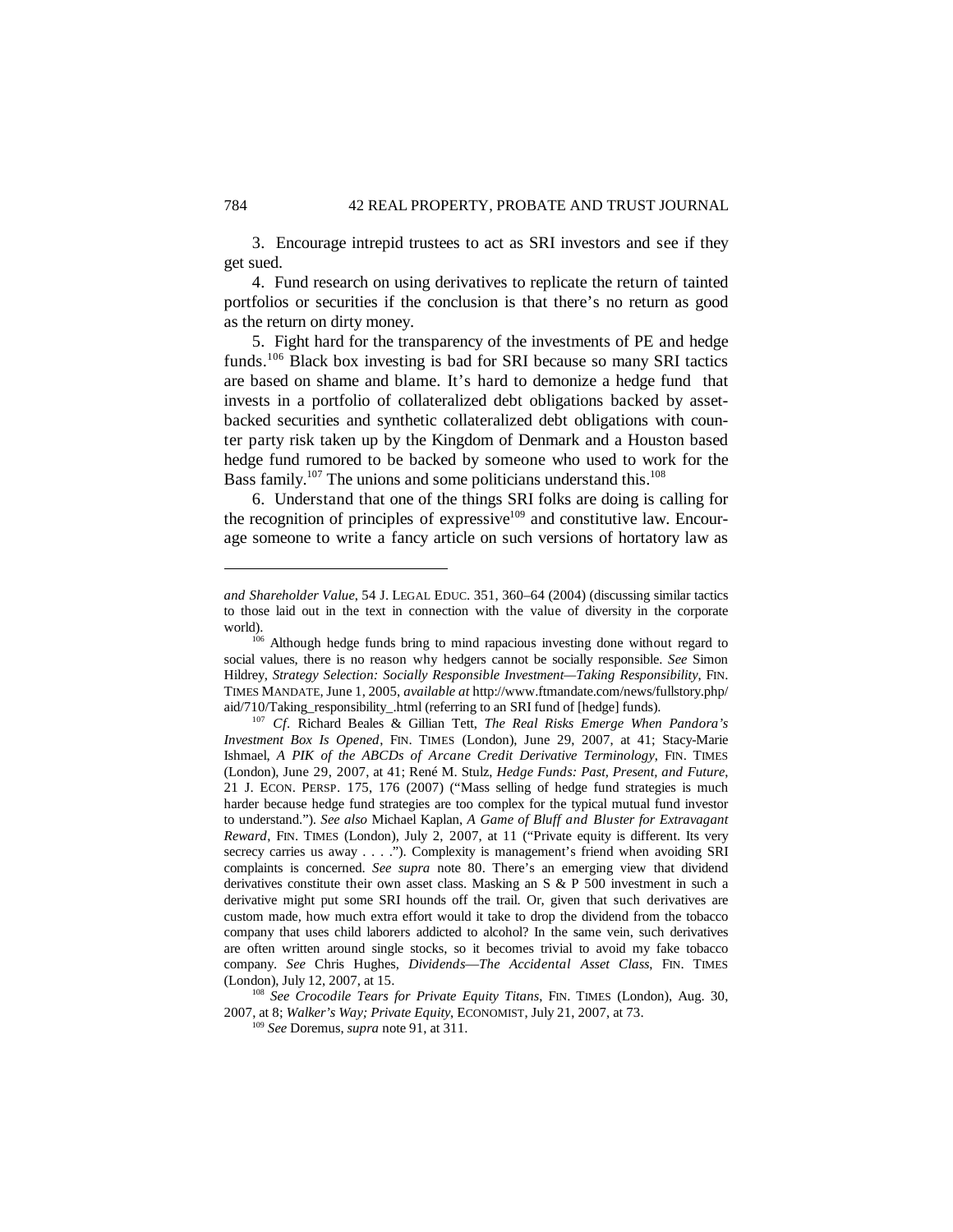they affect SRI. Exploring expressive and constitutive law and their relationship to and effect on SRI is likely to advance the SRI cause.

7. Understand in that context, and more generally, that there is a generation of young law professors that is economically literate, literate in hortatory law, and not necessarily obdurate about SRI investing—especially if approached from an environmental, social, and corporate governance (ESG) point of view.<sup>110</sup> This is a growing audience of nondismissible folks that will at least listen respectfully to the semistrong claims of SRI. They are not deaf to such claims.<sup>111</sup> There is a generation gap here—not all law professors who are open to SRI majored in sociology.112 Recognize it and work it. There's potential for forward motion here. There are some folks out there waiting to meet you.

8. Let's talk about transaction costs. Step up to the plate and deal with the argument that SRI is, at best, too expensive. For example, even if screening for best ESG, to take an example, worked as a technique for obtaining alpha,<sup>113</sup> the screening cost is awfully high.<sup>114</sup> And, in a similar vein, can I, the trustee, justify purging the large and highly profitable oil stocks from my trust, thereby losing (say) 10% of the trust's capital to capital gains taxes, in order to make the beneficiaries happy and try for a higher return?

Make the case for incurring high transaction costs in pursuit of justice or find ways around those costs.

Get funding to absorb the high transaction costs incurred in the pursuit of justice.<sup>115</sup> Found and fund something one might call "The SRI Fund for the Future" that might make distributions to entities that incur excess transaction costs in pursuit of SRI justice. $116$ 

<sup>&</sup>lt;sup>110</sup> For a discussion of ESG standards, see FRESHFIELDS BRUCKHAUS DERINGER, A LEGAL FRAMEWORK FOR THE INTEGRATION OF ENVIRONMENTAL, SOCIAL AND GOVERNANCE ISSUES INTO INSTITUTIONAL INVESTMENT (2005) *available at* http://www.unepfi.org/fileadmin/documents/freshfeilds\_legal\_resp\_20051123.pdf (last visited Nov. 26, 2007).

<sup>111</sup> Quants love to be dismissive. *See* Daniel Gross, *Fifteen Dollars' Worth of Smug*, SLATE, July 17, 2007, http://slate.com/id/2170561/ (last visited Nov. 26, 2007).

<sup>&</sup>lt;sup>112</sup> Apologies.

<sup>&</sup>lt;sup>113</sup> Alpha is the return achieved in excess of a benchmark return, after adjusting for any additional risk taken to achieve the return.

<sup>114</sup> *See* Joe Nocera, *Well-Meaning But Misguided Stock Screens*, N.Y. TIMES, Apr. 7, 2007, at C1.

<sup>115</sup> My colleague Tom Joo suggests considering seeking a tax credit.

<sup>&</sup>lt;sup>116</sup> Transaction costs may be going down. There are bound to be economies of scale. And one is tempted to say that the internet makes research cheaper. The dream would be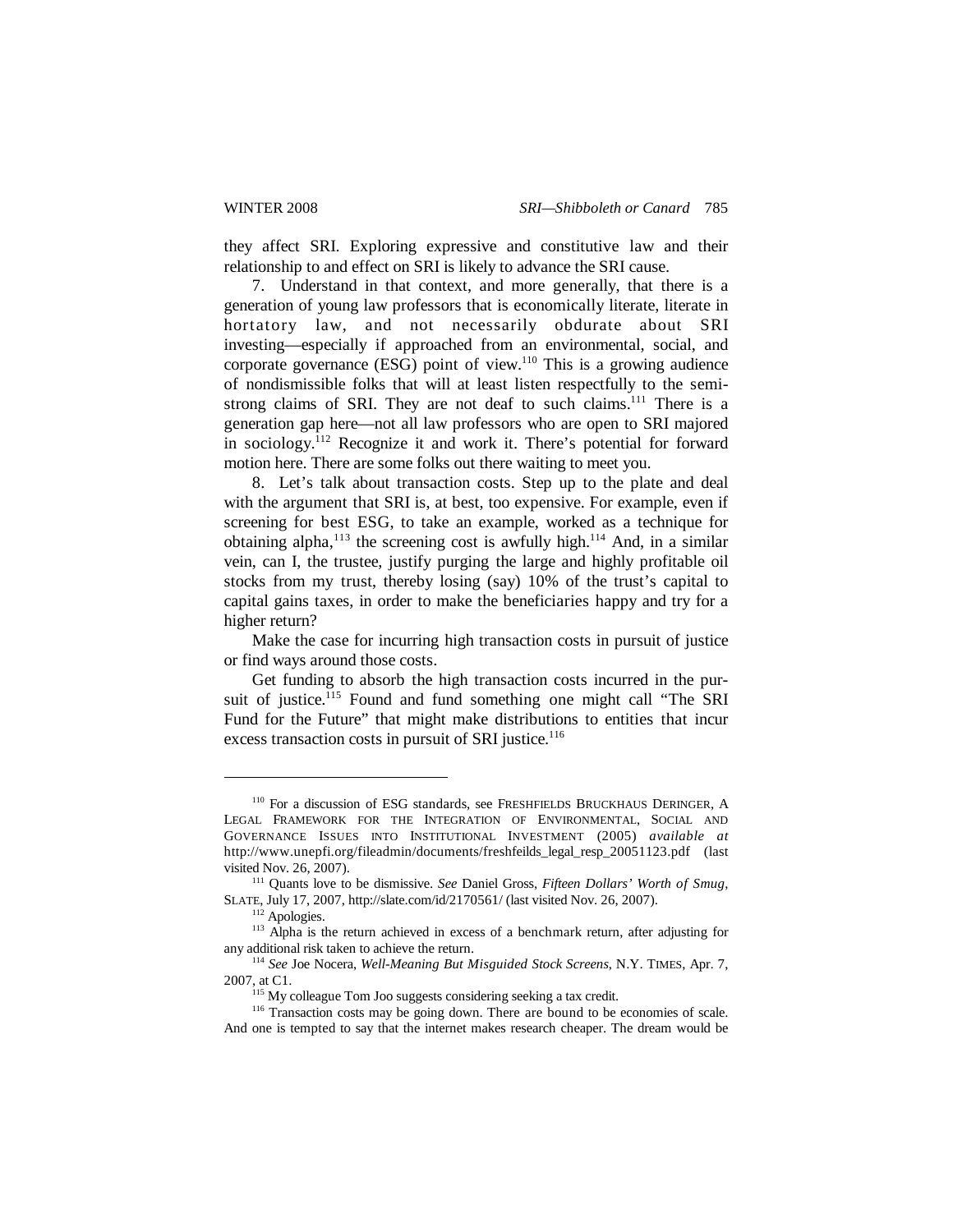Alternatively, find funding for research into an SRI method that yields risk and gross return figures equivalent to a non-SRI portfolio, and then work on getting the transaction costs down, or as stated, move the transaction costs over to a nonprofit or low profit entity.

9. Get someone to write up the best modern case for SRI aimed at lawyers and trustees with spines. The aim should be to produce a brief that allows lawyers to opine that SRI is a legitimate activity and puts such folks in a defensible position if they are sued for engaging in SRI or for malpractice in blessing SRI.

10. In the same vein, encourage a credible law firm to set up as special counsel to opine as to the propriety of various social investments in various social contexts. Spine-endowed trustees could seek the opinion of such competent special counsel when it came to SRI matters.

In the same vein, encourage that lawyer or firm to constantly publish in support of  $SRI$ <sup>117</sup>

11. Fuss about the Einer Elhauge point, which is, I believe, that corporations have wiggle room to do good, there really is no duty to profit maximize to the last dime in the corporate world, and corporate fiduciaries actually have some profit sacrificing discretion.<sup>118</sup> Then argue that if what Elhauge says is so, then why not say the same about nonprofits and, to the extent it can be said, trusts?<sup>119</sup> Taking Elhauge as gospel, one might argue from his paper that historically, corporations have been controlled by people who had a sense of duty to society and "felt the burn" of any social impositions they would impose by rapacious profit maximization. The urge to profit maximize was internalized. So, the Bush family steel mill corporation gave corporate funds to charity in the name of the corporation, sponsored Bushville's July Fourth fireworks, etc. The corporation

returns equivalent to non-SRI returns obtained with transactions costs that were minimally larger than non-SRI transaction costs.<br><sup>117</sup> One could imagine a law professor playing a similar role.

<sup>118</sup> *See* Einer Elhauge, *Sacrificing Corporate Profits in the Public Interest*, 80

N.Y.U. L. REV. 733, 738 (2005). One is tempted to tell the tale of Anita Roddick, the founder of the Body Shop, famed for its ethical business practices, and General Electric's Ecoimagination program. *See* Adam Jones, *Trailblazer for the Disadvantaged*, FIN. TIMES (London), Sept. 12, 2007, at 23 (discussing the buy-out of the Body Shop and the death of its founder).

<sup>119</sup> *See* Elhauge, *supra* note 118, at 738. For one thing, trust beneficiaries are more sentimentally appealing than corporate stakeholders. Widows, orphans, and 80 year old pensioners deserve special consideration. While corporate fiduciaries may (or may not) have profit sacrificing discretion, trustees do not. One might commission a business historian to Brandeis Brief the case for Elhauge's point.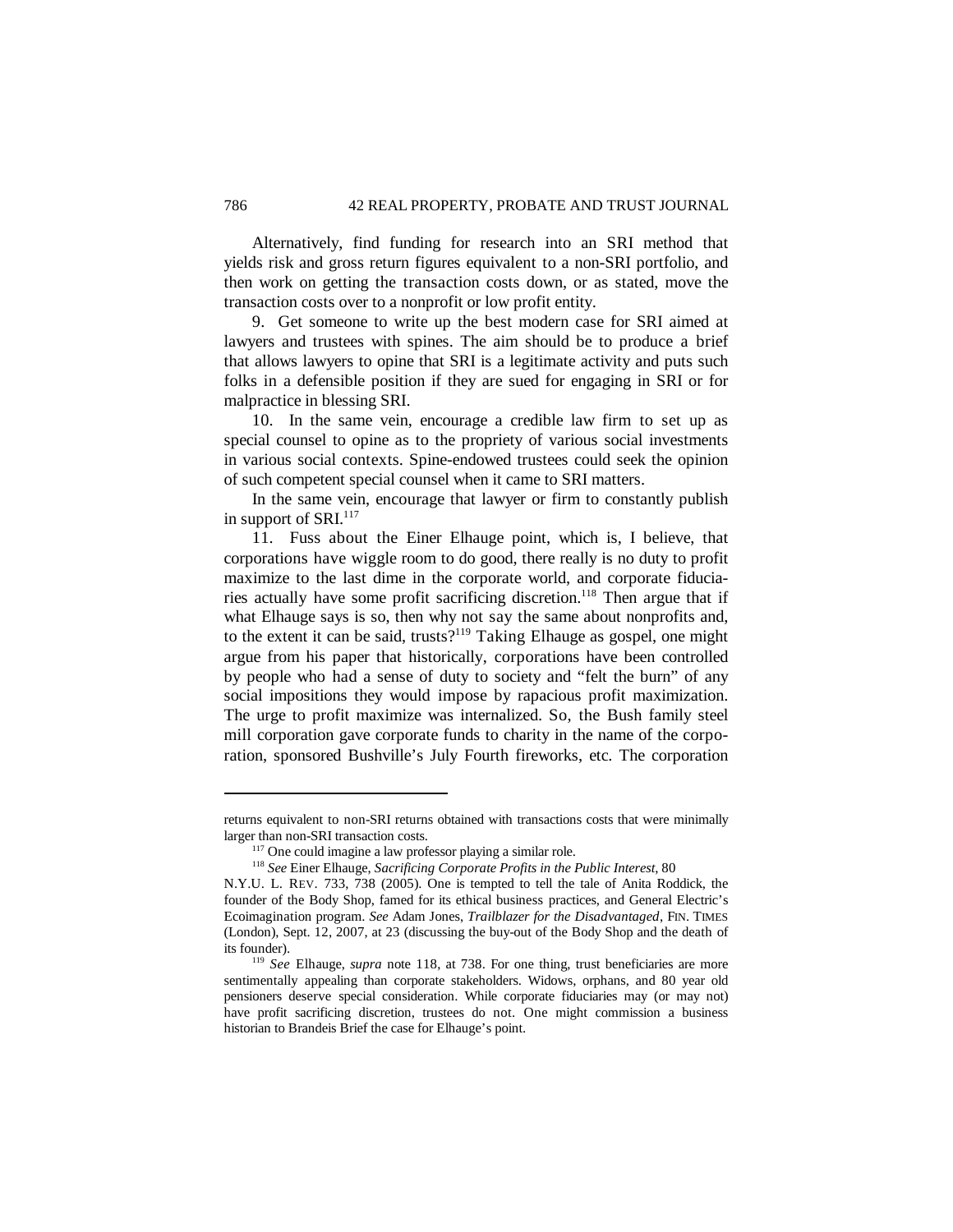let a little profit leak away for the home team, society got a free ride, and only a very few corporate captains sought to earn the last corporate dime.<sup>120</sup> We were free to worship and adore a capitalist system under which we did not live—we were free (like boys in a schoolyard) to say we were something we were not—total profit maximizers. Those who controlled corporations did take social needs into account. They did "breach their duties" to shareholders every day. Managers considered social and moral norms all the time, whether we admitted it or not. When they stopped doing that, when they became profit maximizers, in fact, then commentators and some courts, in dictum, said that profit maximization was required even though it really wasn't historically and arguably isn't today. Corporations historically did sacrifice corporate profits all the time, although it is done less today.121

Assuming the Elhauge argument is accepted, then one might argue that it's not a big leap to move it over to the nonprofit corporations arena. Indeed, it's almost what you'd expect of nonprofit managers.

One could argue that society is entitled to its leakage of profit for social good, even if it is an inefficient way to get money spent on social good.122 That is, SRI investing by foundations and nonprofits is good for

<sup>&</sup>lt;sup>120</sup> And those that did were pilloried in the movies. *See, e.g.*, IT'S A WONDERFUL LIFE, (Liberty Films (II) 1946). *See generally* Fannon, *supra* note 46. To the extent I am correct in this regard, the current (2007) pattern of selling family businesses is arguably unfortunate. *See* Francesco Guerrera, *Out of the Picture; Why Many of America's Big Family Businesses Are Looking to Sell Up*, FIN. TIMES (London), July 23, 2007, at 9.

<sup>121</sup> *See* Thomas W. Joo, *Corporate Hierarchy and Racial Justice*, 79 ST. JOHN'S L. REV. 955 (2005). *See also* Kahn v. Sullivan, 594 A.2d 48 (Del. 1991) (upholding the approval of a settlement agreement regarding a lawsuit brought by shareholders concerning a donation to an art museum). In their own context, Jonathan Klick and Robert Sitkoff point out Posner's observation that "'neither the trustees nor the staff' of a charitable entity has a 'strong incentive to maximize value.'" Klick & Sitkoff, *supra* note 13 (forthcoming May 2008) (quoting RICHARD A. POSNER, ECONOMIC ANALYSIS OF LAW 547 (7th ed. 2007)). One might argue, in the context of nonprofit endowment investing, that if this is the order of the day for charities, in fact, why not extend that attitude to SRI. Isn't it a bit silly to cabin off endowment investing in the midst of all this unpunished lackadaisicalness? Indeed, profit or nonprofit, so many mistakes are made, so many agency costs are paid without anyone being successfully sued. Why are poor old nonprofits always told they can't engage in social investing? T'ain't fair.

Put another way, can it be in this new world that heralds the wisdom of crowds, celebrates behavioral finance, and gives us financial failure of experts in the summer of 2007, that the growing number of fans of SRI know something that many readers of this Article have been missing?

 $122$  Child labor may be efficient and profitable, but we don't allow it. Brothels in Nevada may be very profitable, but we don't require trustees to invest in them. We'll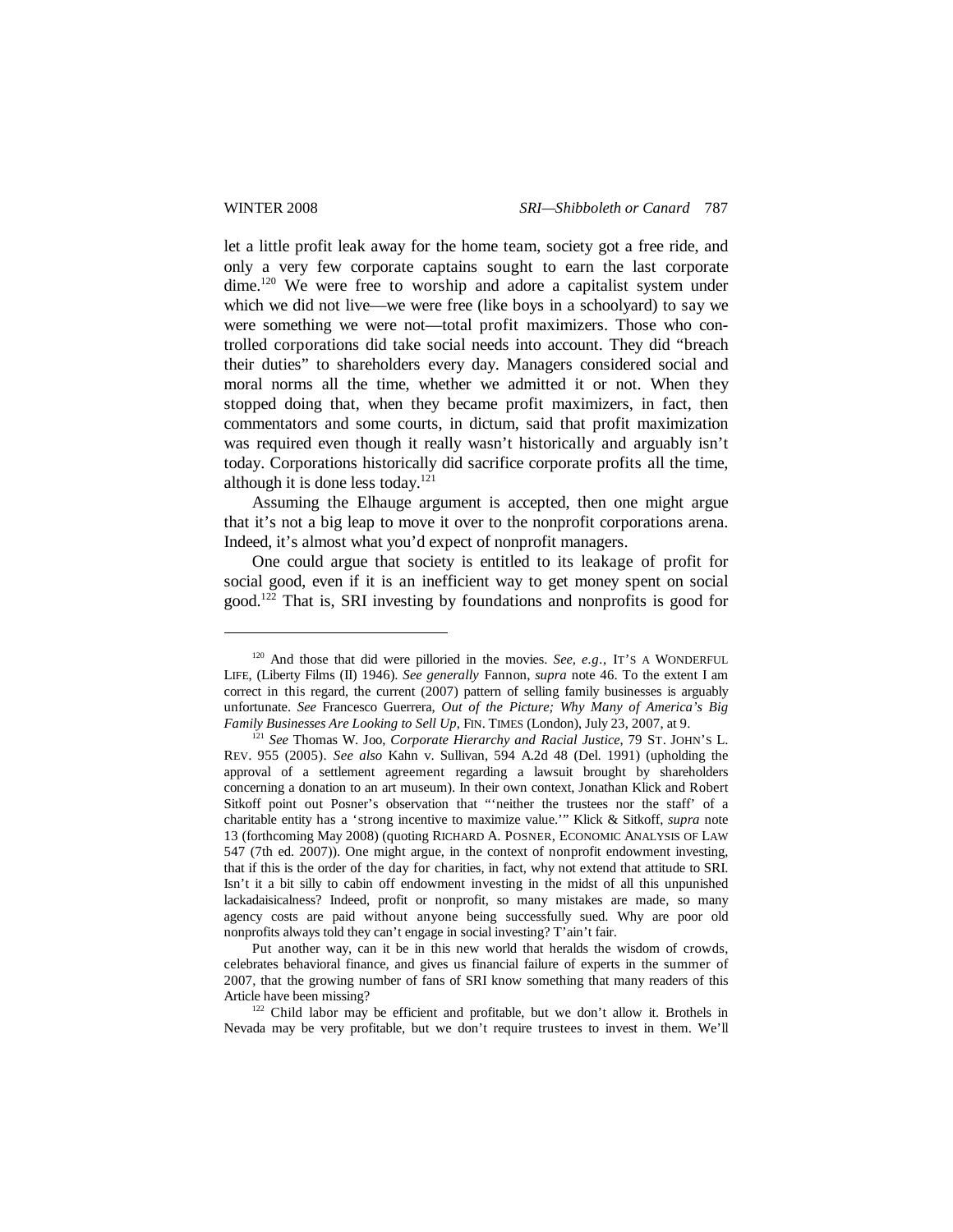society even when it doesn't profit maximize.

Putting it another way, to the extent that recent efficiencies in corporate management have led to our losing the modest leakage of the last dime of profit to charity, how about redeeming that lost leakage via SRI? Can it not be said that that SRI is the 21st century version of the family corporation paying for the July fourth fireworks in the park? We're entitled to our leaks. And, the truth be told, it's all about second best systems in any event, and one might argue that there is not much point in arguing about which second best solution is better, at least not at the margins.<sup>123</sup>

Putting it a little bit differently, if business corporations can sacrifice a bit of profit why can't nonprofit corporations? $124$ 

This may work for nonprofit corporations, but it is less likely to work for trusts. There are, however, approaches that might bear fruit for private trusts short of arguing that every trust has the right, if not the duty, to leak a little for society.

12. Preach to the middle. There's room for compromise on SRI. Find that compromise. I suspect it goes like this: a bit of SRI is OK for charitable endowments and private trusts where a meaningful number of current beneficiaries request it.

13. Continue to press for enabling statutes that allow more SRI, recognizing that the organized law reform establishment is fairly conservative. Consider moving from the national stage to individual states, where the legislature may be more receptive to change than the national law reform establishment.<sup>125</sup>

14. Building on the preceding paragraph, see if a state can be induced to make SRI appropriate in silent instruments, perhaps, if need be, under a 5% de minimus exception, and then, speaking the unspeakable, hope that trustees consider the wisdom of changing the situs of their trusts to that

trade a little inefficiency for social good. There are limits on corporate valuism.

<sup>&</sup>lt;sup>123</sup> One might be prepared for the argument that such do-good expenditures might be better made through increased taxes or charitable contributions.

<sup>124</sup> *See* Elhauge, *supra* note 118; FRESHFIELDS BRUCKHAUS DERINGER, *supra* note 110. Larry Mitchell advocated the same basic idea in the 1990s (before "norms" discourse was developed enough to make this all sound scientific). *See* Joo, *supra* note 121, at 964 (citing Mitchell, Elhauge, and Eisenberg).

<sup>&</sup>lt;sup>125</sup> Consider weak legislation in one or more states. Get the camel's nose in the tent. An example is to be found in Manitoba: "In Manitoba, one of the Canadian provinces, trustee legislation and pension legislation state that non-financial considerations are not prohibited, so long as trustees and administrators still satisfy the requisite standard of care." ORGANISATION FOR ECONOMIC CO-OPERATION AND DEVELOPMENT, *supra* note 10, at 19.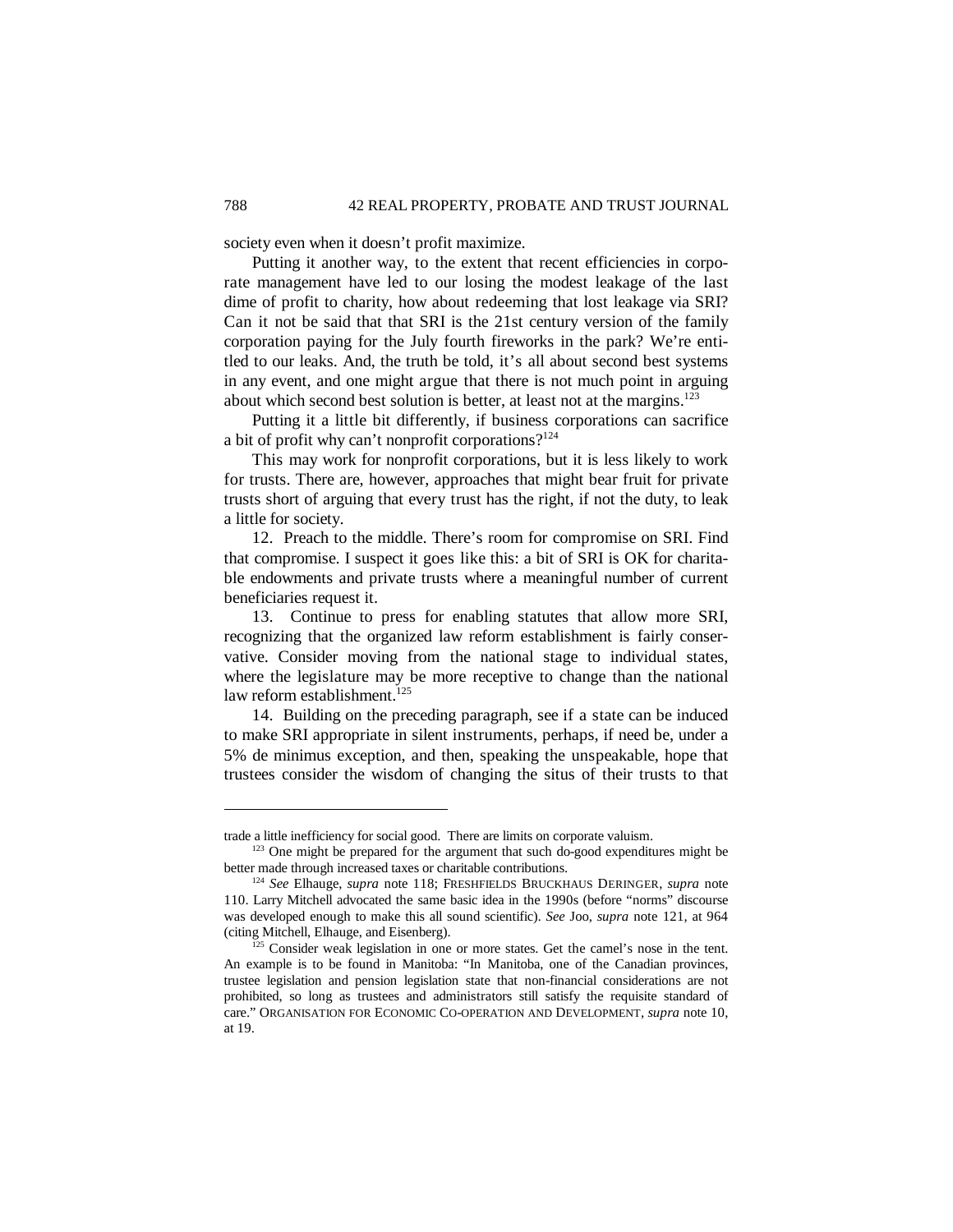state.126 Speaking cynically, a state might do this to generate business for banks, bench, and bar. In other words, try to establish a (compromise) 5% rule—that a fiduciary can invest 5% of her portfolio in SRI investments without further meaningful inquiry, so long as the investment decision and choice of assets are made in a dutiful manner.<sup>127</sup> Such a rule would offer efficiency in the time saved for judges, trustees, and lawyers.

15. Seek to encourage the creation of as quantitatively sound an SRI approach to investing as can be found. Get a quant to design the best SRI fund possible from a quant viewpoint. For example, what would a starving quant who needed to put food on the table grudgingly do if he was given the job of coming up with the best SRI fund or screen or what-haveyou? In other words, get a quant to design an African Queen for SRI—an inferior, second-best vessel, but one that will get down the river and into the lake.<sup>128</sup>

16. Answer the following questions: When is reducing return for SRI purposes not a breach of duty? When is not reducing risk, for SRI purposes, not a breach of duty?<sup>129</sup> Is it possible to quantify how much can be

<sup>126</sup> *See* UNIF. TRUST CODE § 202 (2005), 7C U.L.A. 458 (2006) (stating that the trustee submits to personal jurisdiction in the state in which the principal administration of the trust occurs or is moved). Alaska strikes me as the state to approach. Similarly, there may be SRI virtue in the Alaska statute that creates an informal system for releasing a trustee from liability upon the termination of a trust, by giving the beneficiary a window in time to complain and terminating his rights if he doesn't complain in a timely manner. *See* ALASKA STAT. § 13.36.100 (2007). This offers some protection for the trustee who is willing to indulge in a bit of SRI if the change of situs is not, itself, a breach of fiduciary duty. If it's cheaper to run an Alaska trust than a northeast corridor trust, then this savings in transaction costs might be claimed to offset increased transaction costs or return because of SRI activities. *Cf*. *supra* note 125.

<sup>&</sup>lt;sup>127</sup> For further commentary on the magic 5%, see Dobris, *supra* note 34. Race to the bottom motives might inspire such legislation. *See* Robert H. Sitkoff & Max M. Schanzenbach, *Jurisdictional Competition for Trust Funds: An Empirical Analysis of Perpetuities and Taxes*, 115 YALE L.J. 356, 417 (2005); Stewart E. Sterk, *Asset Protection Trusts: Trust Law's Race to the Bottom?*, 85 CORNELL L. REV. 1035, 1060, n.126 (2000).

<sup>128</sup> *See* THE AFRICAN QUEEN (Horizon Films 1951). Call it the African Queen, Second Best, SRI, Quant Fund of America. If you screen for nonfinancial reasons, you will get a worse return or the risk will increase and ten million Monte Carlo simulations will prove that. Your claim is based on a sampling error. *See* MARK KRITZMAN, THE PORTABLE FINANCIAL ANALYST 13–43 (2d ed. 2003) (discussing Monte Carlo simulations). Prospectively, it seems likely that the constrained returns that can be demonstrated for past periods will not be found in the future.

<sup>&</sup>lt;sup>129</sup> In early Summer of 2007 there was room to argue that systemic risk was at an all time low, however, by the end of the summer it was easy to argue that it was actually higher than ever. *See* El-Erian, *supra* note 80.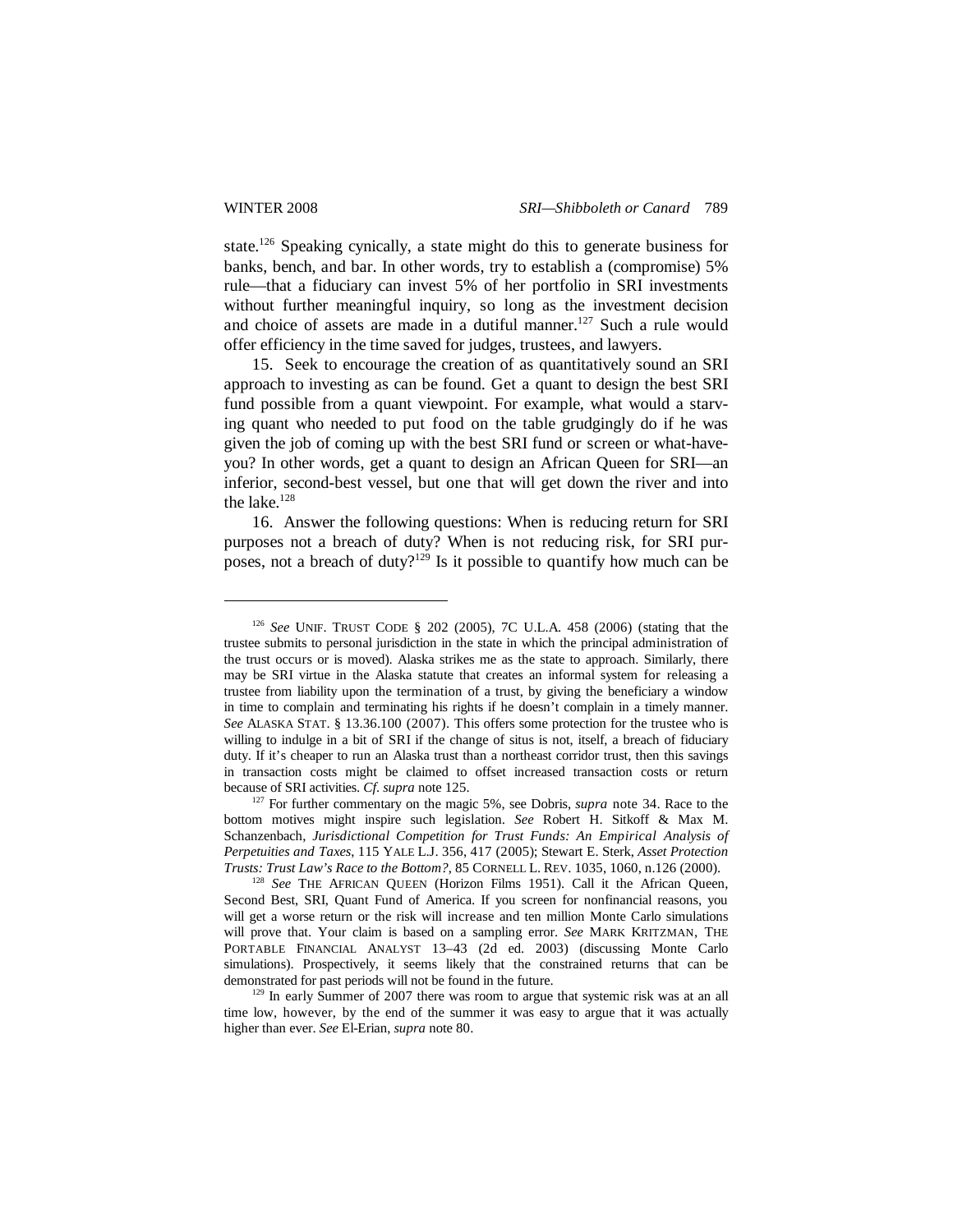spent on transaction costs without there being a breach of duty? How much of that transaction cost amount can be allocated to SRI without breaching a duty? Is there a mechanical de minimus rule, or must the dead weight be born in pursuit of pecuniary profit?

17. Push Long Horizon Investing (LHI) and let others make the connection to SRI investing. There is an almost superstitious reverence for long term investing, a bred-in-the-bone love of it. $^{130}$  And, I would submit that thinking about LHI automatically leads to thinking about  $SRI.<sup>131</sup>$ 

18. Get SRI arguments into the trusts and estates and the nonprofit corporations casebooks. Change the thinking of the next generation of lawyers by reaching today's law students.

19. Recognize that run of the mill lawyers are busy and distracted. Get form language allowing SRI out into the world so that a lawyer with

<sup>&</sup>lt;sup>130</sup> One of the supposed advantages of private equity investing is the long-termism. *But see* Francesco Guerrera & James Politi, *Moodys Joins Growing Chorus of Criticism of Private Equity*, FIN. TIMES (London), July 9, 2007, at 17; *Relative Values*, *supra* note 48 ("[Speaking of private equity,] assets are tied up long-term. Kohlberg Kravis Roberts . . . says 73 per cent of its assets are committed for as much as 18 years. . . . [I]t does give huge flexibility to ride out tough times.").

<sup>&</sup>lt;sup>131</sup> David Swensen of Yale is said to be a fan of LHI. Tap into the reverence for LHI. Dance like a New England trust banker of yesteryear. *Cf.*, John Authers, *Cockroach Strategy for Hedge Funds*, FIN. TIMES (London), Aug. 6, 2007, at 10. ("[T]he species most likely to survive in the long-term, avoiding catastrophic changes in their environment, are 'coarse' organisms, with a simple survival strategy.") (reviewing RICHARD BOOKSTABER, A DEMON OF OUR OWN DESIGN (2007)). Very long-term investing of endowments and the like is considered astutely in James G. Garland, *The Fecundity of Endowments and Long-Duration Trusts*, 31 J. PORTFOLIO MGMT 44 (2005). *See generally* LOUIS S. AUCHINCLOSS, THE LANDMARKER IN TALES OF MANHATTAN 233 (1967) (telling a story of a doyenne determined to wreck her landmark cast-iron building in Soho, New York City, against the stated goals of a preservationist in her social circle. She commissions the demolition of the building and so the story ends. But we know he was likely right. Were she alive today, her cast-iron building would likely be worth more than whatever she built in its place, or so say I.).

LHI is always appropriate: for the 30 year old (obviously), for even the healthy 80 year old (is an actuarial life expectancy of eight years short?), and even for the terminally ill with a few weeks to live (you can't spend it, but you're likely leaving it to someone with a long horizon). Horizon affects things like asset allocation (which has nothing directly to do with SRI). One should always be optimizing return vs. risk. LHI often suggests a large allocation to equity in a portfolio. *See generally*, David Salem, President, The Investment Fund for Foundations, *Why Not 100% Stocks?*, *in* QUARTERLY REPORT (The Investment Fund for Foundations), Mar. 31, 1995, at 17–23, *available at* http://www.tiff.org/TEF/articles/why\_not\_100\_percent\_stocks.html#top (last visited Nov. 26, 2007).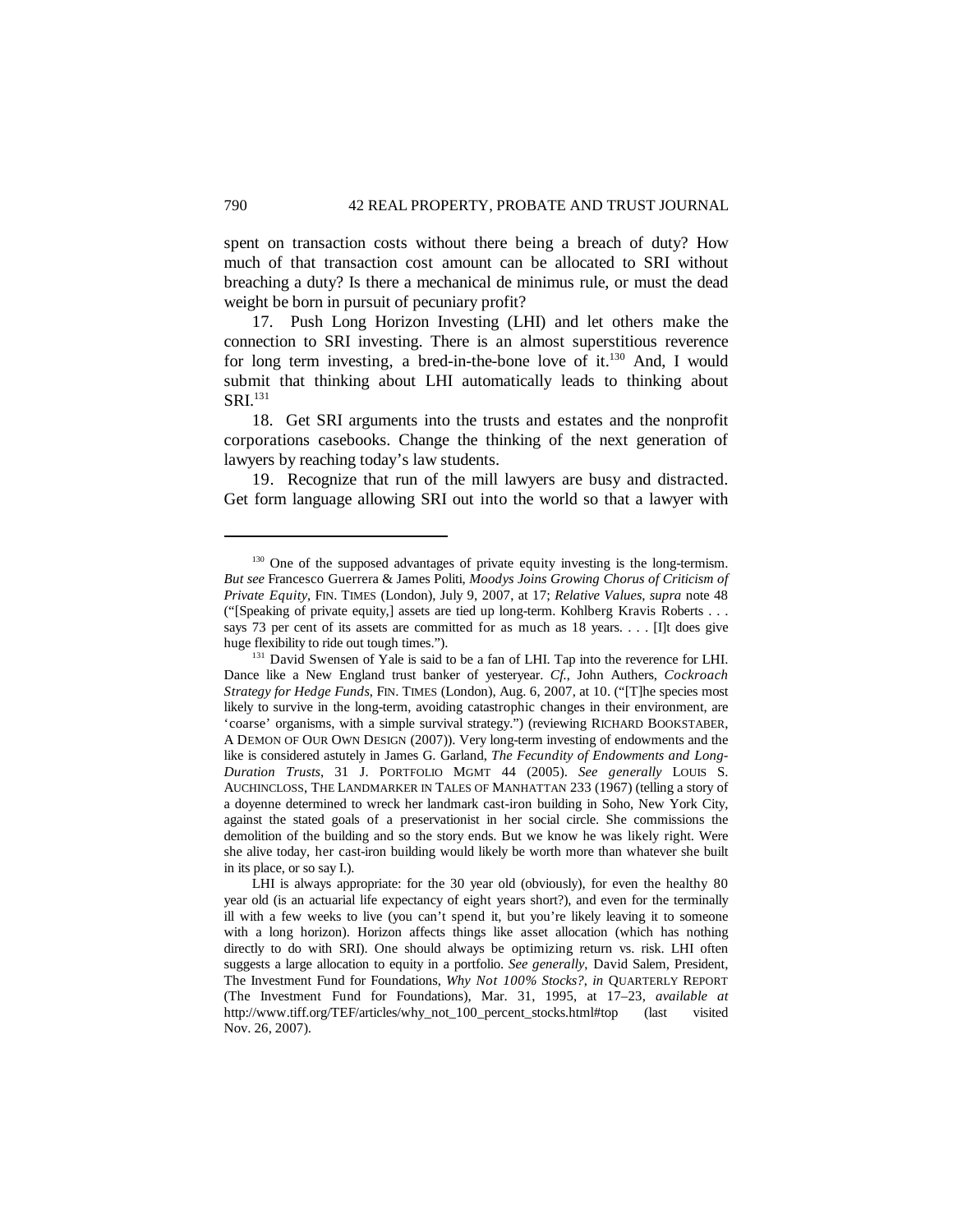an SRI client can adopt the form. Try to get promulgators of trust form books to include the language in their form books. Similarly, consider trying to get the question "Do you want your trustee to have the power to make SRI investments?" into trust lawyers' checklists. Of course, these suggestions could force anti-SRI sentiments out of clients and into their instruments, which would defeat SRI goals if SRI became acceptable under silent instruments.

20. It may be time to unbundle SRI and seek a laxer standard for foundations and charities than for pensions and private trusts.132

21. Push the ideas of nonfinancial trust income (i.e., of psychic income,<sup>133</sup> of social return, of nonpecuniary return); of implied setting aside by the grantor of the fiduciary duties that forbid SRI; and the usefulness of the argument that a majority of the beneficiaries can set aside the duties that forbid SRI, which morphs into the argument that virtual representation can be used to tie the hands of minor and unborn beneficiaries

<sup>&</sup>lt;sup>132</sup> It could be argued that the business judgment rule means that the lowest SRI standard is applied to the profit seeking investments of for-profit corporations. There is no cause of action for not making tennis balls. As to a change in nonprofit endowment investing, see generally, MARK KRAMER & SARAH COOCH, SHELL FOUNDATION INVESTING FOR IMPACT: MANAGING AND MEASURING PROACTIVE SOCIAL INVESTMENTS (2006), *available at* http://www.fsg-impact.org/app/content/ideas/item/287 (last visited Nov. 26, 2007); Peter D. Kinder, *New Fiduciary Duties in a Changing Social Environment*, J. INVESTING, Fall 2005, at 24; KINDER, *supra* note 26, at 30; Mark R. Kramer, *Foundation Trustees Need a New Investment Approach*, CHRON. PHILANTHROPY, Mar. 26, 2006, at 43. For discussion of the idea that nonprofits are different than forprofits in another context, see Linda Sugin, *Resisting the Corporatization of Nonprofit Governance: Transforming Obedience into Fidelity*, 76 FORDHAM L. REV. 893 (2007).

<sup>&</sup>lt;sup>133</sup> I think the idea of psychic income is captured in the expression: utility function beyond return and risk. *See* KRITZMAN, *supra* note 128, at 78–79 (discussing utility function). It also can be called noneconomic factors in investing; or "other impacts." The term is not mine. The screening out of stocks that offend is called by some aversion investing. This catches the psychic part of psychic income to my satisfaction.

My research assistant in the summer of 2007, Nicholas Godlove, University of California, Davis Class of 2009, has taken a shine to the idea of an Islamic SRI fund. He proposes a fund with low volatility and high return. Let us take that to be the case. What if the trustee of a private trust for religious Jewish beneficiaries buys this fund? Can they successfully claim that the psychic pain requires a court to order the recalcitrant trustee to sell the fund? To pay damages? Is it proper to use this fund as a benchmark when trustees are sued successfully by beneficiaries who are discontent with their trust's return?

My colleague Chris Elmendorf suggests that a university or a charity may have no duty to create a bandwagon but may have a duty to get on one that impacts their mission or their effectiveness. There is a duty to pick your battles.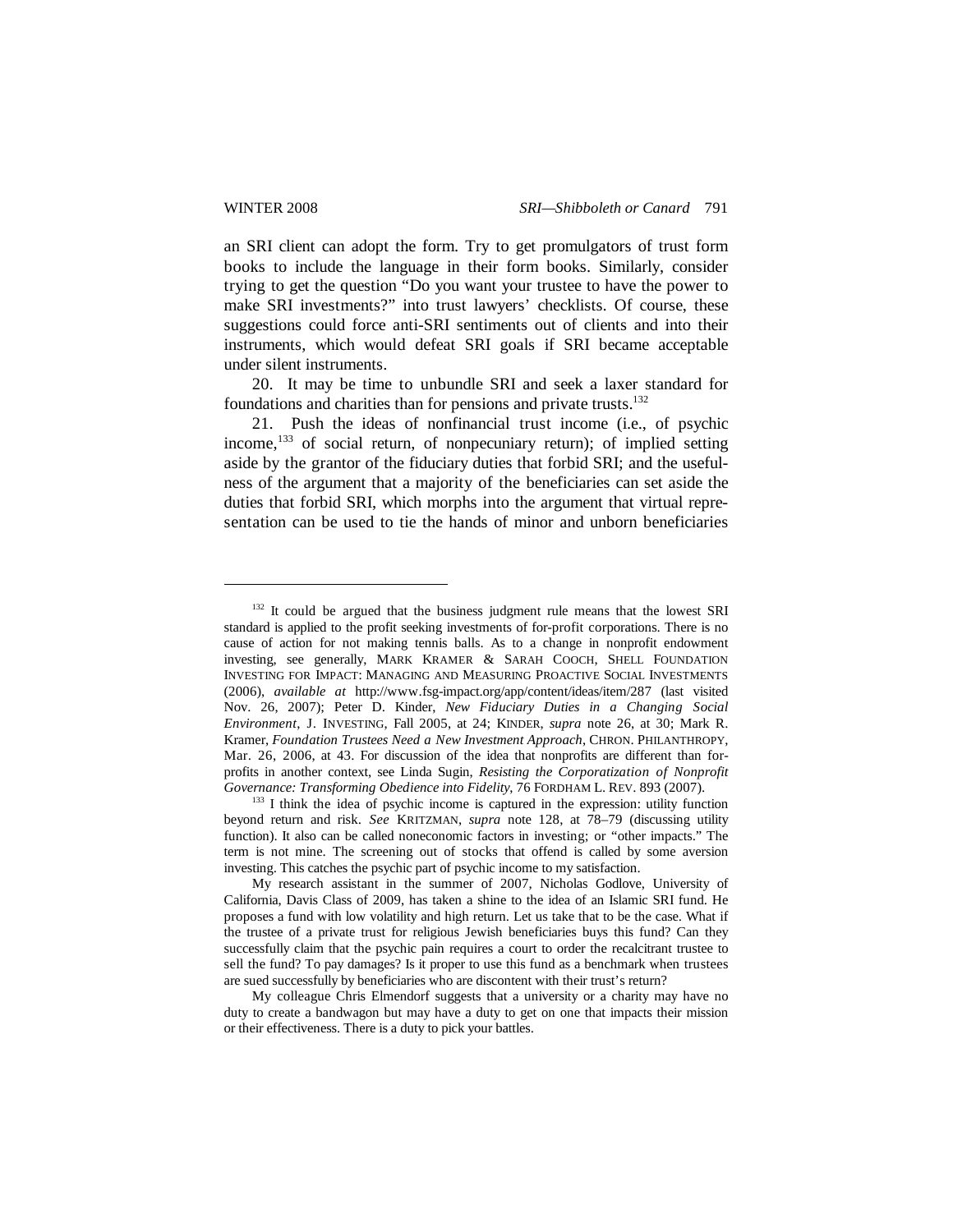who might complain at a future date about SRI.<sup>134</sup>

a. Let's talk about psychic income.<sup>135</sup> It seems to me that if SRI proponents can get recognition for psychic income, they have achieved a major victory. There are three currencies, I would submit: time, money, and happiness.<sup>136</sup> The only one recognized in the trust world, historically, is money. Thus, I assume that the default rule is that the trustee is to invest without regard to the mental well being of the beneficiary(ies) if the trust is silent. So my thought for SRI folks is to try to get some recognition for happiness—or psychic income for the beneficiaries.

Psychic income can be negative or positive. Let's go negative first. Assume an Islamic SRI fund<sup>137</sup> with low volatility and high return. What if, without animus, the trustee of a private trust for beneficiaries who happen to be Jews who are offended by the investment buys this fund? Can the beneficiaries successfully claim that the psychic pain this investment causes them requires a court to order a recalcitrant trustee to sell the fund? To pay damages? Is there a difference between claimed mental pain and claimed physical illness? Will a doctor's certificate make the difference?138 The law's experience with tort damages for mental anguish

<sup>&</sup>lt;sup>134</sup> Assuming that psychic income is given credence, what do we do about the doctrine of virtual representation? I want the psychic income of SRI. Does that bind my son who is my successor in interest? His child (unborn)? Can a guardian ad litem appointed to represent the incompetent or the unborn do anything but fight psychic income for her wards? Especially if the ward is incapable, by virtue of limits of mind, of "spending" the psychic income. A conservative statute dealing with virtual representation is N.Y. EST. POWERS & TRUSTS LAW § 7-1.9 (McKinney 2002). There are also statutes dealing with "decanting" the trust into a new trust that has new terms, which in some circumstances, allow for action without beneficiary approval. *See, e.g.*, ALASKA STAT. § 13.36.157 (2006); DEL. CODE ANN. tit. 12 § 3528 (2001); NY EST. POWERS & TRUSTS LAW § 10-6.6(b) (McKinney 2002); 2007 S.D. Sess. Laws 1288; TENN. CODE ANN. § 35- 15-816(b) (2007).

<sup>&</sup>lt;sup>135</sup> One can argue that psychic income ideas lurk in the SRI concept of the "triple bottom line." *See* HUDSON, *supra* note 10, at 49 (stating that the triple bottom line accounts not just for the economic bottom line but also for social externalities and stakeholder issues).

<sup>&</sup>lt;sup>136</sup> The economics of happiness has taken off as a topic worthy of academic concern in recent years. *See, e.g.*, LUIGINO BRUNI & PIER LUIGI PORTA, HANDBOOK ON THE ECONOMICS OF HAPPINESS (2007).<br><sup>137</sup> I suppose it's really an RRI fund (religiously responsible investing). *See generally* 

Joanne Slater, *Growing Interest: When Hedge Funds Meet Islamic Finance*, WALL ST. J., Aug. 9, 2007, at A1 (discussing the financial markets striving to provide Islamic-friendly

products).<br><sup>138</sup> Would it be proper to use this fund as a benchmark when trustees are successfully sued by Jewish beneficiaries who are discontent with their trust's return?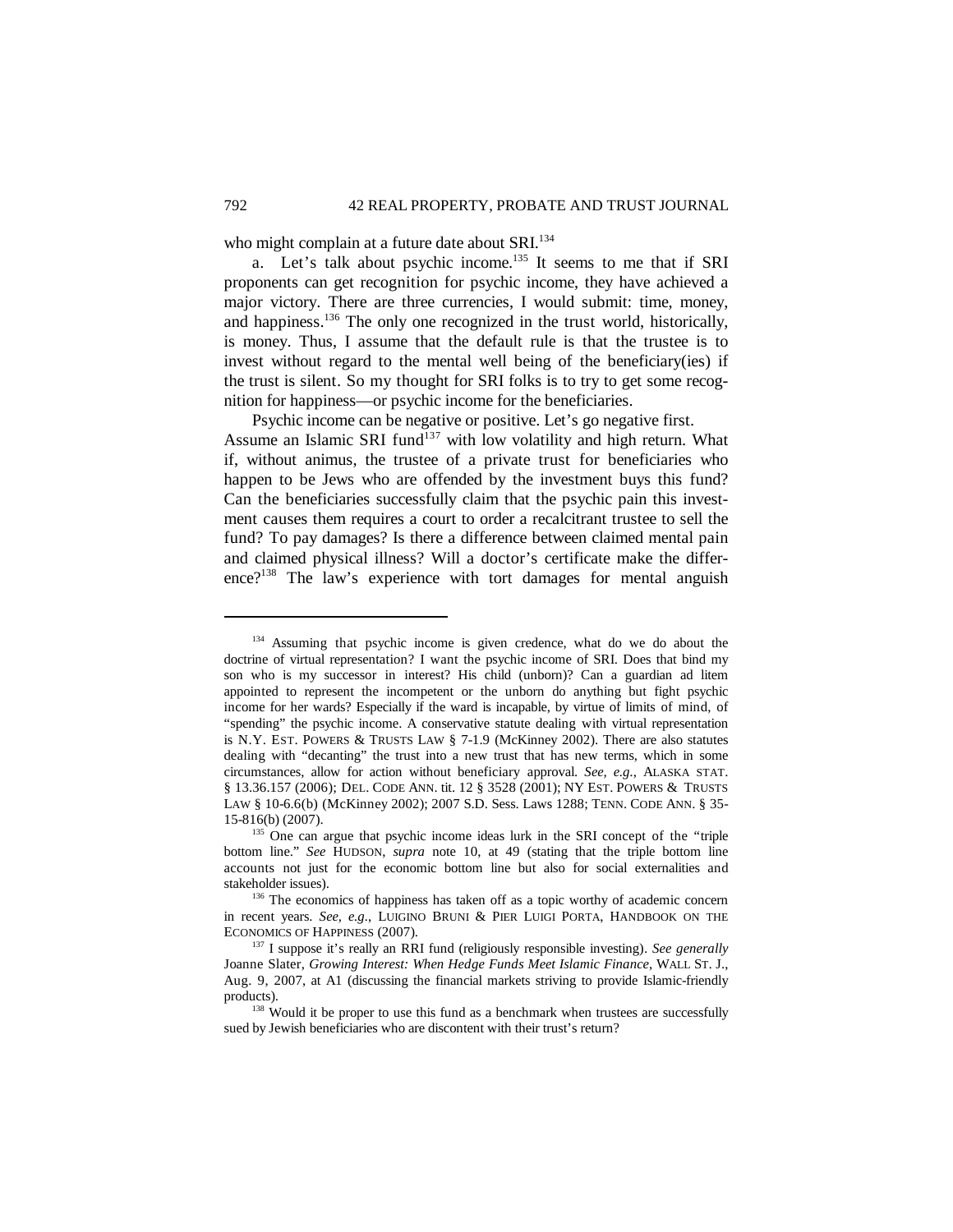suggests it will be an uphill climb. $139$ 

Let's talk about positive psychic income.<sup>140</sup> Here's one that could be either negative or positive. If the trust income beneficiary is a public figure who is being pilloried for being the beneficiary of a trust that invests in "Sudanese" securities, can the trustee divest and not breach his fiduciary duties? I assume the answer is yes if our public figure is the only beneficiary, and I assume we are talking about some kind of psychic income.141 Turn it around. What if the beneficiary can obtain public esteem by being the beneficiary of a trust that is being run "wisely" in accordance with SRI principles?<sup>142</sup> Again, I assume the answer is yes (SRI is OK), if he is the only beneficiary. Indeed, the beneficiary can always set aside the duty to earn more money for the income account. But what if the divestment increases the (calculated) risk to the portfolio or reduces the return? That affects the remainder too.

I assume that if a grantor required the trustee to take income beneficiary Aunt Dorothy's mental sense of well being into account in making trust investments, a court would enforce that as long as it wasn't waste.<sup>143</sup> If a 100% equity portfolio concerned Aunt Dot quite meaningfully, then my hypothetical trustee ought to be able to add enough bonds to let her

<sup>141</sup> *Cf*. Christopher Cooper, *Edwards, Foreclosure Critic, Has Investing Tie to Subprime Lenders*, WALL ST. J., Aug. 17, 2007, at A1 (reporting the discovery that John Edwards invests in a hedge fund that is foreclosing on poor people in New Orleans); Matthew Yi, *Global Warming Watchdog Invests in Oil, Coal, Utilities*, S.F. CHRON., Aug. 18, 2007, at A1 (reporting that the California Air Resources Board chair was scolded for her investments in oil, coal, and utility companies).

<sup>142</sup> What about the net positive social effect of numerous trusts acting as sin eaters or professional mourners by engaging in SRI investing?

Can the trustee conceal aspects of the trust's investment policy for wholesome psychic purposes? Its investment policy? (Sudan; or taking more risk than Aunt Dorothy might like). Aunt Dorothy can't be worried about what she doesn't know about.

<sup>139</sup> *See* Albert Lin, *The Unifying Role of Harm in Environmental Law*, 2006 WIS. L. REV. 897, 941–42 (2006).

<sup>&</sup>lt;sup>140</sup> Thomas W. Joo discusses the analogous issue of shareholders' nonpecuniary interests in Thomas W. Joo, *The Modern Corporation and Campaign Finance: Incorporating Corporate Governance Analysis into First Amendment Jurisprudence*, 79 WASH. U. L.Q. 1, 61–62 (2001).

<sup>143</sup> The ultimate article about waste is Lior Jacob Strahilevitz, *The Right to Destroy*, 114 YALE L.J. 781 (2005). It is tempting to wonder if the income beneficiary's ability to forgo income in the name of SRI (if there is no harm done to principal beneficiaries) is best understood as waste by an owner (of the income interest). It is also tempting to wonder if a spendthrift provision precludes such a blessing of SRI by an income beneficiary. *See* Matter of Pope, Bowes and Citibank, N.A., N.Y.L.J. at 27 (unpub. opinion 1996), as discussed in Joel C. Dobris et al., ESTATES AND TRUSTS 1135 (2007).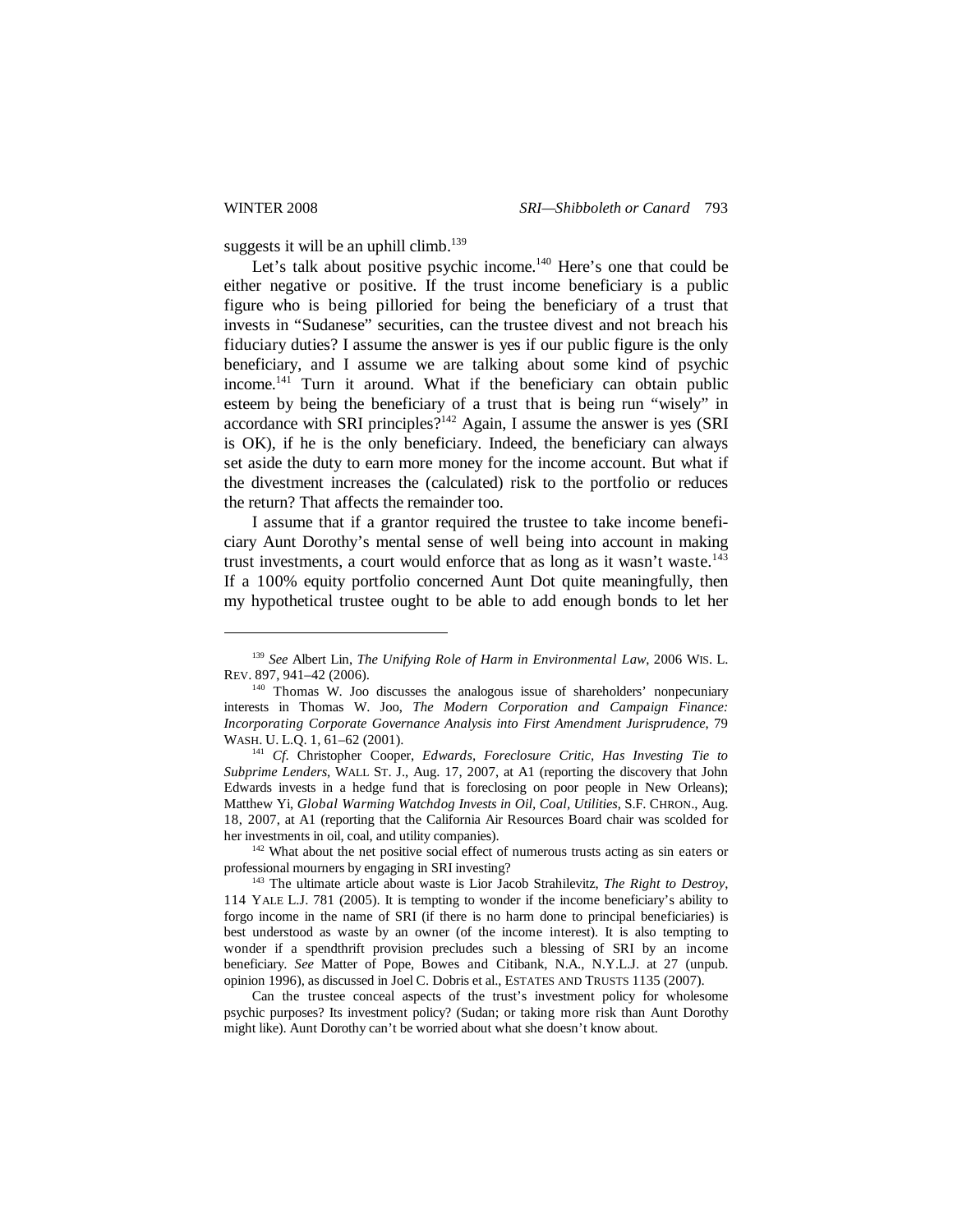sleep at night even if there was money to be gotten for taking more risk. In the hypo, the grantor specifically allowed for some laziness of trust money, which is arguably all that the negative review of SRI is about—lazy money for a good reason. If the trust was silent and Aunt Dorothy was miserable because the trust was 100% in equity, many readers would see the trustee as a jerk for not getting some bonds so Aunt Dorothy could get a good night's sleep, and a court might even remove the trustee for lack of compatibility with the beneficiary, but I wouldn't expect a court to say, at this time, that the trust income beneficiary is entitled to psychic income as well as pecuniary income.

b. So, let's talk about implied setting aside of the general rule that SRI is only proper in a silent trust when the return and the risk are the same as an unconstrained portfolio. Everyone has always assumed that the silent trust requires an unconstrained portfolio or its equivalent. At one time this meant getting the same return. Now it seems the return and the risk must be the same. SRI folks might hope to change the default rule—to put us in a world where a silent trust can be invested in an SRI portfolio.<sup>144</sup> Or, they might hope for a world where an equivalent return, without regard to risk, is what a silent trust allows (or requires).

If the default rule remains unchanged, then the questions become: When do the circumstances allow a court (or a lawyer rendering an opinion or a trustee taking a chance) to conclude that the duty to get an appropriate full return has been impliedly set aside? When does the situation suggest that the grantor would have wanted such a set aside? When is economic gain outweighed by other impacts?<sup>145</sup> When is there a utility function beyond return and risk that was taken into account by the grantor and that should be taken into account in determining the propriety of the trustee's investment policy?146

Here is a hypothetical illustration: "I am the beloved widow. Widows always win. The risks you are taking are killing me. My late husband Joe would have written into the trust a direction not to make me miserable if he'd thought of it. So that is his undeclared intent. Now honor it." Or, "my late wife devoted her life to saving the environment and this bank's investing in polluters besmirches her memory. The guardian of our un-

<sup>&</sup>lt;sup>144</sup> Ignore the pipe dream of a default rule that all silent trusts must be invested in an SRI portfolio unless the grantor otherwise provides. Neither this idea nor the one in the text is mine. I have forgotten who put the "change the default rule" forward. Apologies.

<sup>&</sup>lt;sup>145</sup> Milton Friedman's hippie grandchildren might have trouble arguing grantor's intent. I thank Tom Joo for the point.

<sup>146</sup> *See* KRITZMAN, *supra* note 128, at 78–79 (discussing utility function).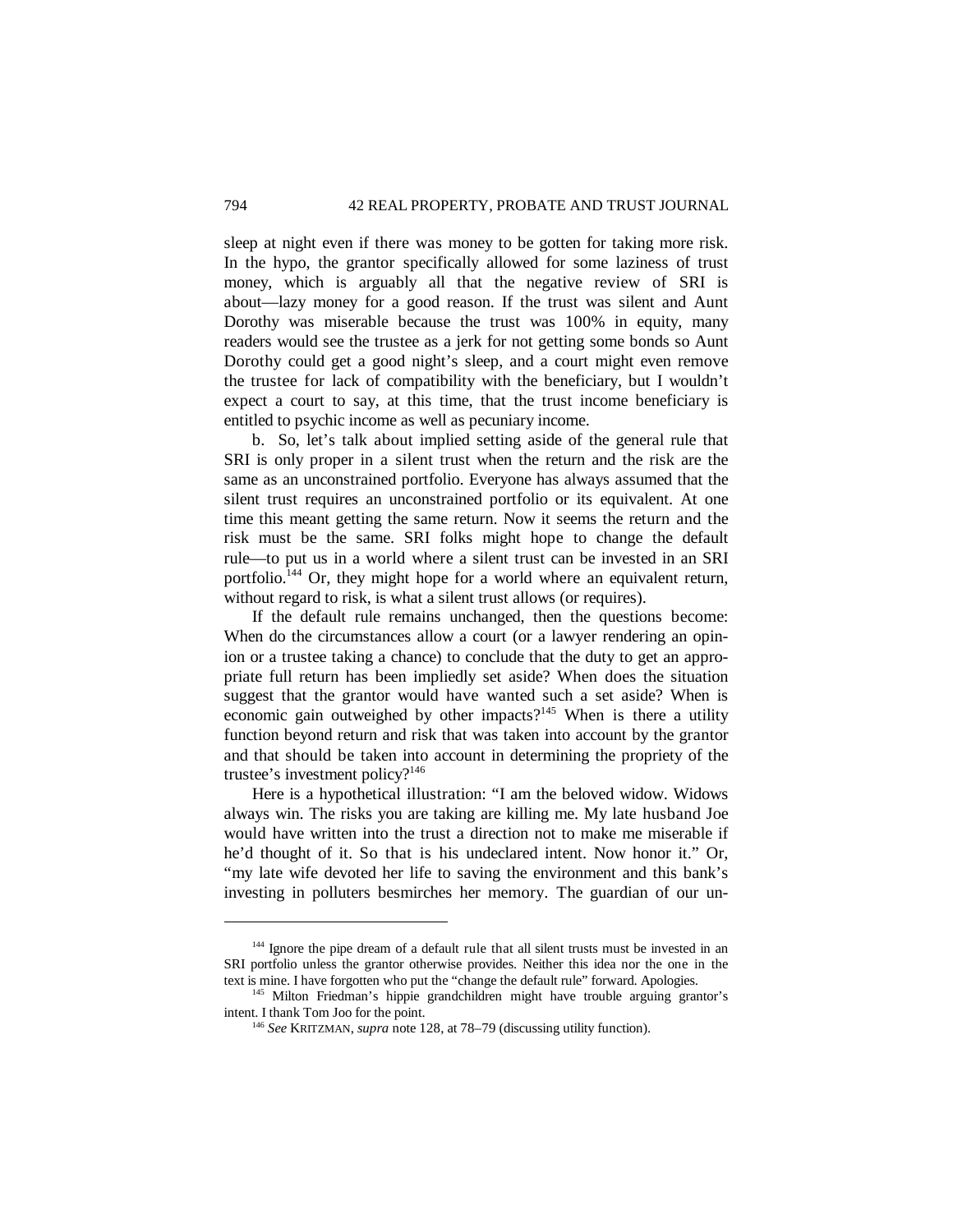born grandchildren's remainders refusal to agree to divestment is a disgrace. Please read this trust as containing an implied setting aside of the duty to hold an unconstrained portfolio."<sup>147</sup>

c. Let's talk about virtual representation.<sup>148</sup> Virtual representation exists when a jurisdiction, by common law or statute, allows a particular beneficiary to virtually represent other beneficiaries so that the other beneficiaries (perhaps unborn) need not be represented by a guardian ad litem. If the current income beneficiary wants an SRI portfolio she can immunize the trustee against her suing for a lower return, but she cannot bind her successors in a silent trust absent a determination that she virtually represents them—that her interests are the same as theirs and her selfinterested agreement to trustee conduct protects her virtual wards. To the extent that virtual representation doctrine is expanded, the opportunities exist for current pro-SRI trust beneficiaries to bind future beneficiaries. The problem is that if the SRI beneficiary is embracing SRI for nonpecuniary reasons, then it is hard to say there is virtual representation. It's different if you are the next income beneficiary. My agreement to an investment may well protect your financial interests. But, I can't fall in love for you, and I can't approve SRI for you for nonpecuniary reasons either, is the thought. But if a legislature or a common law judge says I can, well then maybe I can.

Thus, SRI folks might seek to convince a legislature to extend the local virtual representation regime to allow some trust beneficiaries to approve SRI for all. Or a defendant trustee might successfully make the claim.

An intriguing sub-version of this might be if a private trust was converted from a traditional "income to A, remainder to B" trust into a unitrust and the "income" beneficiary then allowed the trustee to engage in SRI investing. Would the income beneficiary virtually represent the remainder beneficiary? There are arguments that she would. They go as

<sup>&</sup>lt;sup>147</sup> Nonpecuniary aspects of pecuniary interests are discussed extensively in Evelyn A. Lewis, *Struggling with Quicksand: The Ins and Outs of Co-tenant Possession Value Liability and a Call for Default Rule Reform*, 2 WIS. L. REV. 331 (1994). If an income beneficiary is dependent on a trust, then the smoothness of the income is very important. If the income beneficiary is elderly and a worrier and, as a result, dependent, the smoothness becomes all the more important. I would propose there is a psychic income element to this. One might sacrifice return for smoothness without any specific authorization in the trust or in local law.

<sup>&</sup>lt;sup>148</sup> *See generally* RESTATEMENT (THIRD) OF TRUSTS § 65, reporter's n. on § 66, cmts. b & c (2007); UNIF. TRUST CODE § 304 (2005), 7C U.L.A. 473 (2006).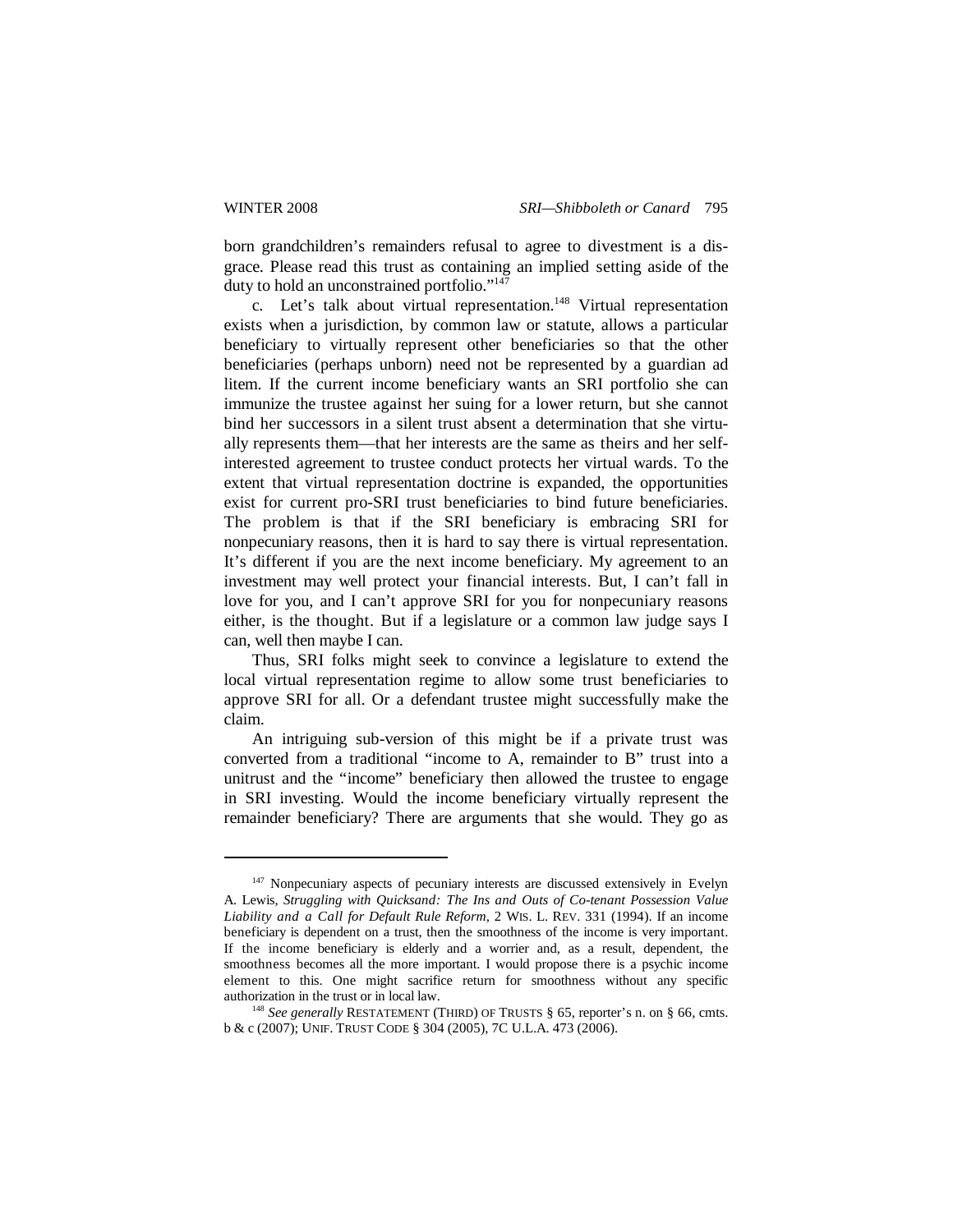follows. The whole point of a unitrust is to put income and remainder beneficiaries on the same page, to end the conflict of interest and to make them both interested in the same thing—the total return (growth) of the overall trust portfolio. They are "partners" in the same venture with the income beneficiary being the junior partner. Indeed, in a long term unitrust, when you do an actuarial calculation, their interests may be closer than first appear when one calculates the present discounted value of the remainder interest. I would be pretty open to the argument that many unitrust income beneficiaries can wisely be said to virtually represent the remainder when purely pecuniary issues are involved. Query when the issue is SRI, because the psychic income for the unitrust income beneficiary may not pay off for the remainder beneficiary.

22. Seek to have SR concerns added to the lists of nonfinancial measures of performance that determine the compensation of senior executives of major corporations. Such measures are becoming ever more common, and it is at least theoretically possible that SR concerns can be added to compensation schemes.<sup>149</sup>

23. Seek the design of an SRI investment that "magically" reduces income but not principal. Then if the trust says "income to A for life, remainder to B" and if A is content to forswear income for social responsibility, B's OK is not required. Easier said than done.

24. Seek to encourage the creation of a complete SRI bibliography by an academic librarian. It would make research easier, and I believe the thickness of the book and the count of pro-SRI articles would move SRI forward.

25. Reach out to the quants. Somehow, obtain the conversion of a high visibility quant to SRI. It should have no positive effect but it might. Figure out a way to reach the decent quants who run a lot of money. By decent quants I mean folks who stay with their first spouse, give a lot to charity, value education, invest in their children, belong to their equivalent of the Rotary club, yada yada. They cannot be reached by missionary zeal, twisting their vocabulary, or attacking their religion.

<sup>&</sup>lt;sup>149</sup> See Stefan Stern; *Hidden Ingredients of a Better Board Performance*, FIN. TIMES (London), Aug. 14, 2007, at 12 (discussing the trend of more companies than in the past taking notice of nonfinancial measures of performance for purposes of calculating senior executive bonuses).